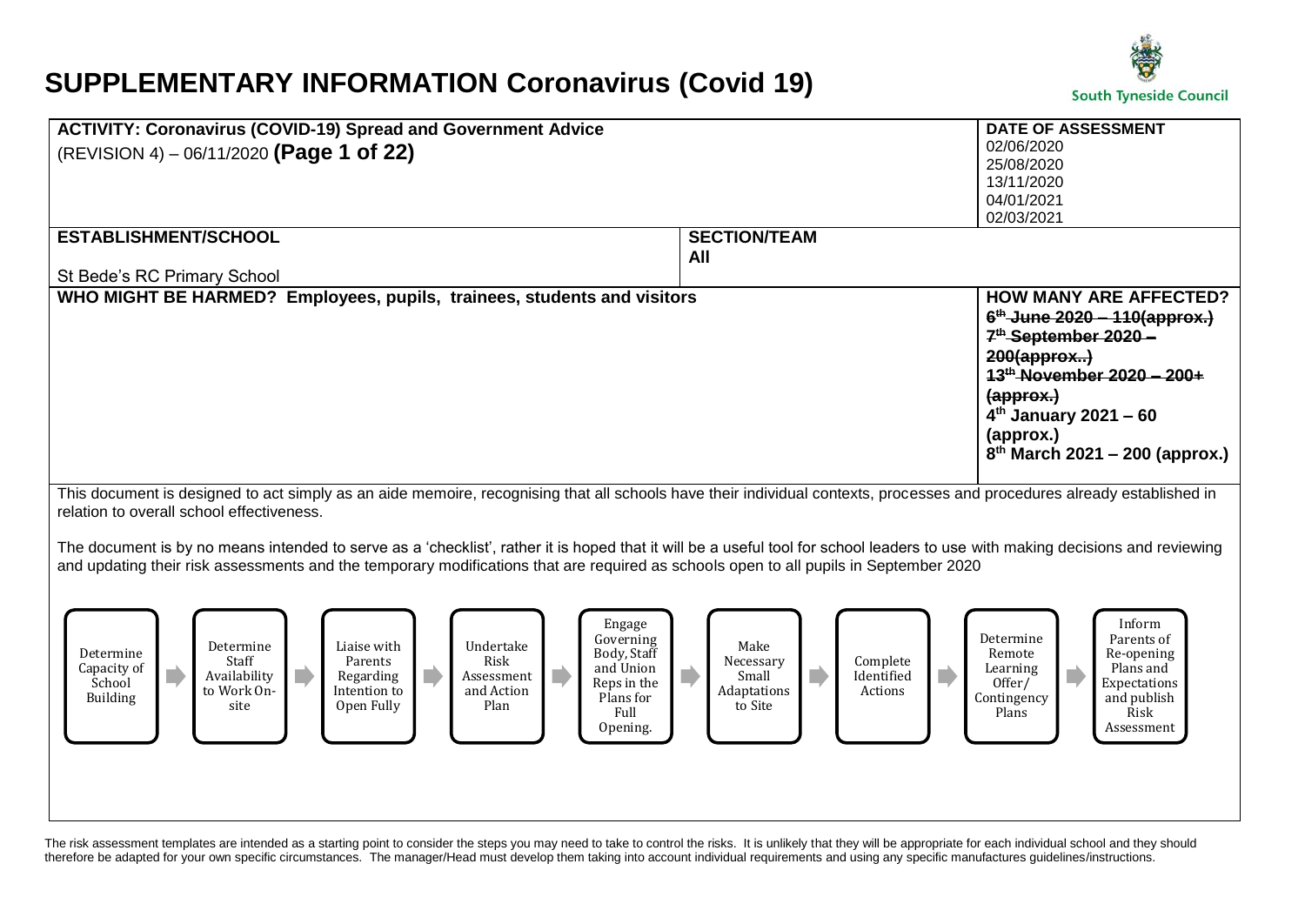| ACTIVITY: Coronavirus (COVID-19) Spread and Government Advice (Page 2 of 22) (R4)            |                                                                                                                                                                                                                                                                                                                                                                                                                                                                                                                                                                                                                                                                                                                                                                                                                                                                                             |                                           |                                                                                                                                                                                                                                                                                                                                                                                                                                                                                                                                                                                                                                                                                                                                                                                                                                                                                                                                                        |  | DATE OF ASSESSMENT                                            |
|----------------------------------------------------------------------------------------------|---------------------------------------------------------------------------------------------------------------------------------------------------------------------------------------------------------------------------------------------------------------------------------------------------------------------------------------------------------------------------------------------------------------------------------------------------------------------------------------------------------------------------------------------------------------------------------------------------------------------------------------------------------------------------------------------------------------------------------------------------------------------------------------------------------------------------------------------------------------------------------------------|-------------------------------------------|--------------------------------------------------------------------------------------------------------------------------------------------------------------------------------------------------------------------------------------------------------------------------------------------------------------------------------------------------------------------------------------------------------------------------------------------------------------------------------------------------------------------------------------------------------------------------------------------------------------------------------------------------------------------------------------------------------------------------------------------------------------------------------------------------------------------------------------------------------------------------------------------------------------------------------------------------------|--|---------------------------------------------------------------|
| <b>HAZARDS</b><br>(including<br>inadequate / lack<br>of arrangements)                        | <b>EXISTING CONTROL MEASURES</b>                                                                                                                                                                                                                                                                                                                                                                                                                                                                                                                                                                                                                                                                                                                                                                                                                                                            | $\checkmark$ if in<br>place<br>$X$ if not | IF 'X'STATE THE ACTION TO BE TAKEN<br><b>WITH TIMESCALES OR INDICATE ANY</b><br><b>ADDITIONAL CONTROL MEASURES</b>                                                                                                                                                                                                                                                                                                                                                                                                                                                                                                                                                                                                                                                                                                                                                                                                                                     |  | <b>RESIDUAL</b><br><b>RISK RATING</b><br>High, Medium,<br>Low |
| Premises and<br>equipment, water,<br>etc. not<br>maintained to<br>statutory<br>requirements: | Premises and utilities have been health and safety checked and<br>building is compliant<br>Water treatments<br>Fire alarm testing<br>Repairs<br>PAT testing<br>Fridges and freezers<br>Boiler/ heating servicing<br>Internet services<br>Any other statutory inspections<br>Insurance covers reopening arrangements<br>Fire Risk Assessment and evacuation procedures reviewed<br>and disseminated to all staff.<br>It is important that, prior to reopening for the autumn term, all the<br>usual pre-term building checks are undertaken to make the school<br>safe. If buildings have been closed or had reduced occupancy during<br>the coronavirus (COVID-19) outbreak, water system stagnation can<br>occur due to lack of use, increasing the risks of Legionnaires'<br>disease. Advice on this can be found in the guidance on Legionella<br>risks during the coronavirus outbreak. | ✓                                         | • Caretaker (C) has continued with daily<br>and weekly checks around school in line<br>with her job description.<br>• All external inspections have taken place<br>as arranged.<br>• All repairs have been undertaken via<br>STC Asset Management Dept.<br>• All PAT Testing conducted prior to<br>COVID lockdown.<br>• Insurance arranged via STC.<br>• Fridges and microwave ovens currently<br>available to staff to be thoroughly cleaned<br>at the end of each day by C.<br>• Internet and computing facilities remain<br>the responsibility of current provider - LA<br>• All current school RA reviewed.<br>• Covid 19 Policy shared with staff.<br>• Appendix to current Behaviour Policy<br>implemented. Behaviour expectations<br>explained to parents via letter - posted on<br>website 14/07/20<br>• There may be incidents in school where<br>social distancing is not safe to do so (e.g.<br>in case of fire). Where possible SD will be |  | L                                                             |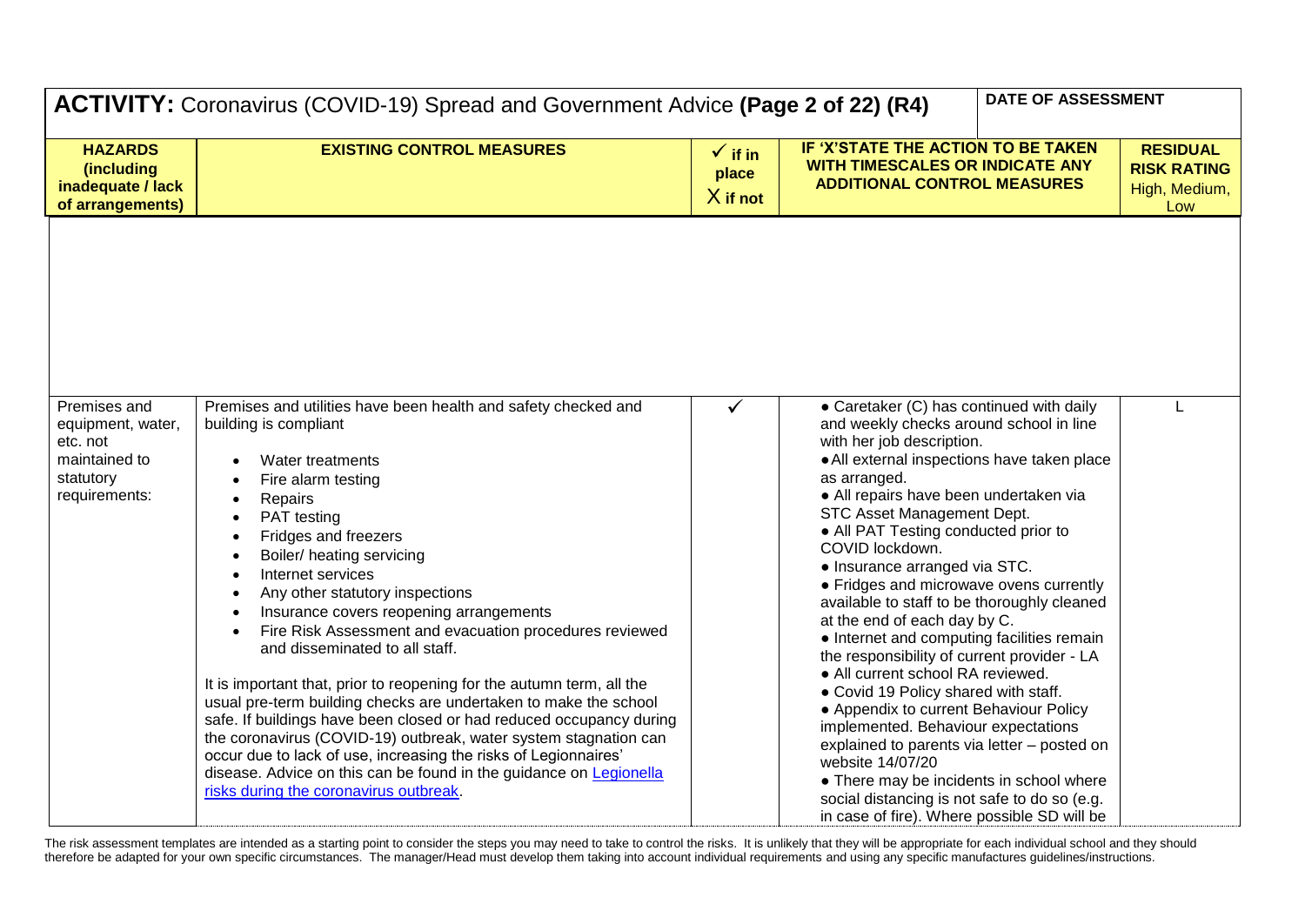|                                                                       | DATE OF ASSESSMENT<br>ACTIVITY: Coronavirus (COVID-19) Spread and Government Advice (Page 3 of 22) (R4)                                                                                                                                                                                                                                                                                                                                                                                                             |                                           |                                                                                                                                                                                                                                                                                                                                                                                                                                                                                                                                                                                                                                                                                                                                                                                                                                                                                                                                                                                                                                                                                                                                                                                                                                                                                                         |  |                                                               |
|-----------------------------------------------------------------------|---------------------------------------------------------------------------------------------------------------------------------------------------------------------------------------------------------------------------------------------------------------------------------------------------------------------------------------------------------------------------------------------------------------------------------------------------------------------------------------------------------------------|-------------------------------------------|---------------------------------------------------------------------------------------------------------------------------------------------------------------------------------------------------------------------------------------------------------------------------------------------------------------------------------------------------------------------------------------------------------------------------------------------------------------------------------------------------------------------------------------------------------------------------------------------------------------------------------------------------------------------------------------------------------------------------------------------------------------------------------------------------------------------------------------------------------------------------------------------------------------------------------------------------------------------------------------------------------------------------------------------------------------------------------------------------------------------------------------------------------------------------------------------------------------------------------------------------------------------------------------------------------|--|---------------------------------------------------------------|
| <b>HAZARDS</b><br>(including<br>inadequate / lack<br>of arrangements) | <b>EXISTING CONTROL MEASURES</b>                                                                                                                                                                                                                                                                                                                                                                                                                                                                                    | $\checkmark$ if in<br>place<br>$X$ if not | IF 'X'STATE THE ACTION TO BE TAKEN<br><b>WITH TIMESCALES OR INDICATE ANY</b><br><b>ADDITIONAL CONTROL MEASURES</b>                                                                                                                                                                                                                                                                                                                                                                                                                                                                                                                                                                                                                                                                                                                                                                                                                                                                                                                                                                                                                                                                                                                                                                                      |  | <b>RESIDUAL</b><br><b>RISK RATING</b><br>High, Medium,<br>Low |
|                                                                       | Additional advice on safely reoccupying buildings can be found in the<br>Chartered Institute of Building Services Engineers' guidance on<br>emerging from lockdown.<br>Once the school is in operation, it is important to ensure good<br>ventilation. Advice on this can be found in Health and Safety<br>Executive guidance on air conditioning and ventilation during the<br>coronavirus outbreak.<br>In classrooms, it will be important that schools improve ventilation (for<br>example, by opening windows). |                                           | maintained if safe to do so at assembly<br>point.<br>• Use of kitchen area in staff room - only 1<br>person allowed at a time: Staffroom to no<br>longer be used as a sitting area. Cleaning<br>materials provided to clean all equipment<br>after use.<br>• Use of toilet - 1 person in the toilet room<br>at time. If on entering the toilet room - you<br>note the use of one of the toilets - it is<br>staff responsibility to leave the toilet room<br>and wait until it is clear of staff before<br>entering and using the facilities.<br>• Although this area is regularly cleaned,<br>any areas used by adults within this<br>building should be cleaned after use<br>(with the exception of the toilet).<br>Fire procedure:<br>o During this period it cannot be<br>guaranteed that fire wardens will be<br>available.<br>o The teacher in classroom bubbles is<br>therefore to take charge of pupils and staff<br>in their bubble and ensure everyone<br>leaves the building.<br>o All other staff to ensure they leave the<br>building as soon as possible.<br>o Reception staff to ensure a record of all<br>staff on site is available. It is essential that<br>all staff on site sign in at reception.<br>o Teacher to inform reception staff of any<br>missing people from their bubble. |  | M                                                             |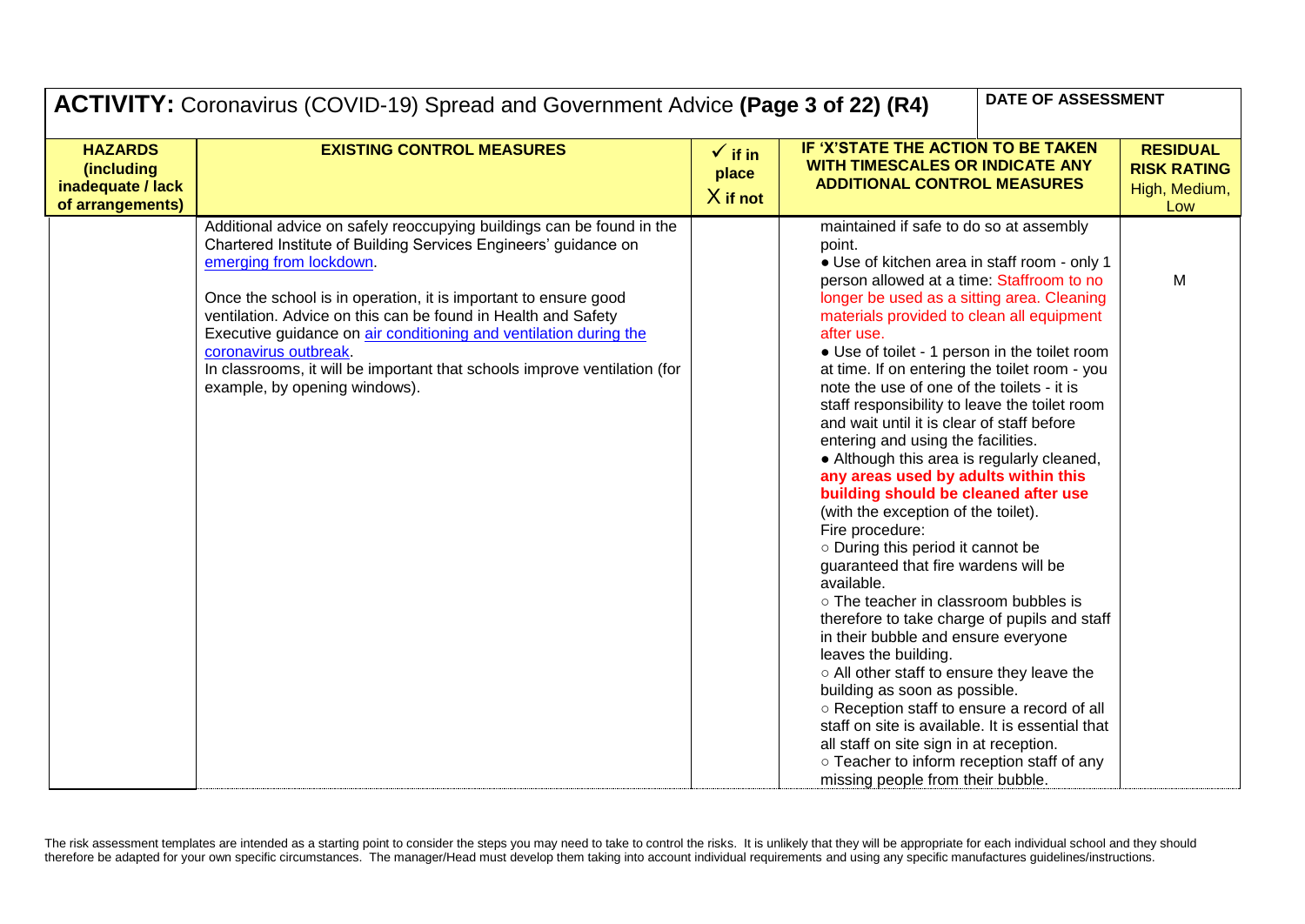| DATE OF ASSESSMENT<br><b>ACTIVITY:</b> Coronavirus (COVID-19) Spread and Government Advice (Page 4 of 22) (R4) |                                                                                                                                                                                                                                                                                                                                                                                                                                                                                                                                                                                                                                                                                                                                                                                                                                                                                   |                                           |                                                                                                                                                                                                                                                                                                                                                                                                                                                                                                                                                                                                                                                                                                            |                                                               |
|----------------------------------------------------------------------------------------------------------------|-----------------------------------------------------------------------------------------------------------------------------------------------------------------------------------------------------------------------------------------------------------------------------------------------------------------------------------------------------------------------------------------------------------------------------------------------------------------------------------------------------------------------------------------------------------------------------------------------------------------------------------------------------------------------------------------------------------------------------------------------------------------------------------------------------------------------------------------------------------------------------------|-------------------------------------------|------------------------------------------------------------------------------------------------------------------------------------------------------------------------------------------------------------------------------------------------------------------------------------------------------------------------------------------------------------------------------------------------------------------------------------------------------------------------------------------------------------------------------------------------------------------------------------------------------------------------------------------------------------------------------------------------------------|---------------------------------------------------------------|
| <b>HAZARDS</b><br>(including<br>inadequate / lack<br>of arrangements)                                          | <b>EXISTING CONTROL MEASURES</b>                                                                                                                                                                                                                                                                                                                                                                                                                                                                                                                                                                                                                                                                                                                                                                                                                                                  | $\checkmark$ if in<br>place<br>$X$ if not | IF 'X'STATE THE ACTION TO BE TAKEN<br>WITH TIMESCALES OR INDICATE ANY<br><b>ADDITIONAL CONTROL MEASURES</b>                                                                                                                                                                                                                                                                                                                                                                                                                                                                                                                                                                                                | <b>RESIDUAL</b><br><b>RISK RATING</b><br>High, Medium,<br>Low |
|                                                                                                                |                                                                                                                                                                                                                                                                                                                                                                                                                                                                                                                                                                                                                                                                                                                                                                                                                                                                                   |                                           | o No member of staff to enter building if a<br>fire incident is in place unless they are<br>trained as a fire warden.<br>Reception staff to telephone 999<br>$\circ$<br>emergency services as soon as possible.<br>Fire evacuation point to remain as<br>$\circ$<br>school yard.                                                                                                                                                                                                                                                                                                                                                                                                                           |                                                               |
|                                                                                                                | The 'BUILDING RA COVID' assessment has been revised and<br>updated for the general running of the building.<br>NB: TWFRS who has confirmed that wedging doors open is not best<br>practice, however due to the COVID-19 crisis wedging classroom<br>doors can be done, but cross corridor doors and doors leading on to<br>a fire escape or stairway must remain in the closed position at all<br>times<br>Any door wedged open must have the wedge removed when the<br>class is vacant even for the shortest period and the school must risk<br>assess this.<br>As for installing barriers in front of doors this is not acceptable under<br>any circumstance, should an area need to be segregated then the<br>use of signage and Fire Exit Door Security Seals should be used<br>which would snap if the door is forced open allowing anyone<br>emergency egress if necessary. | $\checkmark$                              | New access points agreed.<br>$\bullet$<br>Teaching Staff entrance - Main door<br>Admin Staff entrance - Main door<br>Pupil entrance and exit from building-<br>door nearest bubble classroom.<br>Pupil entrance and exit from premises<br>$\bullet$<br>- in from Harold Street Gate 1, exit from<br>Harold Street Gate 2.<br>Classroom and office doors to be<br>wedged open during use but left closed<br>when vacated.<br>Hall door to be wedged open when<br>the reception area is staffed but closed<br>when vacated.<br>All external fire doors to remain closed<br>as per normal building practice.<br>All fire escapes routes to be kept clear<br>at all times, as per normal building<br>practice. |                                                               |
| Child/Adult is<br>unwell and it is<br>believed that they<br>have been<br>exposed to<br>COVID-19.               | Ensure that pupils, staff and other adults do not come into the school<br>if they have <b>coronavirus</b> (COVID-19) symptoms, or have tested<br>positive in the last 10 days, and ensuring anyone developing those<br>symptoms during the school day is sent home, are essential actions<br>to reduce the risk in schools and further drive down transmission of<br>coronavirus (COVID-19). All schools must follow this process and<br>ensure all staff are aware of it.                                                                                                                                                                                                                                                                                                                                                                                                        | $\checkmark$                              | • Daily updates from DFE read by HT. Read<br>info within the updates and action as<br>necessary. Info shared with wider school<br>population as necessary<br>• All government guidelines have been taken<br>into account when assessing the school for<br>risk and for agreeing new building layout                                                                                                                                                                                                                                                                                                                                                                                                        |                                                               |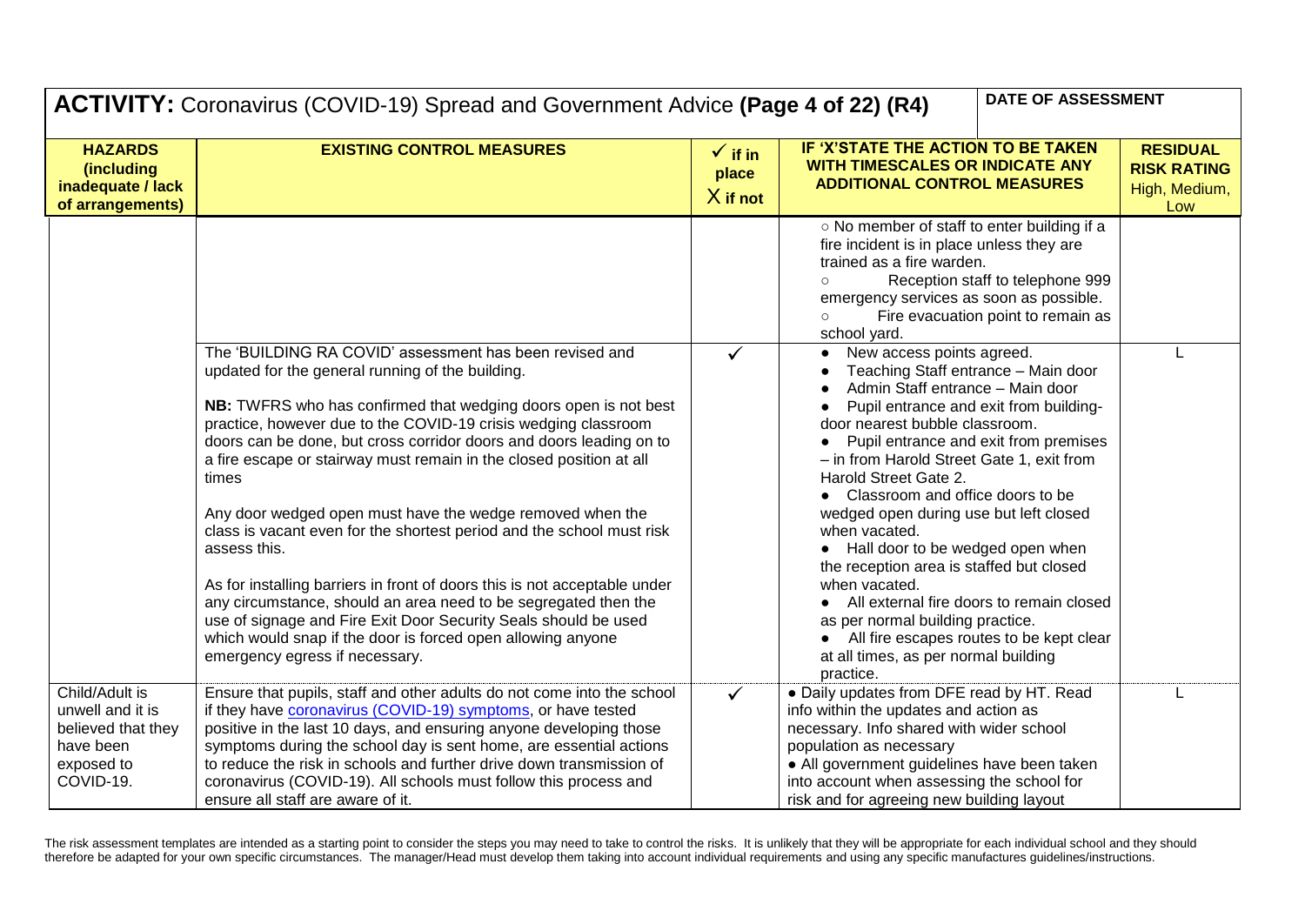| DATE OF ASSESSMENT<br><b>ACTIVITY:</b> Coronavirus (COVID-19) Spread and Government Advice (Page 5 of 22) (R4) |                                                                                                                                                                                                                                                                                                                                                                                                                                                                                                                                                                                                                                                                                                                                                                                                                                                                                                                                                                                                                                                                                                                                                                                                                                                                                                                                                                                                                                                                                                                                                                                                                                                                                                                                                                                                                                                                                                                                                                                                                                                                                                                                                                                                                                                                       |                                           |                                                                                                                                                                                                                                                                                                                                                                                                                                                                                                                                                                                                                                                                                                                                                                                                                                                                                                                                                                                                                                                                                                                                                                                                                                                                                                                                                                                                          |                                                               |  |
|----------------------------------------------------------------------------------------------------------------|-----------------------------------------------------------------------------------------------------------------------------------------------------------------------------------------------------------------------------------------------------------------------------------------------------------------------------------------------------------------------------------------------------------------------------------------------------------------------------------------------------------------------------------------------------------------------------------------------------------------------------------------------------------------------------------------------------------------------------------------------------------------------------------------------------------------------------------------------------------------------------------------------------------------------------------------------------------------------------------------------------------------------------------------------------------------------------------------------------------------------------------------------------------------------------------------------------------------------------------------------------------------------------------------------------------------------------------------------------------------------------------------------------------------------------------------------------------------------------------------------------------------------------------------------------------------------------------------------------------------------------------------------------------------------------------------------------------------------------------------------------------------------------------------------------------------------------------------------------------------------------------------------------------------------------------------------------------------------------------------------------------------------------------------------------------------------------------------------------------------------------------------------------------------------------------------------------------------------------------------------------------------------|-------------------------------------------|----------------------------------------------------------------------------------------------------------------------------------------------------------------------------------------------------------------------------------------------------------------------------------------------------------------------------------------------------------------------------------------------------------------------------------------------------------------------------------------------------------------------------------------------------------------------------------------------------------------------------------------------------------------------------------------------------------------------------------------------------------------------------------------------------------------------------------------------------------------------------------------------------------------------------------------------------------------------------------------------------------------------------------------------------------------------------------------------------------------------------------------------------------------------------------------------------------------------------------------------------------------------------------------------------------------------------------------------------------------------------------------------------------|---------------------------------------------------------------|--|
| <b>HAZARDS</b><br>(including<br>inadequate / lack<br>of arrangements)                                          | <b>EXISTING CONTROL MEASURES</b>                                                                                                                                                                                                                                                                                                                                                                                                                                                                                                                                                                                                                                                                                                                                                                                                                                                                                                                                                                                                                                                                                                                                                                                                                                                                                                                                                                                                                                                                                                                                                                                                                                                                                                                                                                                                                                                                                                                                                                                                                                                                                                                                                                                                                                      | $\checkmark$ if in<br>place<br>$X$ if not | IF 'X'STATE THE ACTION TO BE TAKEN<br>WITH TIMESCALES OR INDICATE ANY<br><b>ADDITIONAL CONTROL MEASURES</b>                                                                                                                                                                                                                                                                                                                                                                                                                                                                                                                                                                                                                                                                                                                                                                                                                                                                                                                                                                                                                                                                                                                                                                                                                                                                                              | <b>RESIDUAL</b><br><b>RISK RATING</b><br>High, Medium,<br>Low |  |
|                                                                                                                | If anyone in the school becomes unwell with a new, continuous<br>cough or a high temperature, or has a loss of, or change in, their<br>normal sense of taste or smell (anosmia), they must be sent home<br>and advised to follow 'stay at home: guidance for households with<br>possible or confirmed coronavirus (COVID-19) infection', which sets<br>out that they must self-isolate for at least 10 days and should arrange<br>to have a test to see if they have coronavirus (COVID-19). Other<br>members of their household (including any siblings) should self-<br>isolate for 14 days from when the symptomatic person first had<br>symptoms.<br>If a child is awaiting collection, they should be moved, if possible, to a<br>room where they can be isolated behind a closed door, depending on<br>the age and needs of the child, with appropriate adult supervision if<br>required. Ideally, a window should be opened for ventilation. If it is<br>not possible to isolate them, move them to an area which is at least 2<br>metres away from other people.<br>If they need to go to the bathroom while waiting to be collected, they<br>should use a separate bathroom if possible. The bathroom must be<br>cleaned and disinfected using standard cleaning products before<br>being used by anyone else.<br>PPE must be worn by staff caring for the child while they await<br>collection if a distance of 2 metres cannot be maintained (such as for<br>a very young child or a child with complex needs). More information<br>on PPE use can be found in the safe working in education, childcare<br>and children's social care settings, including the use of personal<br>protective equipment (PPE) guidance.<br>As is usual practice, in an emergency, call 999 if someone is<br>seriously ill or injured or their life is at risk. Anyone with coronavirus<br>(COVID-19) symptoms should not visit the GP, pharmacy, urgent<br>care centre or a hospital.<br>Any members of staff who have helped someone with symptoms and<br>any pupils who have been in close contact with them do not need to<br>go home to self-isolate unless they develop symptoms themselves (in<br>which case, they should arrange a test) or if the symptomatic person |                                           | • Key hygiene information located around<br>school. Prevent and symptoms information<br>shared with pupils at the start of each day.<br>Info shared on website so all school population<br>is aware of measures taken.<br>• End of Year letter to parents - asking them to<br>share good practice with pupils at home and to<br>encourage the continuation of this behaviour at<br>school. Letter lists these specific areas of<br>advice. Also ask parents to revisit the Protocol<br>Letter.<br>Cleaning Information:<br>• C will work in school 07.30 - 11.00 around all<br>areas of the school.<br>• Additional cleaner 13.00 - 14.00 to clean all<br>toilets, which are in use; Cleaners 15.30 -<br>17.00 to clean all toilets and to pay particular<br>attention to telephones, copier machines, door<br>handles and doors and keyboards.<br>• After each use of school equipment, staff<br>members are expected to wipe the item clean<br>(e.g. photocopier, keyboard, telephone, etc.)<br>This must now include all<br>equipment in the Staffroom and<br><b>kitchen area.</b> Non-classroom members of<br>staff to wipe down their own work area,<br>including chair, telephone, keyboard, at the<br>end of each work shift. These areas will be<br>cleaned by the cleaner but this is an additional<br>cleaning measure.<br>• LA cleaners will still come in at the end of the<br>day as usual. |                                                               |  |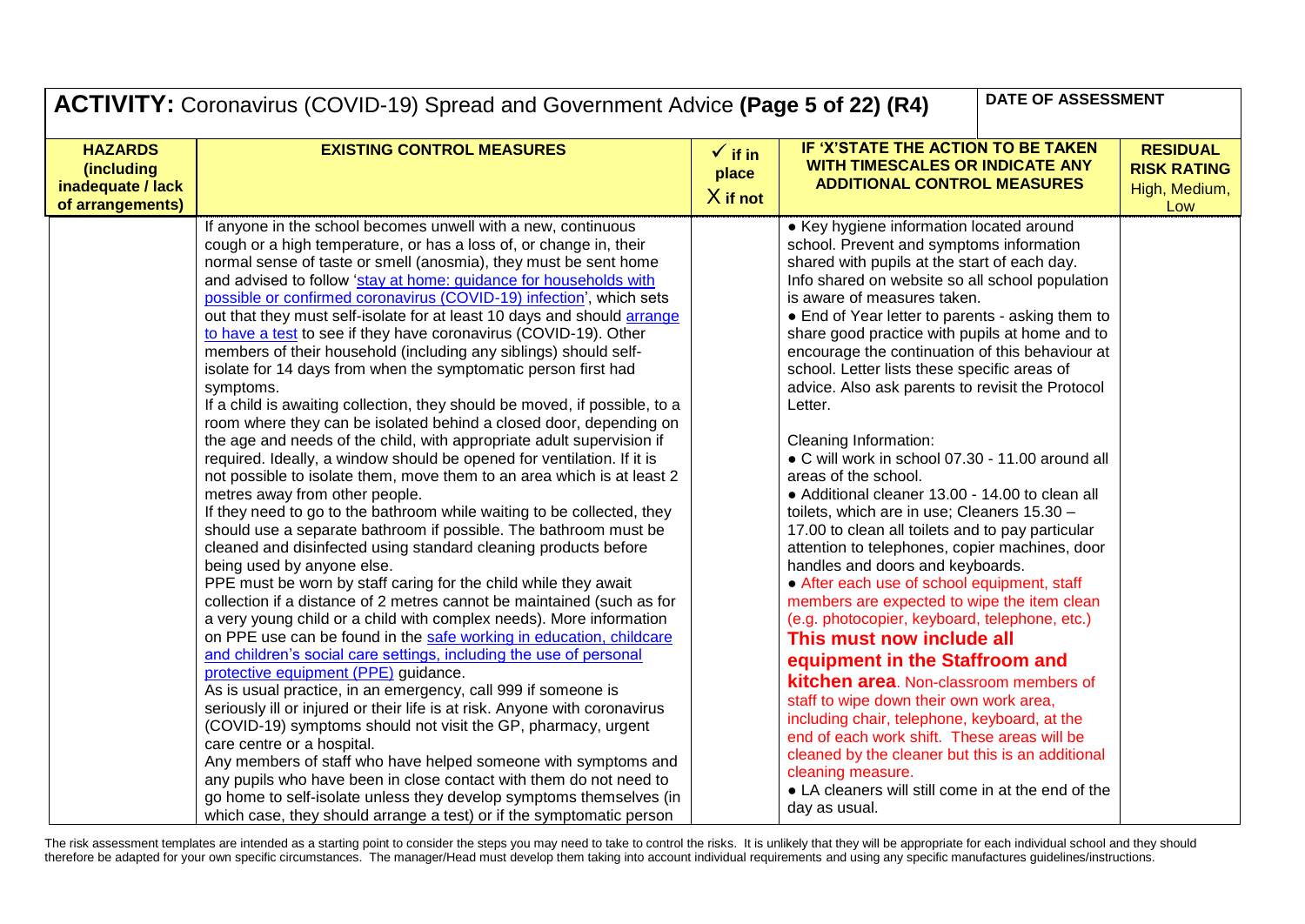|                                                                       | DATE OF ASSESSMENT<br>ACTIVITY: Coronavirus (COVID-19) Spread and Government Advice (Page 6 of 22) (R4)                                                                                                                                                                                                                                                                                                                                                                                                                                                                                                                                                                                                         |                                           |                                                                                                                                                                                                                                                                                                                                                                                                                                                                                                                                                                                                                                                                                                                                                                                                                                                                                                                                                                                                                                                                                                                                                                                                                                                                                                                            |  |                                                               |
|-----------------------------------------------------------------------|-----------------------------------------------------------------------------------------------------------------------------------------------------------------------------------------------------------------------------------------------------------------------------------------------------------------------------------------------------------------------------------------------------------------------------------------------------------------------------------------------------------------------------------------------------------------------------------------------------------------------------------------------------------------------------------------------------------------|-------------------------------------------|----------------------------------------------------------------------------------------------------------------------------------------------------------------------------------------------------------------------------------------------------------------------------------------------------------------------------------------------------------------------------------------------------------------------------------------------------------------------------------------------------------------------------------------------------------------------------------------------------------------------------------------------------------------------------------------------------------------------------------------------------------------------------------------------------------------------------------------------------------------------------------------------------------------------------------------------------------------------------------------------------------------------------------------------------------------------------------------------------------------------------------------------------------------------------------------------------------------------------------------------------------------------------------------------------------------------------|--|---------------------------------------------------------------|
| <b>HAZARDS</b><br>(including<br>inadequate / lack<br>of arrangements) | <b>EXISTING CONTROL MEASURES</b>                                                                                                                                                                                                                                                                                                                                                                                                                                                                                                                                                                                                                                                                                | $\checkmark$ if in<br>place<br>$X$ if not | IF 'X'STATE THE ACTION TO BE TAKEN<br><b>WITH TIMESCALES OR INDICATE ANY</b><br><b>ADDITIONAL CONTROL MEASURES</b>                                                                                                                                                                                                                                                                                                                                                                                                                                                                                                                                                                                                                                                                                                                                                                                                                                                                                                                                                                                                                                                                                                                                                                                                         |  | <b>RESIDUAL</b><br><b>RISK RATING</b><br>High, Medium,<br>Low |
|                                                                       | subsequently tests positive (see below) or they have been requested<br>to do so by NHS Test and Trace.<br>Everyone must wash their hands thoroughly for 20 seconds with soap<br>and running water or use hand sanitiser after any contact with<br>someone who is unwell. The area around the person with symptoms<br>must be cleaned with normal household bleach after they have left to<br>reduce the risk of passing the infection on to other people. See the<br>COVID-19: cleaning of non-healthcare settings guidance. Public<br>Health England is clear that routinely taking the temperature of pupils<br>is not recommended as this is an unreliable method for identifying<br>coronavirus (COVID-19). |                                           | • Head Teacher and C will ensure all cleaning<br>in school will be at the highest level.<br>• All classroom bubbles will have a hand<br>sanitiser station.<br>• All pupils and staff members have access to<br>soap and and water - in the toilet areas.<br>• Cleaning equipment - stocktake conducted<br>on a daily basis to ensure good stocks of<br>everything needed in school to ensure good<br>hygiene measures.<br>• All pupils issued with their own stationery<br>wallet - items and bag to be cleaned by pupils<br>at the end of each day.<br>• All classes to be issued with box of<br>PE/sporting equipment for outdoor use - items<br>and box to be cleaned at the end of the day by<br>pupils.<br>• School exercise books will be used during<br>this period. Marking of work is expected<br>during this period but will become more<br>focussed and may take place throughout the<br>lesson.<br>• Teacher to reinforce cleaning and hygiene<br>messages during the day.<br>• Teachers to supervisor hand washing and<br>hand sanitising.<br>• All classroom bubbles and work areas -<br>windows to be open during room use.<br>• Use of toilets - pupils will be supervised by<br>classroom staff. Classroom staff to ensure no<br>crowding of toilet areas and SD measures are<br>maintained at all times. |  |                                                               |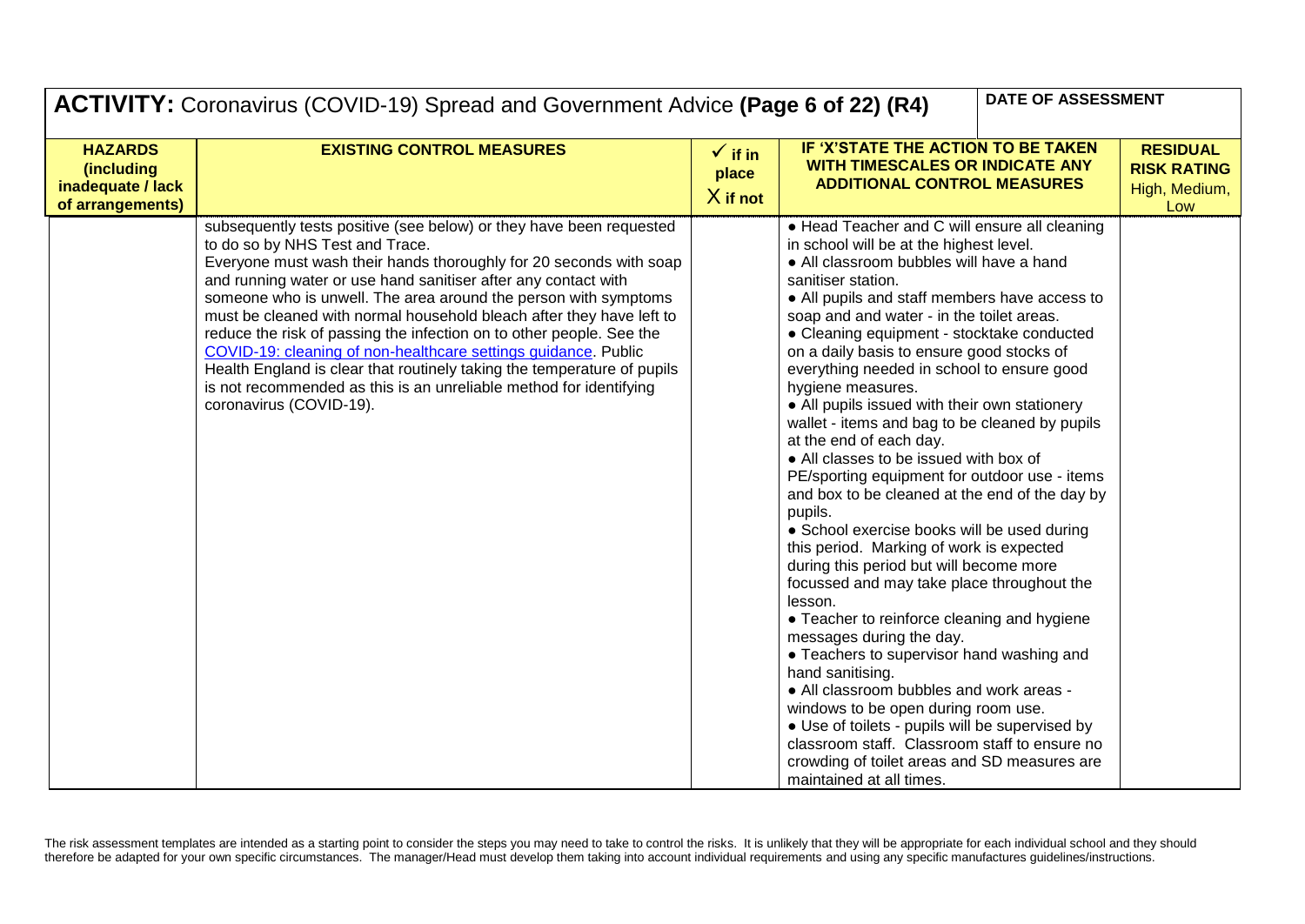| <b>DATE OF ASSESSMENT</b><br><b>ACTIVITY:</b> Coronavirus (COVID-19) Spread and Government Advice (Page 7 of 22) (R4)            |                                                                                                                                                                                                                                                                                                                                                                                                                                                                                                                                                                                                                                                                                                                                                                                                                                                                                                                                                                                                |                                           |                                                                                                                                                                                                                                                                                                                                                                                                                                                                                                                                                                                                                                                                                                                                           |  |                                                               |
|----------------------------------------------------------------------------------------------------------------------------------|------------------------------------------------------------------------------------------------------------------------------------------------------------------------------------------------------------------------------------------------------------------------------------------------------------------------------------------------------------------------------------------------------------------------------------------------------------------------------------------------------------------------------------------------------------------------------------------------------------------------------------------------------------------------------------------------------------------------------------------------------------------------------------------------------------------------------------------------------------------------------------------------------------------------------------------------------------------------------------------------|-------------------------------------------|-------------------------------------------------------------------------------------------------------------------------------------------------------------------------------------------------------------------------------------------------------------------------------------------------------------------------------------------------------------------------------------------------------------------------------------------------------------------------------------------------------------------------------------------------------------------------------------------------------------------------------------------------------------------------------------------------------------------------------------------|--|---------------------------------------------------------------|
| <b>HAZARDS</b><br><i>(including</i><br>inadequate / lack<br>of arrangements)                                                     | <b>EXISTING CONTROL MEASURES</b>                                                                                                                                                                                                                                                                                                                                                                                                                                                                                                                                                                                                                                                                                                                                                                                                                                                                                                                                                               | $\checkmark$ if in<br>place<br>$X$ if not | IF 'X'STATE THE ACTION TO BE TAKEN<br><b>WITH TIMESCALES OR INDICATE ANY</b><br><b>ADDITIONAL CONTROL MEASURES</b>                                                                                                                                                                                                                                                                                                                                                                                                                                                                                                                                                                                                                        |  | <b>RESIDUAL</b><br><b>RISK RATING</b><br>High, Medium,<br>Low |
|                                                                                                                                  |                                                                                                                                                                                                                                                                                                                                                                                                                                                                                                                                                                                                                                                                                                                                                                                                                                                                                                                                                                                                |                                           | • All pupils to wear school uniform from<br>September. All pupils to continue to wear full<br>uniform from 06.01.21 during Lockdown II.<br>• All rooms to ensure windows and doors are<br>open regularly to allow fresh air to circulate.<br>• Paper towels to be provided as an<br>alternative to hand dryers, if necessary.<br>• Waste bins in each room and should be<br>emptied frequently.<br>• All waste removed at end of each day.<br>• Ventilation and air conditioning units have<br>been checked and maintained.<br>• Where a known or suspected Covid-19 case<br>has been reported, a full clean will be<br>completed as per the specific guidelines given<br>by the government.<br>.Goods entering the site will be cleaned. |  |                                                               |
| Risk of<br>coronavirus<br>infection spreading<br>to children and<br>staff due to<br>inadequate<br>infection control<br>procedure | The school will ensure that pupils clean their hands regularly,<br>including when they arrive at school, when they return from breaks,<br>when they change rooms and before and after eating. Regular and<br>thorough hand cleaning is going to be needed for the foreseeable<br>future. Points to consider and implement:<br>has the school enough hand washing or hand sanitiser 'stations'<br>$\bullet$<br>available so that all pupils and staff can clean their hands<br>regularly<br>can the school ensure that there is enough supervision when<br>using hand sanitiser to eliminate ingestion. Small children and<br>pupils with complex needs should continue to be helped to clean<br>their hands properly. Skin friendly skin cleaning wipes can be<br>used as an alternative<br>the school will build these routines into school culture, supported<br>by behaviour expectations and helping ensure younger children<br>and those with complex needs understand the need to follow | $\checkmark$                              | All cleaning stations will be monitored by staff<br>so they are never empty.<br>Children will continue their routines of regular<br>handwashing and sanitizing.                                                                                                                                                                                                                                                                                                                                                                                                                                                                                                                                                                           |  | L                                                             |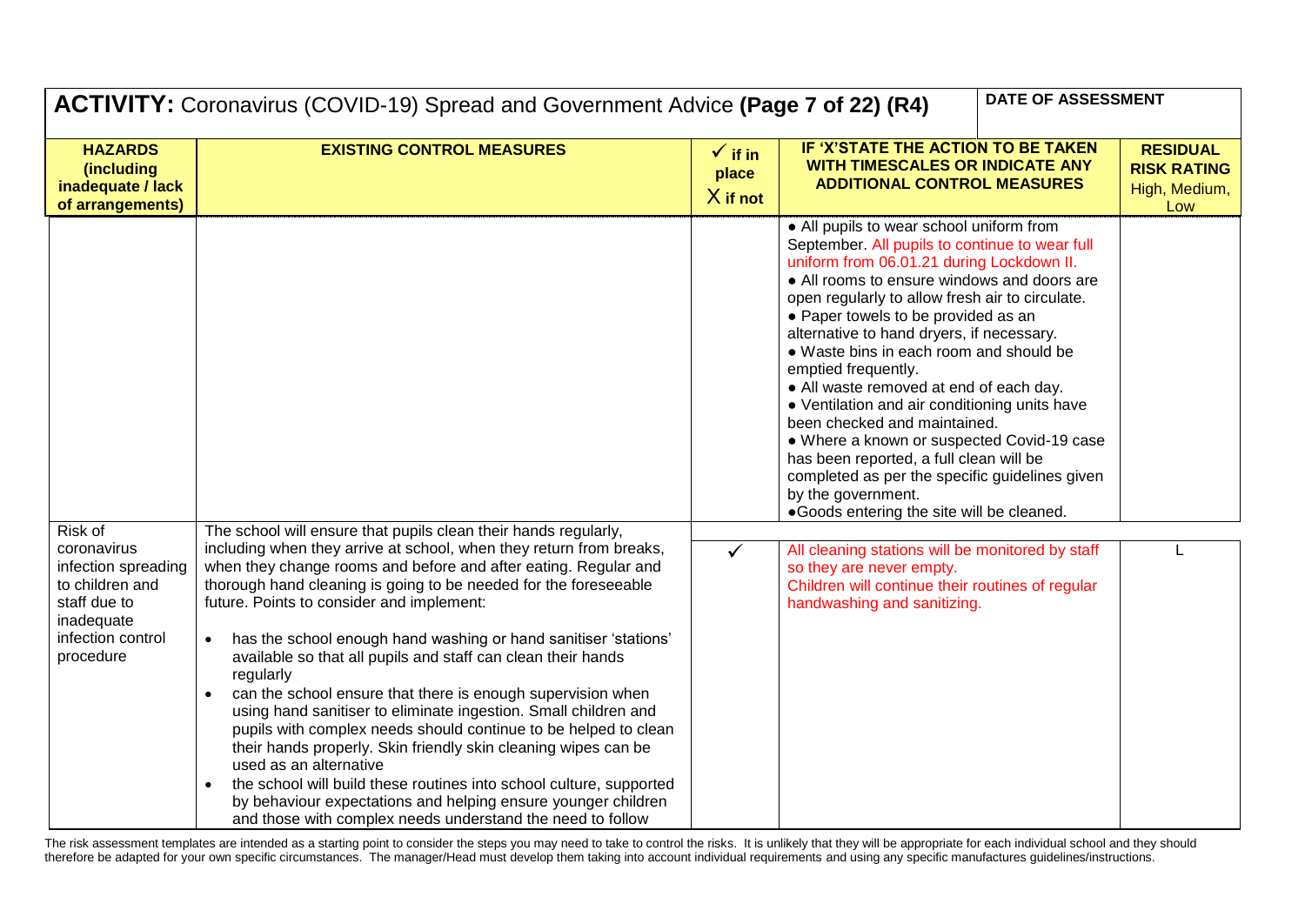|                                                                       | DATE OF ASSESSMENT<br>ACTIVITY: Coronavirus (COVID-19) Spread and Government Advice (Page 8 of 22) (R4)                                                                                                                                                                                                                                                                                                                                                                                                                                                                                                                                                                                                                                                                                                                                                                                                                                                                                                                                                                                                                                                                                                                                                                                                                                                                                                                                                                                                                                                                                                                                                                                                                                                                                                    |                                           |                                                                                                                                                                                                                                                                                                                                                                                                                                                           |  |                                                               |
|-----------------------------------------------------------------------|------------------------------------------------------------------------------------------------------------------------------------------------------------------------------------------------------------------------------------------------------------------------------------------------------------------------------------------------------------------------------------------------------------------------------------------------------------------------------------------------------------------------------------------------------------------------------------------------------------------------------------------------------------------------------------------------------------------------------------------------------------------------------------------------------------------------------------------------------------------------------------------------------------------------------------------------------------------------------------------------------------------------------------------------------------------------------------------------------------------------------------------------------------------------------------------------------------------------------------------------------------------------------------------------------------------------------------------------------------------------------------------------------------------------------------------------------------------------------------------------------------------------------------------------------------------------------------------------------------------------------------------------------------------------------------------------------------------------------------------------------------------------------------------------------------|-------------------------------------------|-----------------------------------------------------------------------------------------------------------------------------------------------------------------------------------------------------------------------------------------------------------------------------------------------------------------------------------------------------------------------------------------------------------------------------------------------------------|--|---------------------------------------------------------------|
| <b>HAZARDS</b><br>(including<br>inadequate / lack<br>of arrangements) | <b>EXISTING CONTROL MEASURES</b>                                                                                                                                                                                                                                                                                                                                                                                                                                                                                                                                                                                                                                                                                                                                                                                                                                                                                                                                                                                                                                                                                                                                                                                                                                                                                                                                                                                                                                                                                                                                                                                                                                                                                                                                                                           | $\checkmark$ if in<br>place<br>$X$ if not | IF 'X'STATE THE ACTION TO BE TAKEN<br><b>WITH TIMESCALES OR INDICATE ANY</b><br><b>ADDITIONAL CONTROL MEASURES</b>                                                                                                                                                                                                                                                                                                                                        |  | <b>RESIDUAL</b><br><b>RISK RATING</b><br>High, Medium,<br>Low |
|                                                                       | them<br>Soap and water is more effective than using sanitisers<br>$\bullet$<br>The 'catch it, bin it, kill it' approach continues to be very important, so<br>schools must ensure that they have enough tissues and bins<br>available in the school to support pupils and staff to follow this<br>routine. As with hand cleaning, schools must ensure younger children<br>and those with complex needs are helped to get this right, and all<br>pupils understand that this is now part of how school operates. Some<br>pupils with complex needs will struggle to maintain as good<br>respiratory hygiene as their peers, for example those who spit<br>uncontrollably or use saliva as a sensory stimulant. This should be<br>considered in risk assessments in order to support these pupils and<br>the staff working with them, and is not a reason to deny these pupils<br>face to face education.<br>Public Health England does not (based on current evidence)<br>recommend the use of face coverings in schools. This evidence will<br>be kept under review. They are not required in schools as pupils and<br>staff are mixing in consistent groups, and because misuse may<br>inadvertently increase the risk of transmission. There may also be<br>negative effects on communication and thus education. Face<br>coverings are required at all times on public transport (for children<br>over the age of 11) or when attending a hospital as a visitor or<br>outpatient.<br>Points to consider and implement:<br>putting in place a cleaning schedule that ensures cleaning is<br>generally enhanced and includes:<br>o more frequent cleaning of rooms / shared areas that<br>are used by different groups<br>frequently touched surfaces being cleaned more<br>$\Omega$<br>often than normal |                                           | Routines and protocols are revisited and<br>emphasised with pupils to ensure consistency<br>of approach.<br>Use of masks/shields can be worn by staff<br>when working in close proximity to pupils.<br>Staff will wear masks/shields when in<br>communal areas.<br>Staff will be encouraged not to mix with staff<br>from other Bubbles in the school building.<br>All cleaning schedules are regularly checked<br>and any necessary amendments are made. |  |                                                               |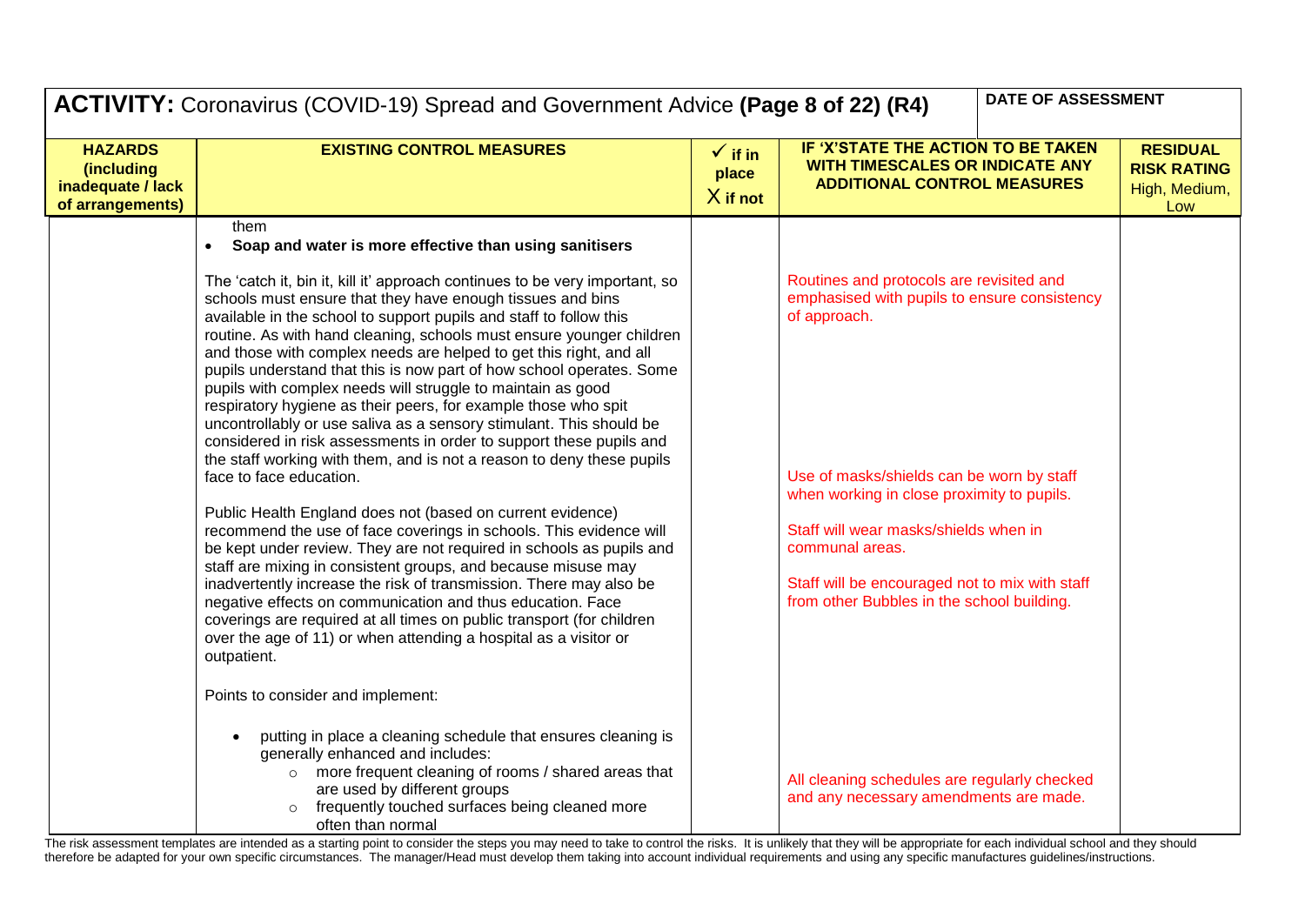|                                                                                                   | DATE OF ASSESSMENT<br>ACTIVITY: Coronavirus (COVID-19) Spread and Government Advice (Page 9 of 22) (R4)                                                                                                                                                                                                                                                                                                                                                                                                                                                                                                                                                                                                                                                                                                                                                                                                                                                                                                                                                                                                                                                                                                                                                                                                                                                                                                                                                                                                                                                                                                                                                                                     |                                           |                                                                                                                                                                                                                                                                                                                                                                                                                                                                                                                                                                                                                                                                         |  |                                                               |
|---------------------------------------------------------------------------------------------------|---------------------------------------------------------------------------------------------------------------------------------------------------------------------------------------------------------------------------------------------------------------------------------------------------------------------------------------------------------------------------------------------------------------------------------------------------------------------------------------------------------------------------------------------------------------------------------------------------------------------------------------------------------------------------------------------------------------------------------------------------------------------------------------------------------------------------------------------------------------------------------------------------------------------------------------------------------------------------------------------------------------------------------------------------------------------------------------------------------------------------------------------------------------------------------------------------------------------------------------------------------------------------------------------------------------------------------------------------------------------------------------------------------------------------------------------------------------------------------------------------------------------------------------------------------------------------------------------------------------------------------------------------------------------------------------------|-------------------------------------------|-------------------------------------------------------------------------------------------------------------------------------------------------------------------------------------------------------------------------------------------------------------------------------------------------------------------------------------------------------------------------------------------------------------------------------------------------------------------------------------------------------------------------------------------------------------------------------------------------------------------------------------------------------------------------|--|---------------------------------------------------------------|
| <b>HAZARDS</b><br>(including<br>inadequate / lack<br>of arrangements)                             | <b>EXISTING CONTROL MEASURES</b>                                                                                                                                                                                                                                                                                                                                                                                                                                                                                                                                                                                                                                                                                                                                                                                                                                                                                                                                                                                                                                                                                                                                                                                                                                                                                                                                                                                                                                                                                                                                                                                                                                                            | $\checkmark$ if in<br>place<br>$X$ if not | IF 'X'STATE THE ACTION TO BE TAKEN<br><b>WITH TIMESCALES OR INDICATE ANY</b><br><b>ADDITIONAL CONTROL MEASURES</b>                                                                                                                                                                                                                                                                                                                                                                                                                                                                                                                                                      |  | <b>RESIDUAL</b><br><b>RISK RATING</b><br>High, Medium,<br>Low |
| Risk of<br>coronavirus<br>infection spreading<br>due to large class<br>sizes and reduced<br>space | different groups don't need to be allocated their own toilet<br>$\bullet$<br>blocks, but toilets will need to be cleaned regularly and pupils<br>must be encouraged to clean their hands thoroughly after<br>using the toilet<br>clean surfaces that children and young people are touching,<br>such as toys, books, desks, chairs, doors, sinks, toilets, light<br>switches, bannisters, more regularly than normal<br>By the end of the summer term, Public Health England will publish<br>revised guidance for cleaning non-healthcare settings to advise on<br>general cleaning required in addition to the current advice on COVID-<br>19: cleaning of non-healthcare settings guidance.<br>The school will minimise contacts and mixing between people while<br>delivering a broad and balanced curriculum.<br>The overarching principle to apply is reducing the number of contacts<br>between children and staff. This can be achieved through keeping<br>groups separate (in 'bubbles') and through maintaining distance<br>between individuals. These are not alternative options and both<br>measures will help, but the balance between them will change<br>depending on:<br>children's ability to distance<br>$\bullet$<br>the lay out of the school<br>the feasibility of keeping distinct groups separate while<br>offering a broad curriculum (especially at secondary)<br>It is likely that for younger children the emphasis will be on separating<br>groups, and for older children it will be on distancing. For children old<br>enough, they should also be supported to maintain distance and not<br>touch staff where possible.<br>Points to consider and implement: | $\checkmark$                              | • Actions performed by school to ensure<br>contact between people is kept to a minimum:<br>Bubble sizes to be closely monitored from the<br>6.1.21. Maximum bubble size to reflect the<br>local Covid situation. Ideally bubble should be<br>less than 15. But the final decision to be made<br>by HT /CoG.<br>Detail:<br>1. Office area / sign in & out area<br>• Pens and other equipment must not be<br>shared within reception areas - one member of<br>staff will sign in visitors.<br>• Essential visitors - reception staff to sign<br>them in and out on paper record.<br>• Visitors to school are discouraged but it is<br>acknowledged that some visitors are |  | M                                                             |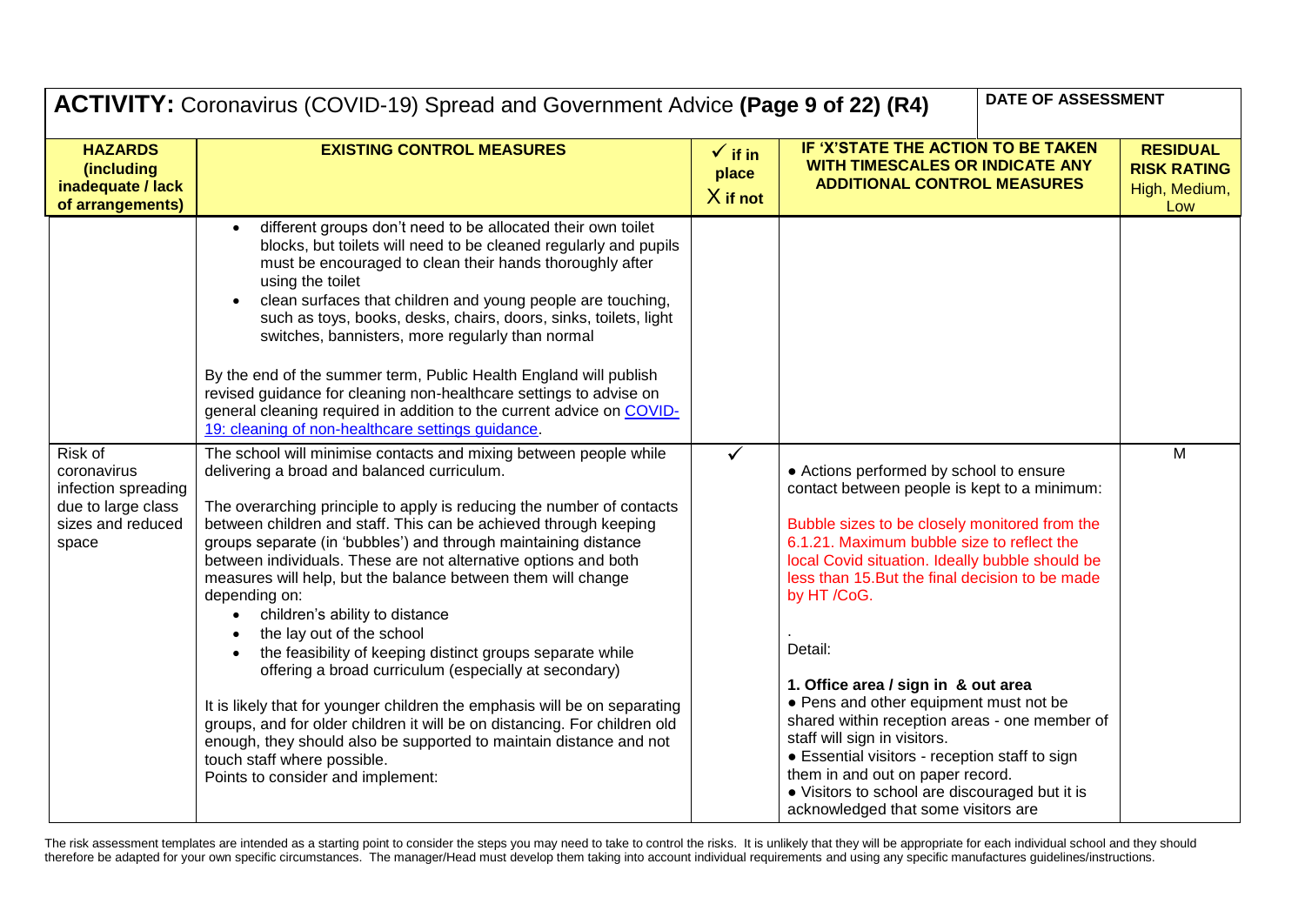|                                                                              | DATE OF ASSESSMENT<br><b>ACTIVITY:</b> Coronavirus (COVID-19) Spread and Government Advice (Page 10 of 22) (R4)                                                                                                                                                                                                                                                                                                                                                                                                                                                                                                                                                                                                                                                                                                                                                                                                                                                                                                                                                                                                                                                                                                                                                                                                                                                                                                                                                                                                                                                                                                                                                                                                                                                                                                                                                                                                                                                                                         |                                           |                                                                                                                                                                                                                                                                                                                                                                                                                                                                                                                                                                                                                                                                                                                                                                                                                                                                                                                                                                                                                                                                                                                                                                                                                                                                                                                                                                        |                                                               |  |
|------------------------------------------------------------------------------|---------------------------------------------------------------------------------------------------------------------------------------------------------------------------------------------------------------------------------------------------------------------------------------------------------------------------------------------------------------------------------------------------------------------------------------------------------------------------------------------------------------------------------------------------------------------------------------------------------------------------------------------------------------------------------------------------------------------------------------------------------------------------------------------------------------------------------------------------------------------------------------------------------------------------------------------------------------------------------------------------------------------------------------------------------------------------------------------------------------------------------------------------------------------------------------------------------------------------------------------------------------------------------------------------------------------------------------------------------------------------------------------------------------------------------------------------------------------------------------------------------------------------------------------------------------------------------------------------------------------------------------------------------------------------------------------------------------------------------------------------------------------------------------------------------------------------------------------------------------------------------------------------------------------------------------------------------------------------------------------------------|-------------------------------------------|------------------------------------------------------------------------------------------------------------------------------------------------------------------------------------------------------------------------------------------------------------------------------------------------------------------------------------------------------------------------------------------------------------------------------------------------------------------------------------------------------------------------------------------------------------------------------------------------------------------------------------------------------------------------------------------------------------------------------------------------------------------------------------------------------------------------------------------------------------------------------------------------------------------------------------------------------------------------------------------------------------------------------------------------------------------------------------------------------------------------------------------------------------------------------------------------------------------------------------------------------------------------------------------------------------------------------------------------------------------------|---------------------------------------------------------------|--|
| <b>HAZARDS</b><br><i>(including</i><br>inadequate / lack<br>of arrangements) | <b>EXISTING CONTROL MEASURES</b>                                                                                                                                                                                                                                                                                                                                                                                                                                                                                                                                                                                                                                                                                                                                                                                                                                                                                                                                                                                                                                                                                                                                                                                                                                                                                                                                                                                                                                                                                                                                                                                                                                                                                                                                                                                                                                                                                                                                                                        | $\checkmark$ if in<br>place<br>$X$ if not | IF 'X'STATE THE ACTION TO BE TAKEN<br><b>WITH TIMESCALES OR INDICATE ANY</b><br><b>ADDITIONAL CONTROL MEASURES</b>                                                                                                                                                                                                                                                                                                                                                                                                                                                                                                                                                                                                                                                                                                                                                                                                                                                                                                                                                                                                                                                                                                                                                                                                                                                     | <b>RESIDUAL</b><br><b>RISK RATING</b><br>High, Medium,<br>Low |  |
|                                                                              | How to group children<br>Consistent groups reduce the risk of transmission by limiting the<br>number of pupils and staff in contact with each other to only those<br>within the group. They have been used in schools in the summer<br>term in recognition that children, and especially the youngest<br>children, cannot socially distance from staff or from each other and<br>this provides an additional protective measure. Maintaining distinct<br>groups or 'bubbles' that do not mix makes it quicker and easier in the<br>event of a positive case to identify those who may need to self-<br>isolate, and keep that number as small as possible.<br>In this guidance for the autumn term, maintaining consistent groups<br>remains important, but given the decrease in the prevalence of<br>coronavirus (COVID-19) and the resumption of the full range of<br>curriculum subjects, schools may need to change the emphasis on<br>bubbles within their system of controls and increase the size of these<br>groups.<br>In secondary schools, and key stage 4 and key stage 5, the groups<br>are likely to need to be the size of a year group to enable schools to<br>deliver the full range of curriculum subjects and students to receive<br>specialist teaching. If this can be achieved with small groups, they<br>are recommended. At primary school, and in the younger years at<br>secondary (key stage 3), schools may be able to implement smaller<br>groups the size of a full class. If that can be achieved, it is<br>recommended, as this will help to reduce the number of people who<br>could be asked to isolate should someone in a group become ill with<br>coronavirus (COVID-19).<br>Schools should assess their circumstances and if class-sized groups<br>are not compatible with offering a full range of subjects or managing<br>the practical logistics within and around school, they can look to<br>implement year group sized 'bubbles'. Whatever the size of the |                                           | necessary. Visitors are deemed to be any adult<br>who is not on the school payroll (including<br>Governors).<br>• All staff to ensure if they are expecting a<br>visitor - they must inform reception staff to add<br>to the calendar. Visitors will not be admitted<br>into building unless they are in the calendar.<br>• All staff members and visits to use hand<br>sanitiser upon leaving the reception area.<br>2. Entry / Exit Doors - Both yards<br>• This is the pupil entrance and exit.<br>Guidelines state that we should be keeping<br>people in bubbles.<br>• Each classroom will be a class bubbles.<br>. Pupils will walk from the yard - through the<br>allocated door and straight to their classroom<br>bubble. Procedure for collecting pupils from<br>vard below.<br>3. Break Times<br>• Breaks will be staggered to ensure that<br>bubbles of pupils do not cross etc.<br>4. Lunch<br>• Lunches will be staggered from 11.20am -<br>1.30pm to accommodate the class bubbles in<br>the dining hall. See attached Timetable for<br>each class. Timetable for Lunchtime will be<br>adapted and distributed depending upon<br>number of children present in school during<br>Lockdown II.<br>• Lunches will continue as normal with<br>children receiving meals from the kitchen or<br>bringing a packed lunch from home.<br>5. On arrival at school |                                                               |  |
|                                                                              | group, they should be kept apart from other groups where possible                                                                                                                                                                                                                                                                                                                                                                                                                                                                                                                                                                                                                                                                                                                                                                                                                                                                                                                                                                                                                                                                                                                                                                                                                                                                                                                                                                                                                                                                                                                                                                                                                                                                                                                                                                                                                                                                                                                                       |                                           | Parents dropping off:                                                                                                                                                                                                                                                                                                                                                                                                                                                                                                                                                                                                                                                                                                                                                                                                                                                                                                                                                                                                                                                                                                                                                                                                                                                                                                                                                  |                                                               |  |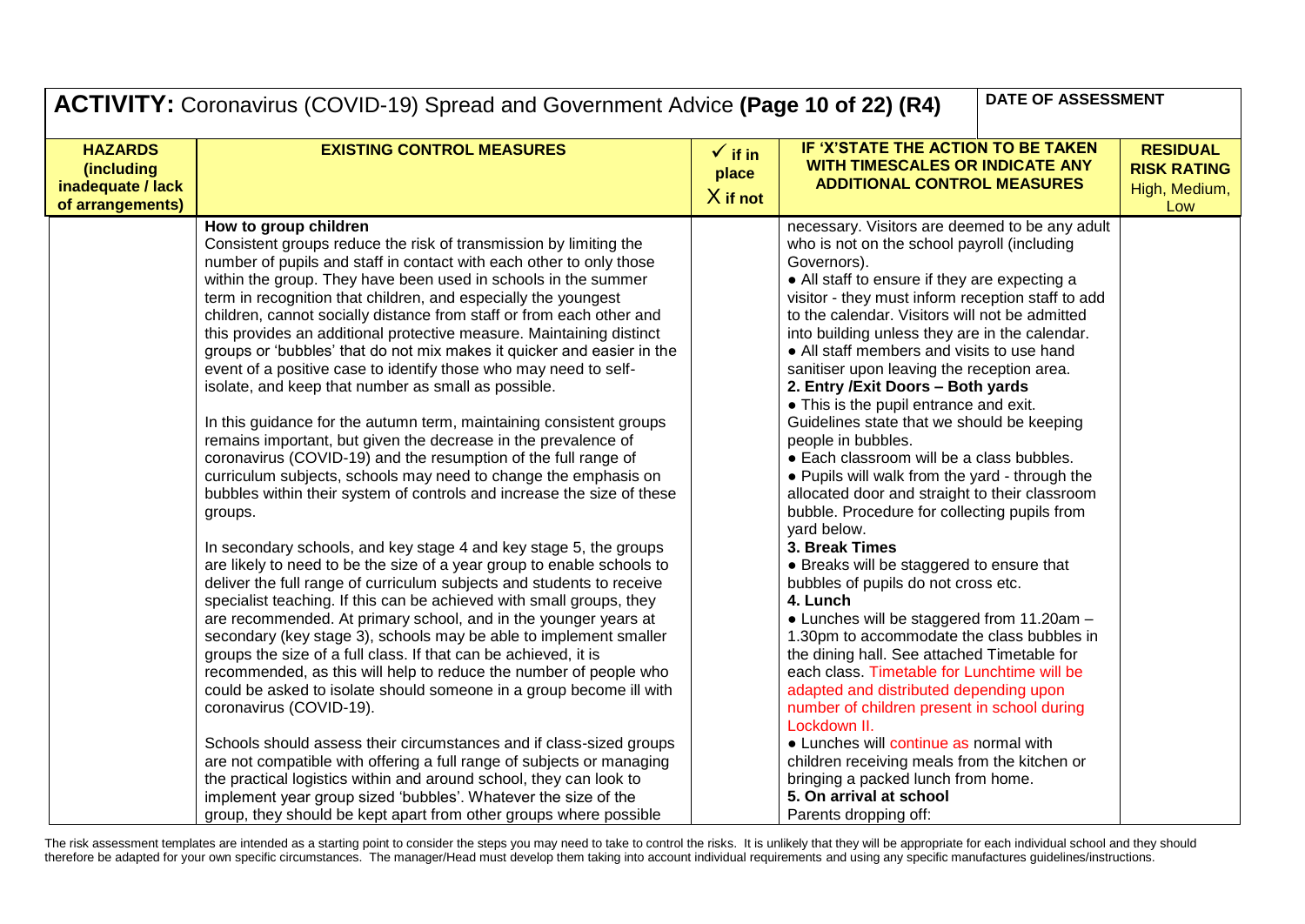|                                                                              | DATE OF ASSESSMENT<br><b>ACTIVITY:</b> Coronavirus (COVID-19) Spread and Government Advice (Page 11 of 22) (R4)                                                                                                                                                                                                                                                                                                                                                                                                                                                                                                                                                                                                                                                                                                                                                                                                                                                                                                                                                                                                                                                                                                                                                                                                                                                                                                                                                                                                                                                                                                                                                                                                                                                                                                                                                                                                                                                                                                                                                                                                                                                                                                                                                     |                                           |                                                                                                                                                                                                                                                                                                                                                                                                                                                                                                                                                                                                                                                                                                                                                                                                                                                                                                                                                                                                                                                                                                                                                                                                                                                                                                                                          |                                                               |  |
|------------------------------------------------------------------------------|---------------------------------------------------------------------------------------------------------------------------------------------------------------------------------------------------------------------------------------------------------------------------------------------------------------------------------------------------------------------------------------------------------------------------------------------------------------------------------------------------------------------------------------------------------------------------------------------------------------------------------------------------------------------------------------------------------------------------------------------------------------------------------------------------------------------------------------------------------------------------------------------------------------------------------------------------------------------------------------------------------------------------------------------------------------------------------------------------------------------------------------------------------------------------------------------------------------------------------------------------------------------------------------------------------------------------------------------------------------------------------------------------------------------------------------------------------------------------------------------------------------------------------------------------------------------------------------------------------------------------------------------------------------------------------------------------------------------------------------------------------------------------------------------------------------------------------------------------------------------------------------------------------------------------------------------------------------------------------------------------------------------------------------------------------------------------------------------------------------------------------------------------------------------------------------------------------------------------------------------------------------------|-------------------------------------------|------------------------------------------------------------------------------------------------------------------------------------------------------------------------------------------------------------------------------------------------------------------------------------------------------------------------------------------------------------------------------------------------------------------------------------------------------------------------------------------------------------------------------------------------------------------------------------------------------------------------------------------------------------------------------------------------------------------------------------------------------------------------------------------------------------------------------------------------------------------------------------------------------------------------------------------------------------------------------------------------------------------------------------------------------------------------------------------------------------------------------------------------------------------------------------------------------------------------------------------------------------------------------------------------------------------------------------------|---------------------------------------------------------------|--|
| <b>HAZARDS</b><br><i>(including</i><br>inadequate / lack<br>of arrangements) | <b>EXISTING CONTROL MEASURES</b>                                                                                                                                                                                                                                                                                                                                                                                                                                                                                                                                                                                                                                                                                                                                                                                                                                                                                                                                                                                                                                                                                                                                                                                                                                                                                                                                                                                                                                                                                                                                                                                                                                                                                                                                                                                                                                                                                                                                                                                                                                                                                                                                                                                                                                    | $\checkmark$ if in<br>place<br>$X$ if not | IF 'X'STATE THE ACTION TO BE TAKEN<br><b>WITH TIMESCALES OR INDICATE ANY</b><br><b>ADDITIONAL CONTROL MEASURES</b>                                                                                                                                                                                                                                                                                                                                                                                                                                                                                                                                                                                                                                                                                                                                                                                                                                                                                                                                                                                                                                                                                                                                                                                                                       | <b>RESIDUAL</b><br><b>RISK RATING</b><br>High, Medium,<br>Low |  |
|                                                                              | and older children should be encouraged to keep their distance within<br>groups. Schools with the capability to do it should take steps to limit<br>interaction, sharing of rooms and social spaces between groups as<br>much as possible. When using larger groups the other measures<br>from the system of controls become even more important, to<br>minimise transmission risks and to minimise the numbers of pupils<br>and staff who may need to self-isolate. We recognise that younger<br>children will not be able to maintain social distancing, and it is<br>acceptable for them not to distance within their group.<br>Both the approaches of separating groups and maintaining distance<br>are not 'all-or-nothing' options, and will still bring benefits even if<br>implemented partially. Some schools may keep children in their class<br>groups for the majority of the classroom time, but also allow mixing<br>into wider groups for specialist teaching, wraparound care and<br>transport, or for boarding pupils in one group residentially and<br>another during the school day. Siblings may also be in different<br>groups. Endeavouring to keep these groups at least partially separate<br>and minimising contacts between children will still offer public health<br>benefits as it reduces the network of possible direct transmission.<br>All teachers and other staff can operate across different classes and<br>year groups in order to facilitate the delivery of the school timetable.<br>This will be particularly important for secondary schools. Where staff<br>need to move between classes and year groups, they should try and<br>keep their distance from pupils and other staff as much as they can,<br>ideally 2 metres from other adults. Again, we recognise this is not<br>likely to be possible with younger children and teachers in primary<br>schools can still work across groups if that is needed to enable a full<br>educational offer.<br><b>Measures within the classroom</b><br>Maintaining a distance between people whilst inside and reducing the<br>amount of time they are in face to face to contact lowers the risk of<br>transmission. It is strong public health advice that staff in secondary |                                           | • Child should be taken to allocated entry point<br>at the allocated time - maintaining SD at all<br>times.<br>• Staff member will be present to ensure SD.<br>• Staff will take each child's temperature<br>before entering school.<br>• Pupils arriving late - will be taken to their<br>class bubble by member of SLT.<br><b>Recording of attendance:</b><br>• Daily register will be taken using RM Integris.<br>Reception staff to call each class bubble to<br>ascertain attendance for the day.<br>Info passed to Office for completion of LA and<br>Government attendance forms.<br>End of day:<br>• Parents should arrive via the allocated gate,<br>collect child from the allocated door and leave<br>via the allocated gate.<br>• Parents must collect their children and leave<br>the school site immediately.<br>6. Yard & outdoor space<br>• Yard - partitioned for break times.<br>Timetabled for use.<br>• Field - timetabled for use by different class<br>bubbles at different times.<br>7. Moving from yard to classroom bubble<br>• Teacher collects pupils from designated area<br>and takes them into their classroom - 1 class<br>at a time for SD.<br>• SD lines marked in corridor.<br><b>8.Classroom bubbles</b><br>• Each classroom bubble allocated for use<br>during this period has been measured by SLT. |                                                               |  |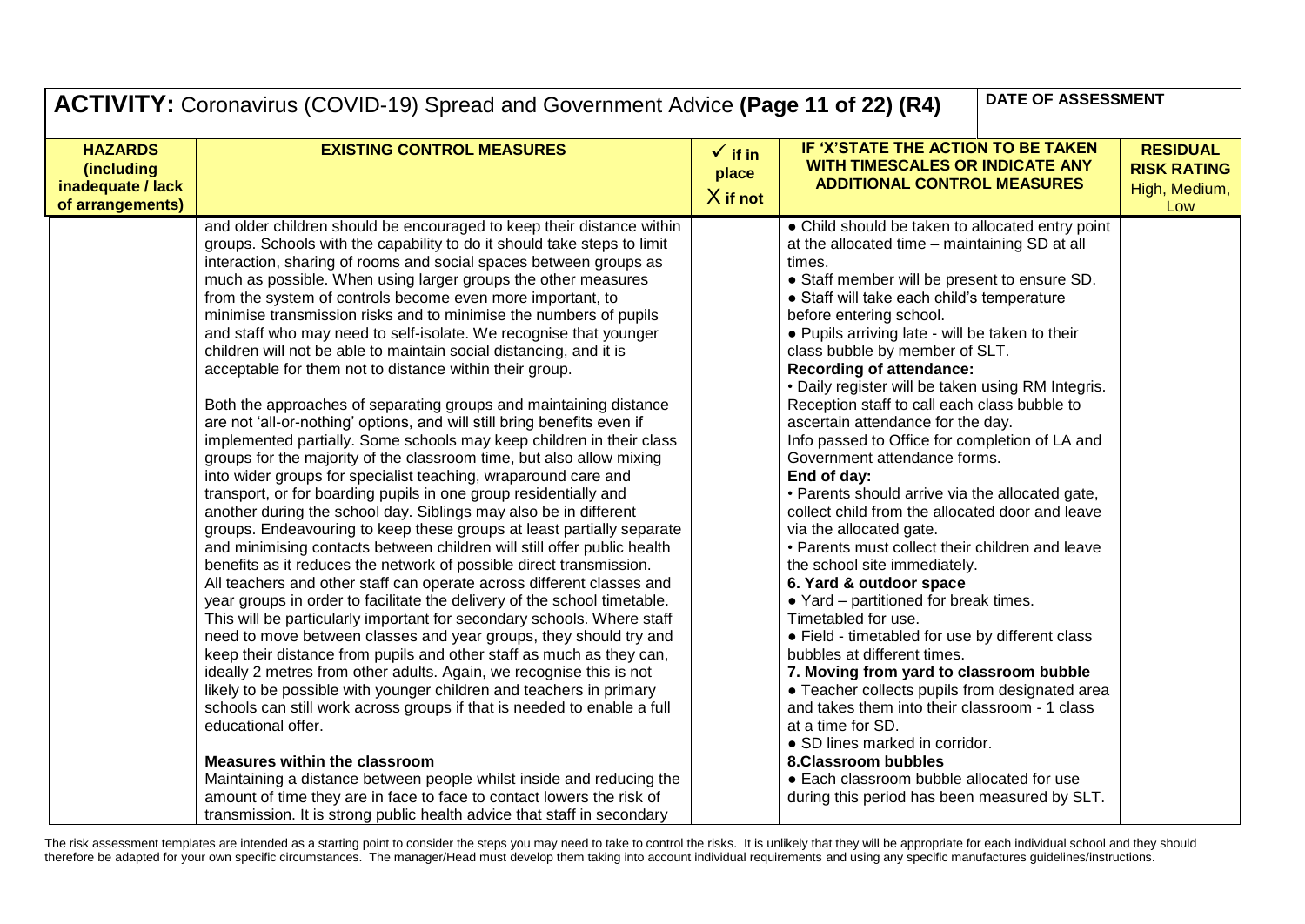| <b>DATE OF ASSESSMENT</b><br><b>ACTIVITY:</b> Coronavirus (COVID-19) Spread and Government Advice (Page 12 of 22) (R4) |                                                                                                                                                                                                                                                                                                                                                                                                                                                                                                                                                                                                                                                                                                                                                                                                                                                                                                                                                                                                                                                                                                                               |                                           |                                                                                                                                                                                                                                                                                                                                                                                                                                                                                                                                                                                                                                                                                                                                                                                            |  |                                                               |
|------------------------------------------------------------------------------------------------------------------------|-------------------------------------------------------------------------------------------------------------------------------------------------------------------------------------------------------------------------------------------------------------------------------------------------------------------------------------------------------------------------------------------------------------------------------------------------------------------------------------------------------------------------------------------------------------------------------------------------------------------------------------------------------------------------------------------------------------------------------------------------------------------------------------------------------------------------------------------------------------------------------------------------------------------------------------------------------------------------------------------------------------------------------------------------------------------------------------------------------------------------------|-------------------------------------------|--------------------------------------------------------------------------------------------------------------------------------------------------------------------------------------------------------------------------------------------------------------------------------------------------------------------------------------------------------------------------------------------------------------------------------------------------------------------------------------------------------------------------------------------------------------------------------------------------------------------------------------------------------------------------------------------------------------------------------------------------------------------------------------------|--|---------------------------------------------------------------|
| <b>HAZARDS</b><br>(including<br>inadequate / lack<br>of arrangements)                                                  | <b>EXISTING CONTROL MEASURES</b>                                                                                                                                                                                                                                                                                                                                                                                                                                                                                                                                                                                                                                                                                                                                                                                                                                                                                                                                                                                                                                                                                              | $\checkmark$ if in<br>place<br>$X$ if not | IF 'X'STATE THE ACTION TO BE TAKEN<br><b>WITH TIMESCALES OR INDICATE ANY</b><br><b>ADDITIONAL CONTROL MEASURES</b>                                                                                                                                                                                                                                                                                                                                                                                                                                                                                                                                                                                                                                                                         |  | <b>RESIDUAL</b><br><b>RISK RATING</b><br>High, Medium,<br>Low |
|                                                                                                                        | schools maintain distance from their pupils, staying at the front of the<br>class, and away from their colleagues where possible. Ideally, adults<br>should maintain 2 metre distance from each other, and from children.<br>We know that this is not always possible, particularly when working<br>with younger children, but if adults can do this when circumstances<br>allow that will help. In particular, they should avoid close face to face<br>contact and minimise time spent within 1 metre of anyone. Similarly,<br>it will not be possible when working with many pupils who have<br>complex needs or who need close contact care. These pupils'<br>educational and care support should be provided as normal.<br>For children old enough, they should also be supported to maintain<br>distance and not touch staff and their peers where possible. This will<br>not be possible for the youngest children and some children with<br>complex needs and it is not feasible in some schools where space<br>does not allow. Schools doing this where they can, and even doing<br>this some of the time, will help. |                                           | • All classrooms from Y1 to Y6 have a forward<br>facing desk with an area for teacher to remain<br>socially distanced.<br>• Sanitiser station located at entry of each<br>classroom - all pupils and staff must use this<br>(with consent) on their entry to classroom.<br>• All staff members who would normally<br>occupy the above rooms have been given the<br>opportunity to remove any personal items from<br>room before set up of classroom bubble.<br>• All rooms to be cleared of unnecessary<br>equipment and desks in order to operate as a<br>functioning classroom bubble, which adheres<br>to SD and other H&S requirements.<br>• Each classroom bubble to be set-up during<br>wk. beg. 31/08/20 ready for use for wk. beg.<br>07/09/20. Classroom Bubbles to be reviewed - |  |                                                               |
|                                                                                                                        | When staff or children cannot maintain distancing, particularly with<br>younger children in primary schools, the risk can also be reduced by<br>keeping pupils in the smaller, class-sized groups described above.<br>Schools should make small adaptations to the classroom to support<br>distancing where possible. That should include seating pupils side by<br>side and facing forwards, rather than face to face or side on, and<br>might include moving unnecessary furniture out of classrooms to<br>make more space.<br><b>Measures elsewhere</b><br>Groups should be kept apart, meaning that schools should avoid<br>large gatherings such as assemblies or collective worship with more<br>than one group.<br>When timetabling, groups should be kept apart and movement<br>around the school site kept to a minimum. While passing briefly in the<br>corridor or playground is low risk, schools should avoid creating busy                                                                                                                                                                                      |                                           | areas ready for use by 06.01.21<br>9. Equipment<br>• Pupils will be given a clear zip bag with their<br>name on holding their own stationery.<br>• All items and bag to be cleaned by pupil at<br>end of each day.<br>• All classes will be given a box of outdoor and<br>sporting equipment for their use.<br>• All equipment and box will be cleaned by<br>pupils at the end of each day.<br>• School exercise books will be used during<br>this period. Marking of work is expected<br>during this period but will become more<br>focussed and may take place throughout the<br>lesson<br>10. Cleaning                                                                                                                                                                                  |  |                                                               |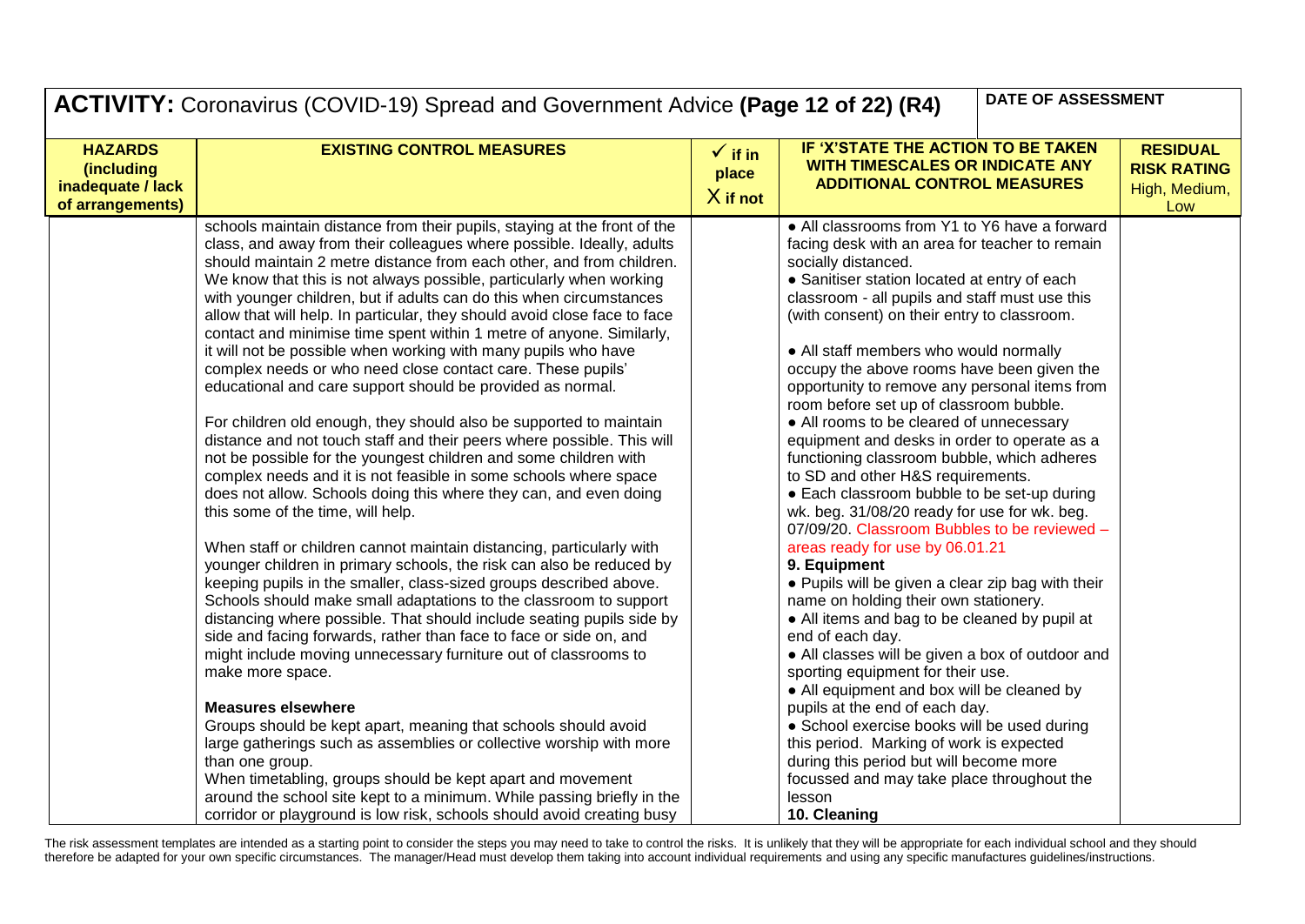| <b>DATE OF ASSESSMENT</b><br><b>ACTIVITY:</b> Coronavirus (COVID-19) Spread and Government Advice (Page 13 of 22) (R4) |                                                                                                                                                                                                                                                                                                                                                                                                                                                                                                                                                                                                                                                                                                                                                                                                                                                                                                                                                                                                                                                                                                                                                                                                                                                                                                                                                                                                                                                                                                                                                                                                                                                                                                                                                                                                                                                                                                                                                                                                                                                 |                                           |                                                                                                                                                                                                                                                                                                                                                                                                                                                                                                                                                                                                                                                                                                                                                                                                                                                                                                                                                                                                                                                                                                                                                                                     |                                                               |
|------------------------------------------------------------------------------------------------------------------------|-------------------------------------------------------------------------------------------------------------------------------------------------------------------------------------------------------------------------------------------------------------------------------------------------------------------------------------------------------------------------------------------------------------------------------------------------------------------------------------------------------------------------------------------------------------------------------------------------------------------------------------------------------------------------------------------------------------------------------------------------------------------------------------------------------------------------------------------------------------------------------------------------------------------------------------------------------------------------------------------------------------------------------------------------------------------------------------------------------------------------------------------------------------------------------------------------------------------------------------------------------------------------------------------------------------------------------------------------------------------------------------------------------------------------------------------------------------------------------------------------------------------------------------------------------------------------------------------------------------------------------------------------------------------------------------------------------------------------------------------------------------------------------------------------------------------------------------------------------------------------------------------------------------------------------------------------------------------------------------------------------------------------------------------------|-------------------------------------------|-------------------------------------------------------------------------------------------------------------------------------------------------------------------------------------------------------------------------------------------------------------------------------------------------------------------------------------------------------------------------------------------------------------------------------------------------------------------------------------------------------------------------------------------------------------------------------------------------------------------------------------------------------------------------------------------------------------------------------------------------------------------------------------------------------------------------------------------------------------------------------------------------------------------------------------------------------------------------------------------------------------------------------------------------------------------------------------------------------------------------------------------------------------------------------------|---------------------------------------------------------------|
| <b>HAZARDS</b><br>(including<br>inadequate / lack<br>of arrangements)                                                  | <b>EXISTING CONTROL MEASURES</b>                                                                                                                                                                                                                                                                                                                                                                                                                                                                                                                                                                                                                                                                                                                                                                                                                                                                                                                                                                                                                                                                                                                                                                                                                                                                                                                                                                                                                                                                                                                                                                                                                                                                                                                                                                                                                                                                                                                                                                                                                | $\checkmark$ if in<br>place<br>$X$ if not | IF 'X'STATE THE ACTION TO BE TAKEN<br>WITH TIMESCALES OR INDICATE ANY<br><b>ADDITIONAL CONTROL MEASURES</b>                                                                                                                                                                                                                                                                                                                                                                                                                                                                                                                                                                                                                                                                                                                                                                                                                                                                                                                                                                                                                                                                         | <b>RESIDUAL</b><br><b>RISK RATING</b><br>High, Medium,<br>Low |
|                                                                                                                        | corridors, entrances and exits. Schools should also consider<br>staggered break times and lunch times (and time for cleaning<br>surfaces in the dining hall between groups).<br>Schools should also plan how shared staff spaces are set up and<br>used to help staff to distance from each other. Use of staff rooms<br>should be minimised, although staff must still have a break of a<br>reasonable length during the day.<br>Measures for arriving at and leaving school<br>Travel to school patterns differ greatly between schools. If those<br>patterns allow, schools should consider staggered starts or adjusting<br>start and finish times to keep groups apart as they arrive and leave<br>school. Staggered start and finish times should not reduce the<br>amount of overall teaching time. A staggered start may, for example,<br>include condensing / staggering free periods or break time but<br>retaining the same amount of teaching time, or keeping the length of<br>the day the same but starting and finishing later to avoid rush hour.<br>Schools should consider how to communicate this to parents and<br>remind them about the process that has been agreed for drop off and<br>collection, including that gathering at the school gates and otherwise<br>coming onto the site without an appointment is not allowed.<br>Schools should also have a process for removing face coverings<br>when pupils and staff who use them arrive at school and<br>communicate it clearly to them. Pupils must be instructed not to touch<br>the front of their face covering during use or when removing them.<br>They must wash their hands immediately on arrival (as is the case for<br>all pupils), dispose of temporary face coverings in a covered bin or<br>place reusable face coverings in a plastic bag they can take home<br>with them, and then wash their hands again before heading to their<br>classroom. Guidance on safe working in education, childcare and<br>children's social care provides more advice. |                                           | Caretaker will work in school 7.30am -<br>11.00am and from 2.00pm- 6.00pm around all<br>areas of the school.<br>Cleaning of toilets after use:<br>• Following use of any toilet in the school<br>buildings, cleaner will be asked to clean that<br>area as soon as possible.<br>• After adult use - inform reception staff after<br>use and same procedure will apply<br>· Sickbay / first aid area - disabled toilet will be<br>used by pupils needing to use it whilst in the<br>sickbay/first aid area.<br>Please note information throughout this<br>document regarding cleaning of specific<br>areas.<br>• Admin staff - to be located in reception area.<br>• All non-classroom staff members will be<br>expected to clean their areas after use -<br>including telephone, keyboard and chair.<br>These areas will be cleaned by the cleaner but<br>this is an additional cleaning action.<br>• All deliveries to school - items to be taken<br>into office and be to distribute ASAP -<br>boxes/items to be wiped down before<br>distribution.<br>• Staff and pupils should not be working away<br>from their designated area unless their specific<br>role allows for this. |                                                               |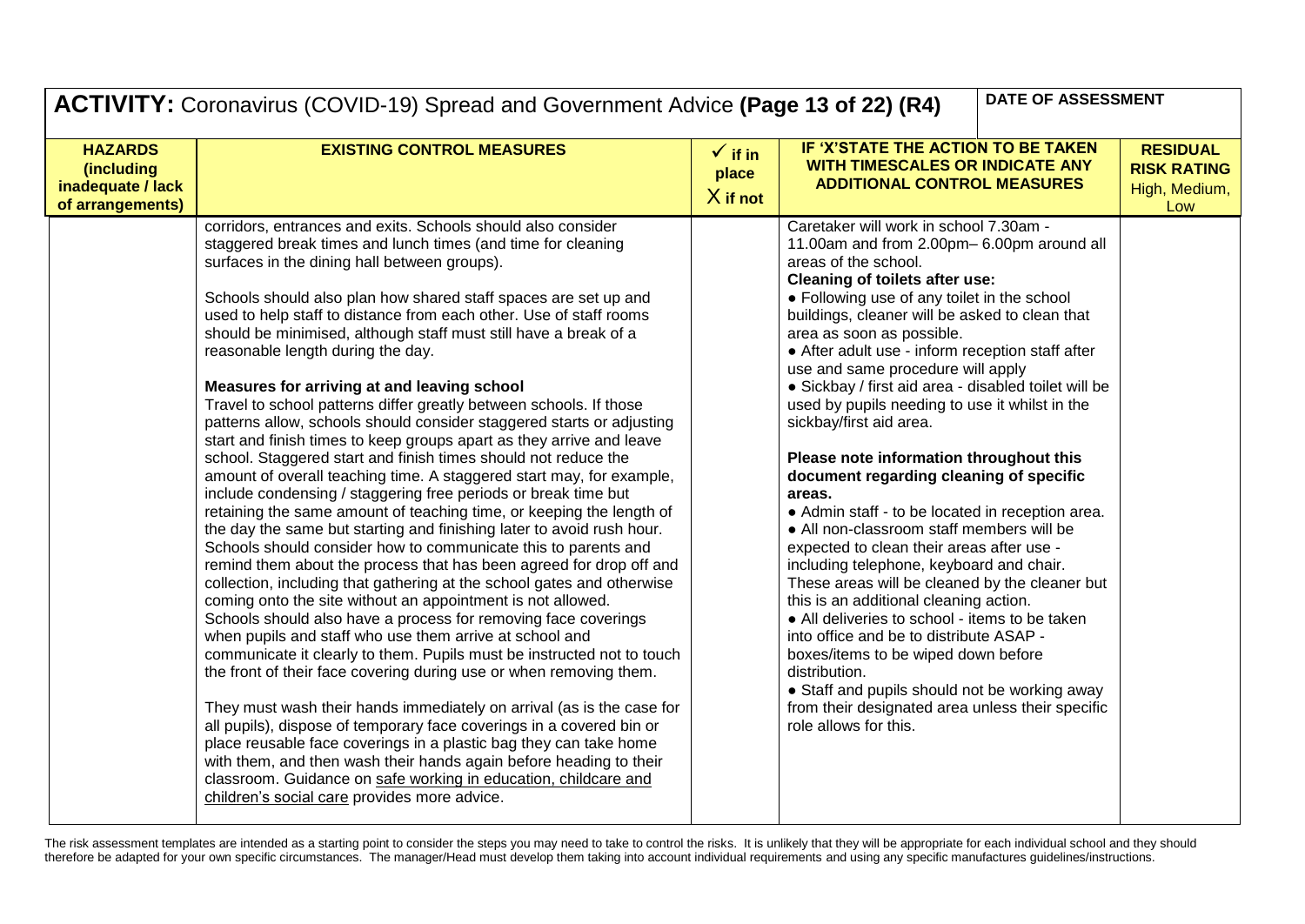|                                                                       | <b>DATE OF ASSESSMENT</b><br><b>ACTIVITY:</b> Coronavirus (COVID-19) Spread and Government Advice (Page 14 of 22) (R4)                                                                                                                                                                                                                                                                                                                                                                                                                                                                                                                                                                                                                                                                                                                                                                                                                                                                                                                                                                                                                                                                                                                                                                                                                                                                                                                                                                                                                                                                                                                                                                                                                                                                                 |                                           |                                                                                                                                                                                                                                                                                  |                                                               |
|-----------------------------------------------------------------------|--------------------------------------------------------------------------------------------------------------------------------------------------------------------------------------------------------------------------------------------------------------------------------------------------------------------------------------------------------------------------------------------------------------------------------------------------------------------------------------------------------------------------------------------------------------------------------------------------------------------------------------------------------------------------------------------------------------------------------------------------------------------------------------------------------------------------------------------------------------------------------------------------------------------------------------------------------------------------------------------------------------------------------------------------------------------------------------------------------------------------------------------------------------------------------------------------------------------------------------------------------------------------------------------------------------------------------------------------------------------------------------------------------------------------------------------------------------------------------------------------------------------------------------------------------------------------------------------------------------------------------------------------------------------------------------------------------------------------------------------------------------------------------------------------------|-------------------------------------------|----------------------------------------------------------------------------------------------------------------------------------------------------------------------------------------------------------------------------------------------------------------------------------|---------------------------------------------------------------|
| <b>HAZARDS</b><br>(including<br>inadequate / lack<br>of arrangements) | <b>EXISTING CONTROL MEASURES</b>                                                                                                                                                                                                                                                                                                                                                                                                                                                                                                                                                                                                                                                                                                                                                                                                                                                                                                                                                                                                                                                                                                                                                                                                                                                                                                                                                                                                                                                                                                                                                                                                                                                                                                                                                                       | $\checkmark$ if in<br>place<br>$X$ if not | IF 'X'STATE THE ACTION TO BE TAKEN<br><b>WITH TIMESCALES OR INDICATE ANY</b><br><b>ADDITIONAL CONTROL MEASURES</b>                                                                                                                                                               | <b>RESIDUAL</b><br><b>RISK RATING</b><br>High, Medium,<br>Low |
|                                                                       | <b>Other considerations</b><br>Some pupils with SEND (whether with education, health and care<br>plans or on SEN support) will need specific help and preparation for<br>the changes to routine that this will involve, so teachers and special<br>educational needs coordinators should plan to meet these needs, for<br>example using social stories.<br>Supply teachers, peripatetic teachers and/or other temporary staff<br>can move between schools. They should ensure they minimise<br>contact and maintain as much distance as possible from other staff.<br>Specialists, therapists, clinicians and other support staff for pupils<br>with SEND should provide interventions as usual. Schools should<br>consider how to manage other visitors to the site, such as<br>contractors, and ensure site guidance on physical distancing and<br>hygiene is explained to visitors on or before arrival. Where visits can<br>happen outside of school hours, they should. A record should be kept<br>of all visitors.<br>Visitors to the school should be restricted to only absolute necessary<br>visits.<br>In primary schools and education settings teaching year 6 and below,<br>there is no change to the existing position. It is not mandatory for staff<br>and visitors to wear face coverings. In situations where social<br>distancing between adults in settings is not possible (for example<br>when moving around in corridors and communal areas), settings<br>have the discretion to recommend the use of face coverings for<br>adults on site, for both staff and visitors.<br>Primary school children do not need to wear face coverings.<br>School can request parents to wear face covering when entering site<br>during drop off and pick up times, but this is not mandatory. |                                           | Staff are wearing masks/shields when in<br>communal areas. SAs are wearing<br>masks/shields/gloves when supporting children<br>at lunchtimes.<br>School has requested parents to wear face<br>coverings at pick-up and drop-off times - there<br>has been no negative responses. |                                                               |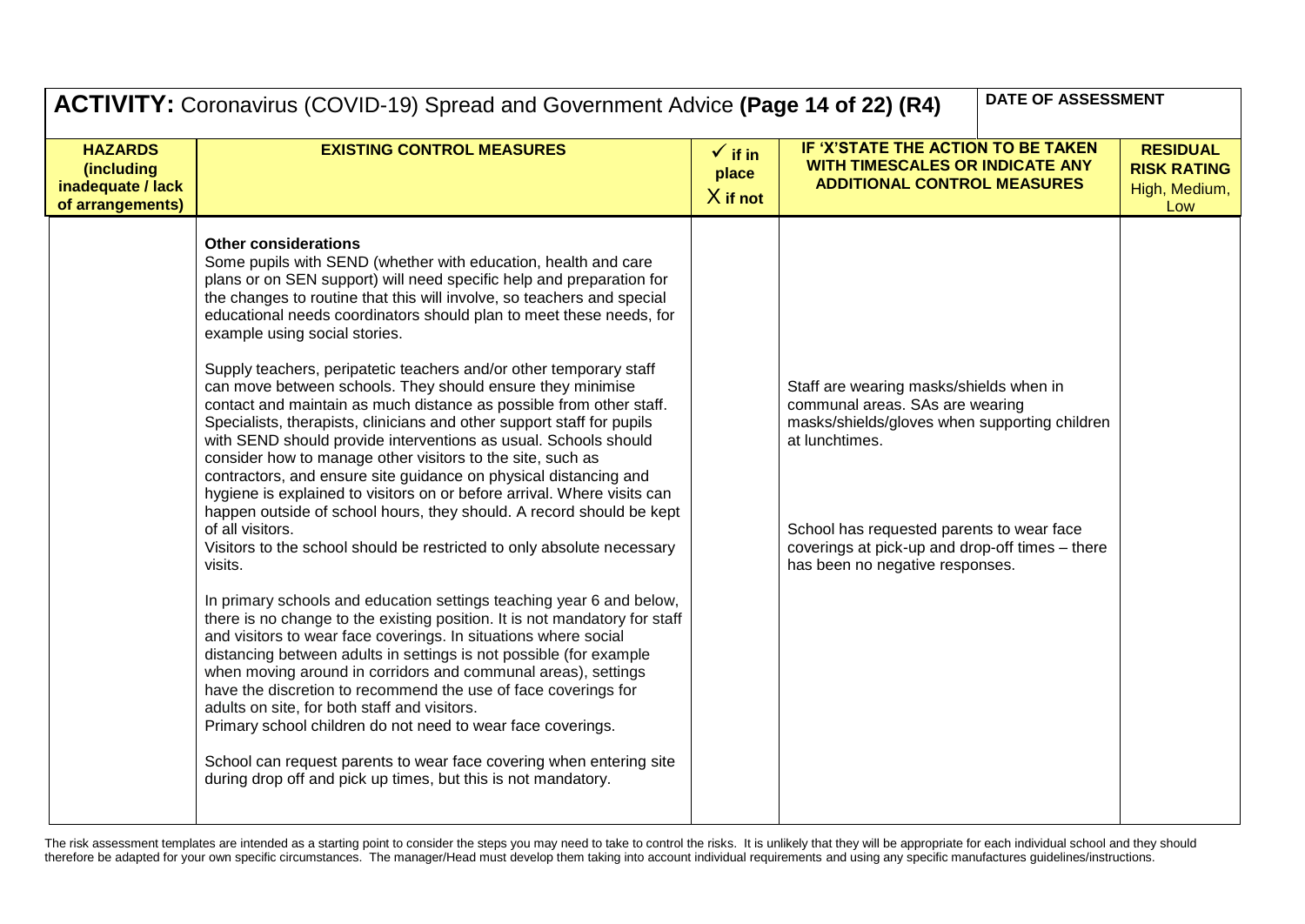|                                                                              | DATE OF ASSESSMENT<br><b>ACTIVITY:</b> Coronavirus (COVID-19) Spread and Government Advice (Page 15 of 22) (R4)                                                                                                                                                                                                                                                                                                                                                                                                                                                                                                                                                                                                                                                                                                                                                                                                                                                                                                                                                                              |                                           |                                                                                                             |  |                                                               |
|------------------------------------------------------------------------------|----------------------------------------------------------------------------------------------------------------------------------------------------------------------------------------------------------------------------------------------------------------------------------------------------------------------------------------------------------------------------------------------------------------------------------------------------------------------------------------------------------------------------------------------------------------------------------------------------------------------------------------------------------------------------------------------------------------------------------------------------------------------------------------------------------------------------------------------------------------------------------------------------------------------------------------------------------------------------------------------------------------------------------------------------------------------------------------------|-------------------------------------------|-------------------------------------------------------------------------------------------------------------|--|---------------------------------------------------------------|
| <b>HAZARDS</b><br><i>(including</i><br>inadequate / lack<br>of arrangements) | <b>EXISTING CONTROL MEASURES</b>                                                                                                                                                                                                                                                                                                                                                                                                                                                                                                                                                                                                                                                                                                                                                                                                                                                                                                                                                                                                                                                             | $\checkmark$ if in<br>place<br>$X$ if not | IF 'X'STATE THE ACTION TO BE TAKEN<br>WITH TIMESCALES OR INDICATE ANY<br><b>ADDITIONAL CONTROL MEASURES</b> |  | <b>RESIDUAL</b><br><b>RISK RATING</b><br>High, Medium,<br>Low |
|                                                                              | In schools where pupils in year 7 and above are educated, face<br>coverings should be worn by adults and pupils when moving around<br>the premises, outside of classrooms, such as in corridors and<br>communal areas where social distancing cannot easily be<br>maintained.                                                                                                                                                                                                                                                                                                                                                                                                                                                                                                                                                                                                                                                                                                                                                                                                                |                                           |                                                                                                             |  |                                                               |
|                                                                              | Where a child routinely attends more than one setting on a part time<br>basis, for example because they are dual registered at a mainstream<br>school and an alternative provision setting or special school, schools<br>should work through the system of controls collaboratively, enabling<br>them to address any risks identified and allowing them to jointly<br>deliver a broad and balanced curriculum for the child.                                                                                                                                                                                                                                                                                                                                                                                                                                                                                                                                                                                                                                                                 |                                           |                                                                                                             |  |                                                               |
|                                                                              | Equipment and resources are integral to education in schools. During<br>the summer term, their use was minimised, many were moved out of<br>classrooms, and there was significant extra cleaning. That position<br>has now changed for the autumn term, because prevalence of<br>coronavirus (COVID-19) has decreased and because they are so<br>important for the delivery of education. For individual and very<br>frequently used equipment, such as pencils and pens, it is<br>recommended that staff and pupils have their own items that are not<br>shared. Classroom based resources, such as books and games, can<br>be used and shared within the bubble; these should be cleaned<br>regularly, along with all frequently touched surfaces. Resources that<br>are shared between classes or bubbles, such as sports, art and<br>science equipment should be cleaned frequently and meticulously<br>and always between bubbles, or rotated to allow them to be left<br>unused and out of reach for a period of 48 hours (72 hours for<br>plastics) between use by different bubbles. |                                           | PE lessons will take place and all RAs have                                                                 |  |                                                               |
|                                                                              | Outdoor playground equipment should be more frequently cleaned.<br>This would also apply to resources used inside and outside by<br>wraparound care providers. It is still recommended that pupils limit<br>the amount of equipment they bring into school each day, to                                                                                                                                                                                                                                                                                                                                                                                                                                                                                                                                                                                                                                                                                                                                                                                                                      |                                           | been adhered to.                                                                                            |  |                                                               |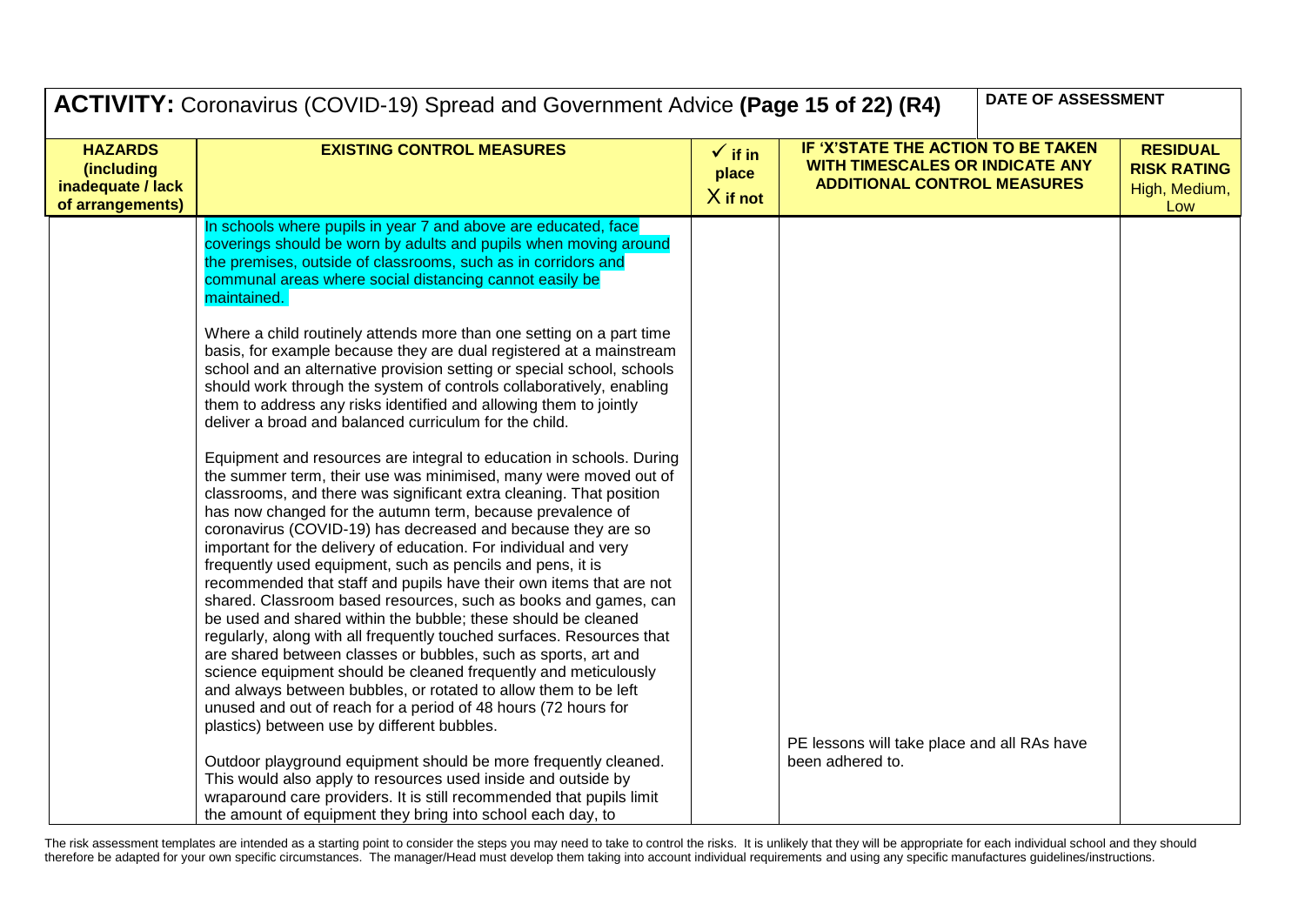|                                                                                                            | <b>ACTIVITY:</b> Coronavirus (COVID-19) Spread and Government Advice (Page 16 of 22) (R4)                                                                                                                                                                                                                                                                                                                                                                                                                                                                                                                                                                                                                                                                                                                                        |                                           | DATE OF ASSESSMENT                                                                                                                                                                                                                                                                                   |                                                               |
|------------------------------------------------------------------------------------------------------------|----------------------------------------------------------------------------------------------------------------------------------------------------------------------------------------------------------------------------------------------------------------------------------------------------------------------------------------------------------------------------------------------------------------------------------------------------------------------------------------------------------------------------------------------------------------------------------------------------------------------------------------------------------------------------------------------------------------------------------------------------------------------------------------------------------------------------------|-------------------------------------------|------------------------------------------------------------------------------------------------------------------------------------------------------------------------------------------------------------------------------------------------------------------------------------------------------|---------------------------------------------------------------|
| <b>HAZARDS</b><br>(including<br>inadequate / lack<br>of arrangements)                                      | <b>EXISTING CONTROL MEASURES</b>                                                                                                                                                                                                                                                                                                                                                                                                                                                                                                                                                                                                                                                                                                                                                                                                 | $\checkmark$ if in<br>place<br>$X$ if not | IF 'X'STATE THE ACTION TO BE TAKEN<br>WITH TIMESCALES OR INDICATE ANY<br><b>ADDITIONAL CONTROL MEASURES</b>                                                                                                                                                                                          | <b>RESIDUAL</b><br><b>RISK RATING</b><br>High, Medium,<br>Low |
| Risk of                                                                                                    | essentials such as lunch boxes, hats, coats, books, stationery and<br>mobile phones. Bags are allowed. Pupils and teachers can take<br>books and other shared resources home, although unnecessary<br>sharing should be avoided, especially where this does not contribute<br>to pupil education and development. Similar rules on hand cleaning,<br>cleaning of the resources and rotation should apply to these<br>resources.<br>Schools have the flexibility to decide how physical education, sport<br>and physical activity will be provided whilst following the measures in<br>their system of controls.<br>Music, dance and drama can be undertaken in school so long as<br>safety precautions are undertaken.<br>Read the guidance on safe working in education, childcare and                                          | $\checkmark$                              | • PPE is available for all to use if requested.                                                                                                                                                                                                                                                      |                                                               |
| coronavirus<br>infection spreading<br>to children and<br>staff due to lack of<br><b>PPE</b>                | children's social care for more information about preventing and<br>controlling infection, including when, how PPE should be used, what<br>type of PPE to use, and how to source it.                                                                                                                                                                                                                                                                                                                                                                                                                                                                                                                                                                                                                                             |                                           | • Instructional video emailed to staff.<br>• All staff aware of RA and its content.<br>• All staff to follow all advice within this<br>document - control measures & actions.                                                                                                                        |                                                               |
| Failure to use test<br>and trace leading<br>coronavirus<br>infection spreading<br>to children and<br>staff | Schools must ensure they understand the NHS Test and Trace<br>process and how to contact their local Public Health England health<br>protection team. Schools must ensure that staff members and<br>parents/carers understand that they will need to be ready and willing<br>to:<br>book a test if they are displaying symptoms. Staff and pupils<br>must not come into the school if they have symptoms, and<br>must be sent home to self-isolate if they develop them in<br>school. All children can be tested, including children under 5,<br>but children aged 11 and under will need to be helped by<br>their parents/carers if using a home testing kit<br>provide details of anyone they have been in close contact<br>with if they were to test positive for coronavirus (COVID-19)<br>or if asked by NHS Test and Trace | ✓                                         | Procedure to be followed as identified by the LA<br>and Government.<br>PHE advice / guidance followed.<br>QR Code visible at Main Entrance - can be<br>used by visitors.<br>All visitors give their name and mobile number<br>to Office staff on arrival - arrival and departure<br>times are noted. | M                                                             |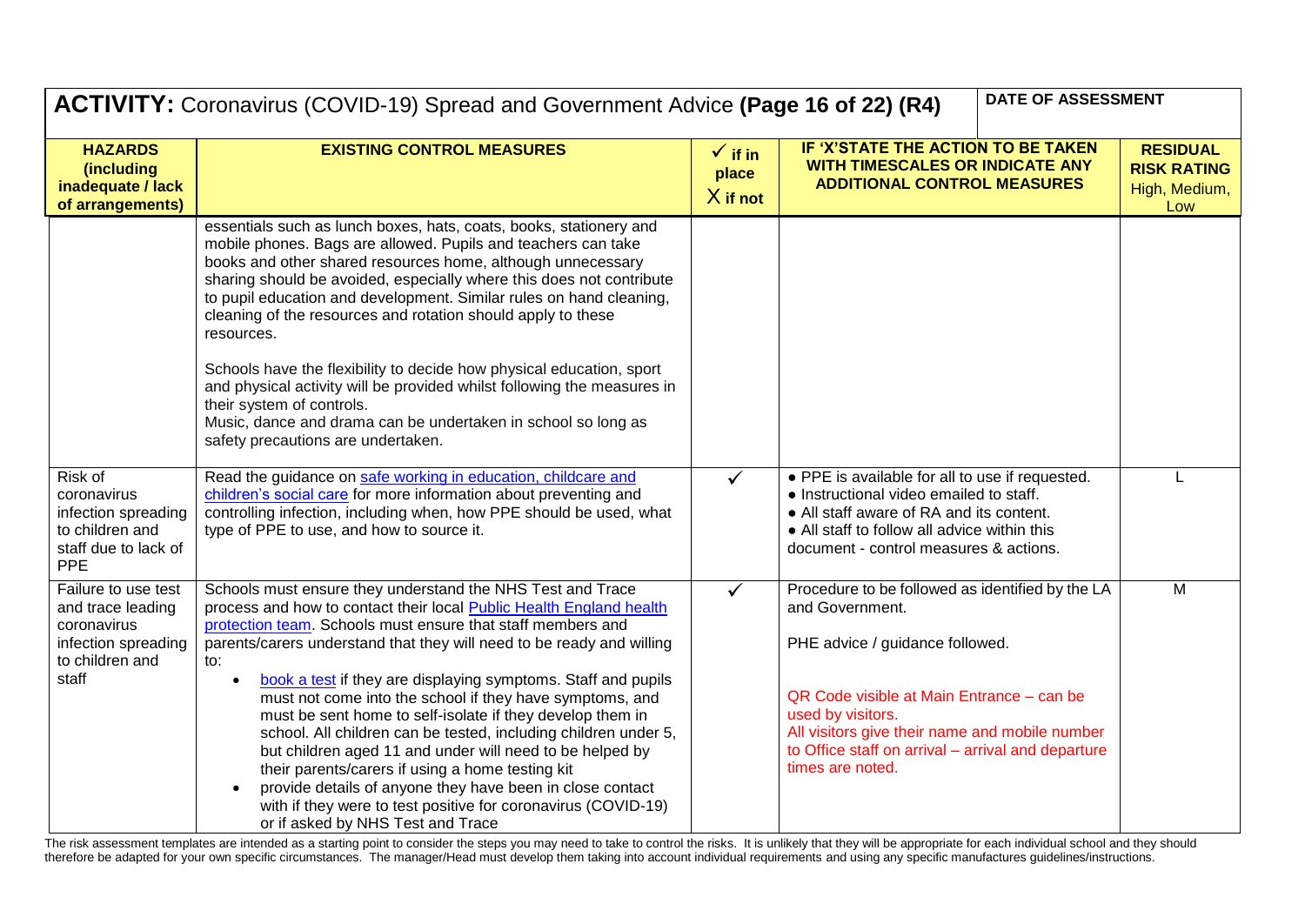|                                                                       | DATE OF ASSESSMENT<br>ACTIVITY: Coronavirus (COVID-19) Spread and Government Advice (Page 17 of 22) (R4)                                                                                                                                                                                                                                                                                                                                                                                                                                                                                                                                                                                                                                                                                                                                                                                                                                                                                                                                                                                                                                                                                                                                                                                                                                                                                                                                                                                                                                                                                                                                                                                                                                                                                                                                                                                                                                                                                                                                                                                                                                                                                                                    |                                           |                                                                                                                    |  |                                                               |
|-----------------------------------------------------------------------|-----------------------------------------------------------------------------------------------------------------------------------------------------------------------------------------------------------------------------------------------------------------------------------------------------------------------------------------------------------------------------------------------------------------------------------------------------------------------------------------------------------------------------------------------------------------------------------------------------------------------------------------------------------------------------------------------------------------------------------------------------------------------------------------------------------------------------------------------------------------------------------------------------------------------------------------------------------------------------------------------------------------------------------------------------------------------------------------------------------------------------------------------------------------------------------------------------------------------------------------------------------------------------------------------------------------------------------------------------------------------------------------------------------------------------------------------------------------------------------------------------------------------------------------------------------------------------------------------------------------------------------------------------------------------------------------------------------------------------------------------------------------------------------------------------------------------------------------------------------------------------------------------------------------------------------------------------------------------------------------------------------------------------------------------------------------------------------------------------------------------------------------------------------------------------------------------------------------------------|-------------------------------------------|--------------------------------------------------------------------------------------------------------------------|--|---------------------------------------------------------------|
| <b>HAZARDS</b><br>(including<br>inadequate / lack<br>of arrangements) | <b>EXISTING CONTROL MEASURES</b>                                                                                                                                                                                                                                                                                                                                                                                                                                                                                                                                                                                                                                                                                                                                                                                                                                                                                                                                                                                                                                                                                                                                                                                                                                                                                                                                                                                                                                                                                                                                                                                                                                                                                                                                                                                                                                                                                                                                                                                                                                                                                                                                                                                            | $\checkmark$ if in<br>place<br>$X$ if not | IF 'X'STATE THE ACTION TO BE TAKEN<br><b>WITH TIMESCALES OR INDICATE ANY</b><br><b>ADDITIONAL CONTROL MEASURES</b> |  | <b>RESIDUAL</b><br><b>RISK RATING</b><br>High, Medium,<br>Low |
|                                                                       | self-isolate if they have been in close contact with someone<br>who develops coronavirus (COVID-19) symptoms or<br>someone who tests positive for coronavirus (COVID-19)<br>Anyone who displays symptoms of coronavirus (COVID-19) can and<br>should get a test. Tests can be booked online through the NHS<br>testing and tracing for coronavirus website, or ordered by telephone<br>via NHS 119 for those without access to the internet. Essential<br>workers, which includes anyone involved in education or childcare,<br>have priority access to testing.<br>The government will ensure that it is as easy as possible to get a test<br>through a wide range of routes that are locally accessible, fast and<br>convenient. We will release more details on new testing avenues as<br>and when they become available and will work with schools so they<br>understand what the quickest and easiest way is to get a test. By the<br>autumn term, all schools will be provided with a small number of<br>home testing kits that they can give directly to parents/carers<br>collecting a child who has developed symptoms at school, or staff<br>who have developed symptoms at school, where they think providing<br>one will significantly increase the likelihood of them getting tested.<br>Advice will be provided alongside these kits.<br>Schools should ask parents and staff to inform them immediately of<br>the results of a test:<br>if someone tests negative, if they feel well and no longer<br>$\bullet$<br>have symptoms similar to coronavirus (COVID-19), they can<br>stop self-isolating. They could still have another virus, such<br>as a cold or flu – in which case it is still best to avoid contact<br>with other people until they are better. Other members of<br>their household can stop self-isolating.<br>if someone tests positive, they should follow the 'stay at<br>home: guidance for households with possible or confirmed<br>coronavirus (COVID-19) infection' and must continue to self-<br>isolate for at 10 days from when your symptoms started, or<br>when your test was taken and then return to school only if<br>they do not have symptoms other than cough or loss of |                                           |                                                                                                                    |  |                                                               |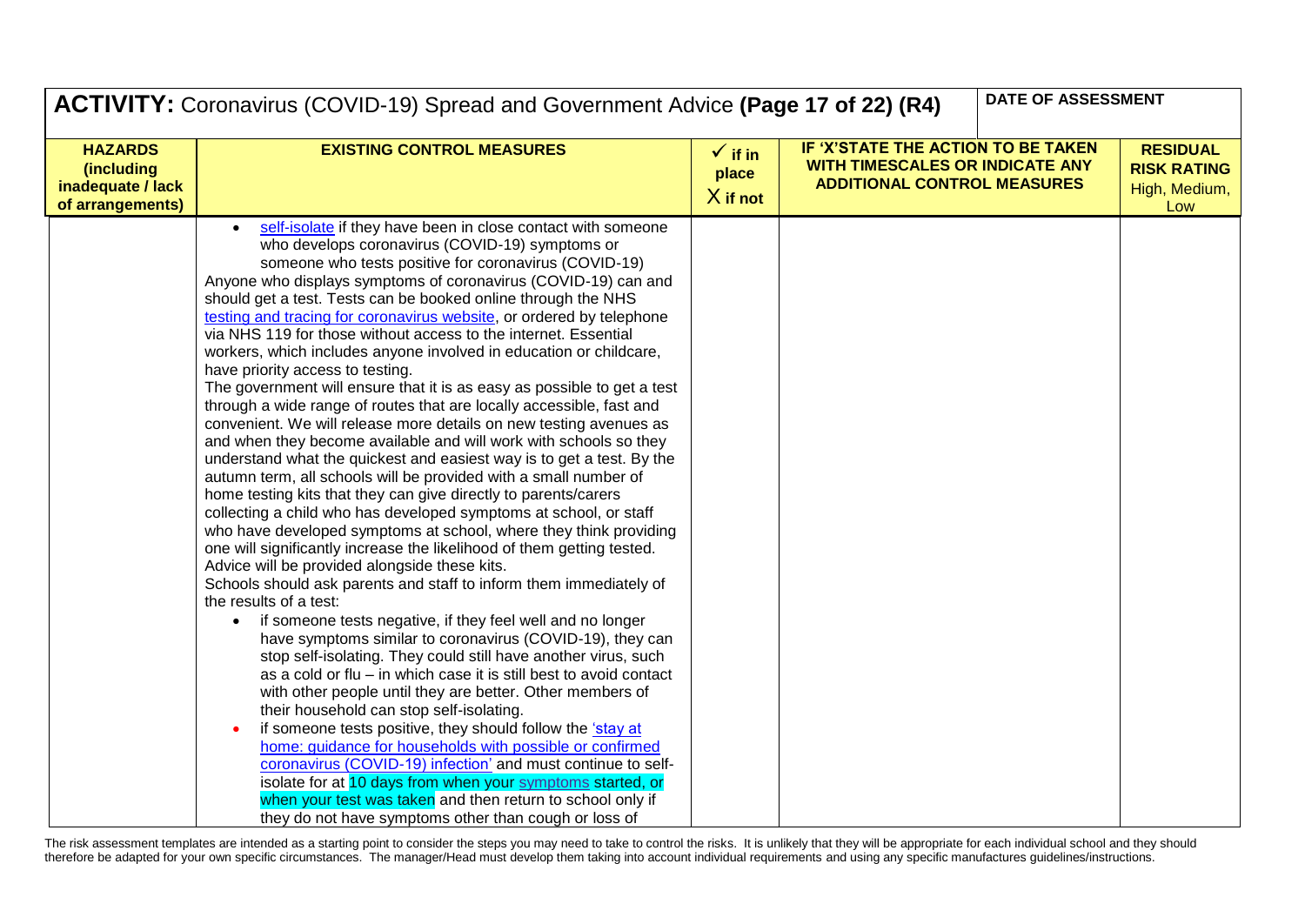|                                                                                                           | DATE OF ASSESSMENT<br><b>ACTIVITY:</b> Coronavirus (COVID-19) Spread and Government Advice (Page 18 of 22) (R4)                                                                                                                                                                                                                                                                                                                                                                                                                                                                                                                                                                                                                                                                                                                                                                                                                                                                                                                                                                                                  |                                           |                                                                                                                                                                                                                                                                                             |  |                                                               |
|-----------------------------------------------------------------------------------------------------------|------------------------------------------------------------------------------------------------------------------------------------------------------------------------------------------------------------------------------------------------------------------------------------------------------------------------------------------------------------------------------------------------------------------------------------------------------------------------------------------------------------------------------------------------------------------------------------------------------------------------------------------------------------------------------------------------------------------------------------------------------------------------------------------------------------------------------------------------------------------------------------------------------------------------------------------------------------------------------------------------------------------------------------------------------------------------------------------------------------------|-------------------------------------------|---------------------------------------------------------------------------------------------------------------------------------------------------------------------------------------------------------------------------------------------------------------------------------------------|--|---------------------------------------------------------------|
| <b>HAZARDS</b><br>(including<br>inadequate / lack<br>of arrangements)                                     | <b>EXISTING CONTROL MEASURES</b>                                                                                                                                                                                                                                                                                                                                                                                                                                                                                                                                                                                                                                                                                                                                                                                                                                                                                                                                                                                                                                                                                 | $\checkmark$ if in<br>place<br>$X$ if not | IF 'X'STATE THE ACTION TO BE TAKEN<br><b>WITH TIMESCALES OR INDICATE ANY</b><br><b>ADDITIONAL CONTROL MEASURES</b>                                                                                                                                                                          |  | <b>RESIDUAL</b><br><b>RISK RATING</b><br>High, Medium,<br>Low |
|                                                                                                           | sense of smell/taste. This is because a cough or anosmia<br>can last for several weeks once the infection has gone. The<br>10-day period starts from the day when they first became ill<br>or when your test was taken. If they still have a high<br>temperature, they should keep self-isolating until their<br>temperature returns to normal. Other members of their<br>household should continue self-isolating for the full 10 days.<br>Local PH contacts:<br>The Covid inbox should be used in the first instance to direct<br>$\bullet$<br>any queries, as well as any information regarding any<br>suspected or confirmed cases to<br>COVID@southtyneside.gov.uk This inbox is monitored 7<br>days a week by the public health team.<br>Public Health England (North East and Yorkshire Region)<br>0300 303 8596<br>Claire Mawson, Senior Public Health Advanced Practitioner<br>claire.mawson@southtyneside.gov.uk 07776 992033 (part-<br>time Monday-Wednesday am)<br>Sam Start, Senior Public Health Advanced Practitioner<br>samantha.start@southtyneside.gov.uk 07776997869<br>(Wednesday pm-Friday) |                                           |                                                                                                                                                                                                                                                                                             |  |                                                               |
| Failure to manage<br>confirmed cases of<br>coronavirus<br>$(COVID-19)$<br>amongst the<br>school community | Schools must take swift action when they become aware that<br>someone who has attended has tested positive for coronavirus<br>(COVID-19). Schools should contact the local health protection team.<br>This team will also contact schools directly if they become aware that<br>someone who has tested positive for coronavirus (COVID-19)<br>attended the school - as identified by NHS Test and Trace.<br>The health protection team will carry out a rapid risk assessment to<br>confirm who has been in close contact with the person during the                                                                                                                                                                                                                                                                                                                                                                                                                                                                                                                                                             | $\checkmark$                              | All procedures will be adhered to in-line with<br>the NHS Test and Trace and Gov.uk protocol.<br>QR Code visible at Main Entrance - can be<br>used by visitors.<br>All visitors give their name and mobile number<br>to Office staff on arrival - arrival and departure<br>times are noted. |  | M                                                             |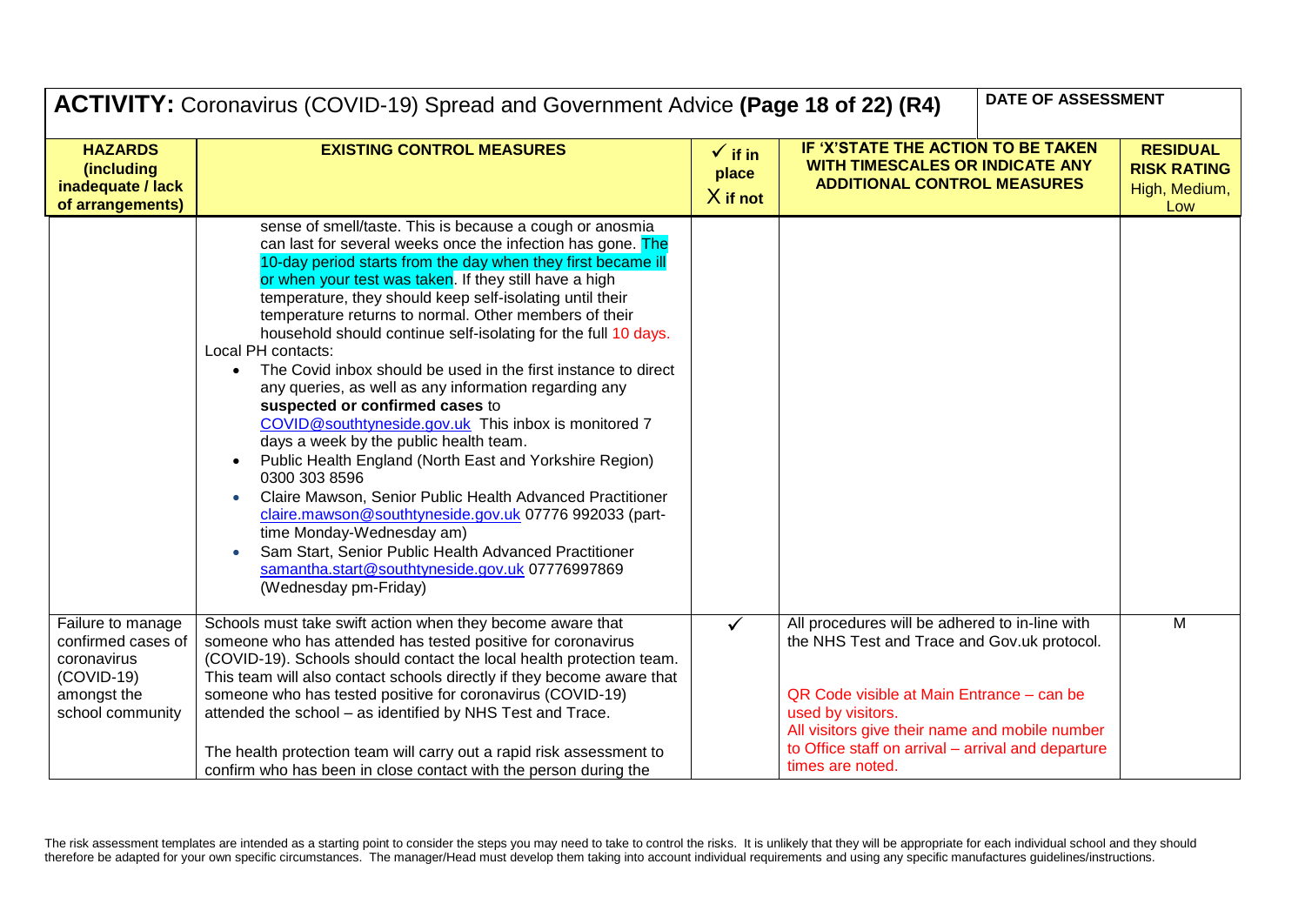|                                                                              | DATE OF ASSESSMENT<br><b>ACTIVITY:</b> Coronavirus (COVID-19) Spread and Government Advice (Page 19 of 22) (R4)                                                                                                                                                                                                                                                                                                                                                                                                                                                                               |                                           |  |                                                                                                                    |  |
|------------------------------------------------------------------------------|-----------------------------------------------------------------------------------------------------------------------------------------------------------------------------------------------------------------------------------------------------------------------------------------------------------------------------------------------------------------------------------------------------------------------------------------------------------------------------------------------------------------------------------------------------------------------------------------------|-------------------------------------------|--|--------------------------------------------------------------------------------------------------------------------|--|
| <b>HAZARDS</b><br><i>(including</i><br>inadequate / lack<br>of arrangements) | <b>EXISTING CONTROL MEASURES</b>                                                                                                                                                                                                                                                                                                                                                                                                                                                                                                                                                              | $\checkmark$ if in<br>place<br>$X$ if not |  | IF 'X'STATE THE ACTION TO BE TAKEN<br><b>WITH TIMESCALES OR INDICATE ANY</b><br><b>ADDITIONAL CONTROL MEASURES</b> |  |
|                                                                              | period that they were infectious, and ensure they are asked to self-<br>isolate.                                                                                                                                                                                                                                                                                                                                                                                                                                                                                                              |                                           |  |                                                                                                                    |  |
|                                                                              | The health protection team will work with schools in this situation to<br>guide them through the actions they need to take. Based on the<br>advice from the health protection team, schools must send home<br>those people who have been in close contact with the person who<br>has tested positive, advising them to self-isolate for 14 days since<br>they were last in close contact with that person when they were<br>infectious. Close contact means:                                                                                                                                  |                                           |  |                                                                                                                    |  |
|                                                                              | direct close contacts - face to face contact with an infected<br>individual for any length of time, within 1 metre, including<br>being coughed on, a face to face conversation, or<br>unprotected physical contact (skin-to-skin)<br>proximity contacts - extended close contact (within 1 to 2<br>metres for more than 15 minutes) with an infected individual<br>travelling in a small vehicle, like a car, with an infected<br>person                                                                                                                                                      |                                           |  |                                                                                                                    |  |
|                                                                              | The health protection team will provide definitive advice on who must<br>be sent home. To support them in doing so, we recommend schools<br>keep a record of pupils and staff in each group, and any close contact<br>that takes places between children and staff in different groups (see<br>section 5 of system of control for more on grouping pupils). This<br>should be a proportionate recording process. Schools do not need to<br>ask pupils to record everyone they have spent time with each day or<br>ask staff to keep definitive records in a way that is overly<br>burdensome. |                                           |  |                                                                                                                    |  |
|                                                                              | A template letter will be provided to schools, on the advice of the<br>health protection team, to send to parents and staff if needed.                                                                                                                                                                                                                                                                                                                                                                                                                                                        |                                           |  |                                                                                                                    |  |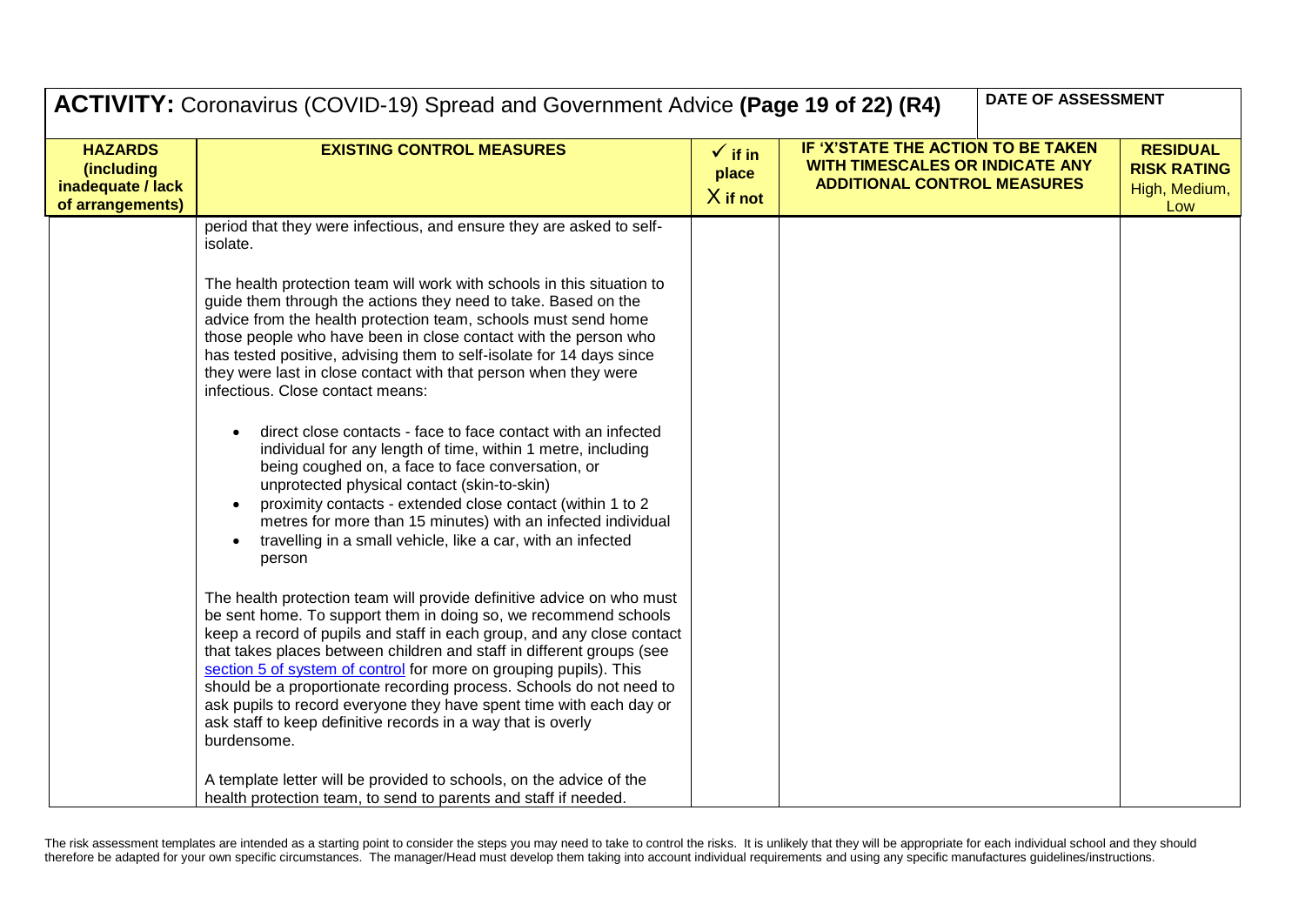|                                                                       | ACTIVITY: Coronavirus (COVID-19) Spread and Government Advice (Page 20 of 22) (R4)                                                                                                                                                                                                                                                                                                                                                                                                                                                                                                                                                                                                                                                                                                                                                                                                                                                                                                                                                                                                                                                                                                                                                                             |                                           | DATE OF ASSESSMENT                                                                                                 |  |
|-----------------------------------------------------------------------|----------------------------------------------------------------------------------------------------------------------------------------------------------------------------------------------------------------------------------------------------------------------------------------------------------------------------------------------------------------------------------------------------------------------------------------------------------------------------------------------------------------------------------------------------------------------------------------------------------------------------------------------------------------------------------------------------------------------------------------------------------------------------------------------------------------------------------------------------------------------------------------------------------------------------------------------------------------------------------------------------------------------------------------------------------------------------------------------------------------------------------------------------------------------------------------------------------------------------------------------------------------|-------------------------------------------|--------------------------------------------------------------------------------------------------------------------|--|
| <b>HAZARDS</b><br>(including<br>inadequate / lack<br>of arrangements) | <b>EXISTING CONTROL MEASURES</b>                                                                                                                                                                                                                                                                                                                                                                                                                                                                                                                                                                                                                                                                                                                                                                                                                                                                                                                                                                                                                                                                                                                                                                                                                               | $\checkmark$ if in<br>place<br>$X$ if not | IF 'X'STATE THE ACTION TO BE TAKEN<br><b>WITH TIMESCALES OR INDICATE ANY</b><br><b>ADDITIONAL CONTROL MEASURES</b> |  |
|                                                                       | Schools must not share the names or details of people with<br>coronavirus (COVID-19) unless essential to protect others.                                                                                                                                                                                                                                                                                                                                                                                                                                                                                                                                                                                                                                                                                                                                                                                                                                                                                                                                                                                                                                                                                                                                       |                                           |                                                                                                                    |  |
|                                                                       | Household members of those contacts who are sent home do not<br>need to self-isolate themselves unless the child, young person or<br>staff member who is self-isolating subsequently develops symptoms.<br>If someone in a class or group that has been asked to self-isolate<br>develops symptoms themselves within their 14-day isolation period<br>they should follow 'stay at home: guidance for households with<br>possible or confirmed coronavirus (COVID-19) infection'. They should<br>get a test, and:<br>if the test delivers a negative result, they must remain in<br>isolation for the remainder of the 14-day isolation period. This<br>is because they could still develop the coronavirus (COVID-<br>19) within the remaining days.<br>if the test result is positive, they should inform their setting<br>immediately, and must isolate for at least 10 days from the<br>onset of their symptoms (which could mean the self-isolation<br>ends before or after the original 10-day isolation period).<br>Their household should self-isolate for at least 10 days from<br>when the symptomatic person first had symptoms, following<br>'stay at home: guidance for households with possible or<br>confirmed coronavirus (COVID-19) infection' |                                           |                                                                                                                    |  |
|                                                                       | Schools should not request evidence of negative test results or other<br>medical evidence before admitting children or welcoming them back<br>after a period of self-isolation.                                                                                                                                                                                                                                                                                                                                                                                                                                                                                                                                                                                                                                                                                                                                                                                                                                                                                                                                                                                                                                                                                |                                           |                                                                                                                    |  |
|                                                                       | Further guidance is available on testing and tracing for coronavirus<br>(COVID-19).                                                                                                                                                                                                                                                                                                                                                                                                                                                                                                                                                                                                                                                                                                                                                                                                                                                                                                                                                                                                                                                                                                                                                                            |                                           |                                                                                                                    |  |
|                                                                       | Local PH contacts:<br>The Covid inbox should be used in the first instance to direct<br>$\bullet$<br>any queries, as well as any information regarding any                                                                                                                                                                                                                                                                                                                                                                                                                                                                                                                                                                                                                                                                                                                                                                                                                                                                                                                                                                                                                                                                                                     |                                           |                                                                                                                    |  |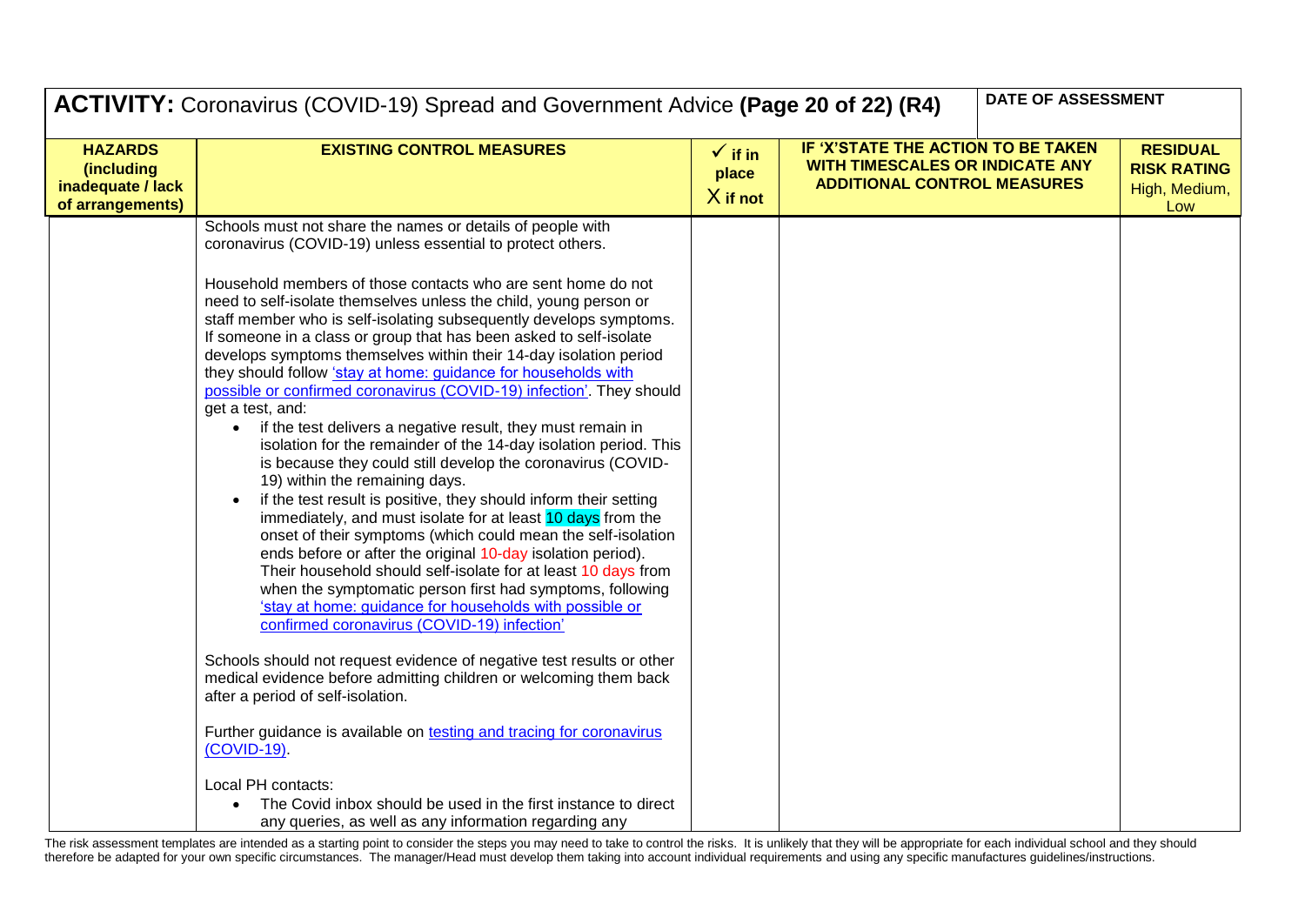|                                                                                              | DATE OF ASSESSMENT<br>ACTIVITY: Coronavirus (COVID-19) Spread and Government Advice (Page 21 of 22) (R4)                                                                                                                                                                                                                                                                                                                                                                                                                                                                                                                                                                                                                                                                                                                                                                                                                                                                                                                                                                                                                                                                                                                                                                                                                                                                                                                                                                                                                                                                                                                                                                                                                                                                                    |                                           |                                                                                                                                                                                                                                                                                             |                                                               |  |
|----------------------------------------------------------------------------------------------|---------------------------------------------------------------------------------------------------------------------------------------------------------------------------------------------------------------------------------------------------------------------------------------------------------------------------------------------------------------------------------------------------------------------------------------------------------------------------------------------------------------------------------------------------------------------------------------------------------------------------------------------------------------------------------------------------------------------------------------------------------------------------------------------------------------------------------------------------------------------------------------------------------------------------------------------------------------------------------------------------------------------------------------------------------------------------------------------------------------------------------------------------------------------------------------------------------------------------------------------------------------------------------------------------------------------------------------------------------------------------------------------------------------------------------------------------------------------------------------------------------------------------------------------------------------------------------------------------------------------------------------------------------------------------------------------------------------------------------------------------------------------------------------------|-------------------------------------------|---------------------------------------------------------------------------------------------------------------------------------------------------------------------------------------------------------------------------------------------------------------------------------------------|---------------------------------------------------------------|--|
| <b>HAZARDS</b><br>(including<br>inadequate / lack<br>of arrangements)                        | <b>EXISTING CONTROL MEASURES</b>                                                                                                                                                                                                                                                                                                                                                                                                                                                                                                                                                                                                                                                                                                                                                                                                                                                                                                                                                                                                                                                                                                                                                                                                                                                                                                                                                                                                                                                                                                                                                                                                                                                                                                                                                            | $\checkmark$ if in<br>place<br>$X$ if not | IF 'X'STATE THE ACTION TO BE TAKEN<br>WITH TIMESCALES OR INDICATE ANY<br><b>ADDITIONAL CONTROL MEASURES</b>                                                                                                                                                                                 | <b>RESIDUAL</b><br><b>RISK RATING</b><br>High, Medium,<br>Low |  |
| Failure to contain<br>any outbreak by<br>following local<br>health protection<br>team advice | suspected or confirmed cases to<br>COVID@southtyneside.gov.uk This inbox is monitored 7<br>days a week by the public health team.<br>Public Health England (North East and Yorkshire Region)<br>0300 303 8596<br>Claire Mawson, Senior Public Health Advanced Practitioner<br>claire.mawson@southtyneside.gov.uk 07776 992033 (part-<br>time Monday-Wednesday am)<br>Sam Start, Senior Public Health Advanced Practitioner<br>samantha.start@southtyneside.gov.uk 07776997869<br>(Wednesday pm-Friday)<br>If schools have two or more confirmed cases within 14 days, or an<br>overall rise in sickness absence where coronavirus (COVID-19) is<br>suspected, they may have an outbreak, and must continue to work<br>with their local health protection team who will be able to advise if<br>additional action is required.<br>In some cases, health protection teams may recommend that a larger<br>number of other pupils self-isolate at home as a precautionary<br>measure - perhaps the whole site or year group. If schools are<br>implementing controls from this list, addressing the risks they have<br>identified and therefore reducing transmission risks, whole school<br>closure based on cases within the school will not generally be<br>necessary, and should not be considered except on the advice of<br>health protection teams.<br>In consultation with the local Director of Public Health, where an<br>outbreak in a school is confirmed, a mobile testing unit may be<br>dispatched to test others who may have been in contact with the<br>person who has tested positive. Testing will first focus on the<br>person's class, followed by their year group, then the whole school if<br>necessary, in line with routine public health outbreak control practice. | $\checkmark$                              | All procedures will be adhered to in-line with<br>the NHS Test and Trace and Gov.uk protocol.<br>QR Code visible at Main Entrance - can be<br>used by visitors.<br>All visitors give their name and mobile number<br>to Office staff on arrival - arrival and departure<br>times are noted. | M                                                             |  |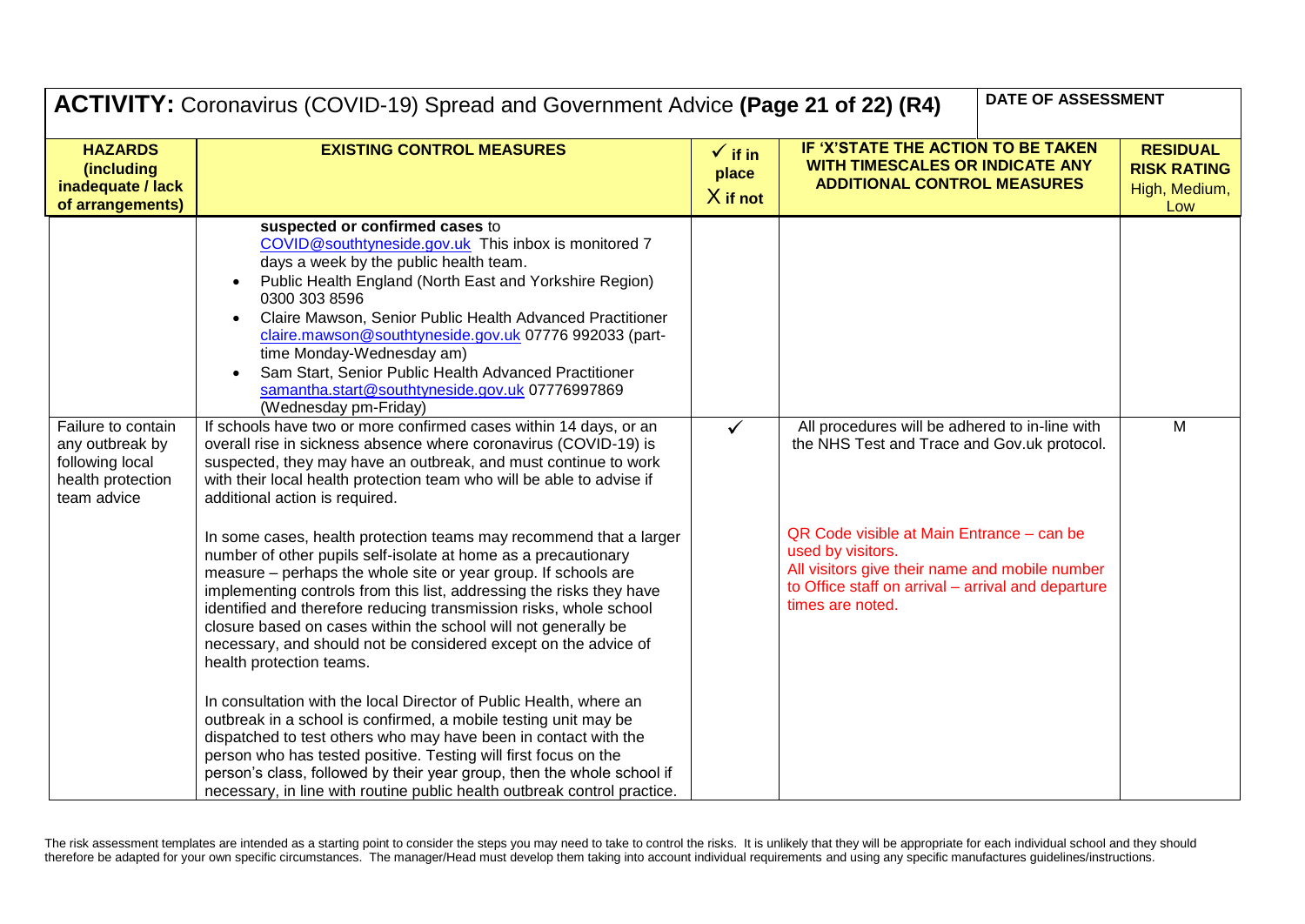|                                                                               | DATE OF ASSESSMENT<br><b>ACTIVITY:</b> Coronavirus (COVID-19) Spread and Government Advice (Page 22 of 22) (R4)                                                                                                                                                                                                                                                                                                                                                                                                                                                                                                                                                                                                                                                                                                                                                                                                                                                                                                                                                                                                                                                                                                                                                                                                                                                                                                                                                                                                                                                                                                                                                                                                                                                                                                                                                                                              |                                           |                                                                                                             |  |                                                               |
|-------------------------------------------------------------------------------|--------------------------------------------------------------------------------------------------------------------------------------------------------------------------------------------------------------------------------------------------------------------------------------------------------------------------------------------------------------------------------------------------------------------------------------------------------------------------------------------------------------------------------------------------------------------------------------------------------------------------------------------------------------------------------------------------------------------------------------------------------------------------------------------------------------------------------------------------------------------------------------------------------------------------------------------------------------------------------------------------------------------------------------------------------------------------------------------------------------------------------------------------------------------------------------------------------------------------------------------------------------------------------------------------------------------------------------------------------------------------------------------------------------------------------------------------------------------------------------------------------------------------------------------------------------------------------------------------------------------------------------------------------------------------------------------------------------------------------------------------------------------------------------------------------------------------------------------------------------------------------------------------------------|-------------------------------------------|-------------------------------------------------------------------------------------------------------------|--|---------------------------------------------------------------|
| <b>HAZARDS</b><br><i>(including)</i><br>inadequate / lack<br>of arrangements) | <b>EXISTING CONTROL MEASURES</b>                                                                                                                                                                                                                                                                                                                                                                                                                                                                                                                                                                                                                                                                                                                                                                                                                                                                                                                                                                                                                                                                                                                                                                                                                                                                                                                                                                                                                                                                                                                                                                                                                                                                                                                                                                                                                                                                             | $\checkmark$ if in<br>place<br>$X$ if not | IF 'X'STATE THE ACTION TO BE TAKEN<br>WITH TIMESCALES OR INDICATE ANY<br><b>ADDITIONAL CONTROL MEASURES</b> |  | <b>RESIDUAL</b><br><b>RISK RATING</b><br>High, Medium,<br>Low |
| Risk of<br>coronavirus<br>infection spreading<br>due to use of<br>transport   | Adjust transport arrangements where necessary including:<br>encourage parents and children and young people to walk or<br>cycle to their education setting where possible<br>make sure schools, parents and young people follow<br>the Coronavirus (COVID-19): safer travel guidance for<br>passengers when planning their travel<br>ensure that transport arrangements cater for any changes to start<br>and finish times<br>communicating revised travel plans clearly to contractors, local<br>authorities and parents where appropriate (for instance, to agree<br>pick-up and drop-off times)<br>Dedicated school transport, including statutory provision<br>Pupils on dedicated school services do not mix with the general<br>public on those journeys and tend to be consistent. This means that<br>the advice for passengers on public transport to adopt a social<br>distance of two metres from people outside their household or<br>support bubble, or a 'one metre plus' approach where this is not<br>possible, will not apply from the autumn term on dedicated transport.<br>The approach to dedicated transport should align as far as possible<br>with the principles underpinning the system of controls set out in this<br>document and with the approach being adopted for your school. It is<br>important to consider:<br>how pupils are grouped together on transport, where possible this<br>should reflect the bubbles that are adopted within school<br>use of hand sanitiser upon boarding and/or disembarking<br>additional cleaning of vehicles<br>organised queuing and boarding where possible<br>distancing within vehicles wherever possible<br>the use of face coverings for children over the age of 11, where<br>appropriate, for example, if they are likely to come into very close<br>contact with people outside of their group or who they do not<br>normally meet |                                           |                                                                                                             |  |                                                               |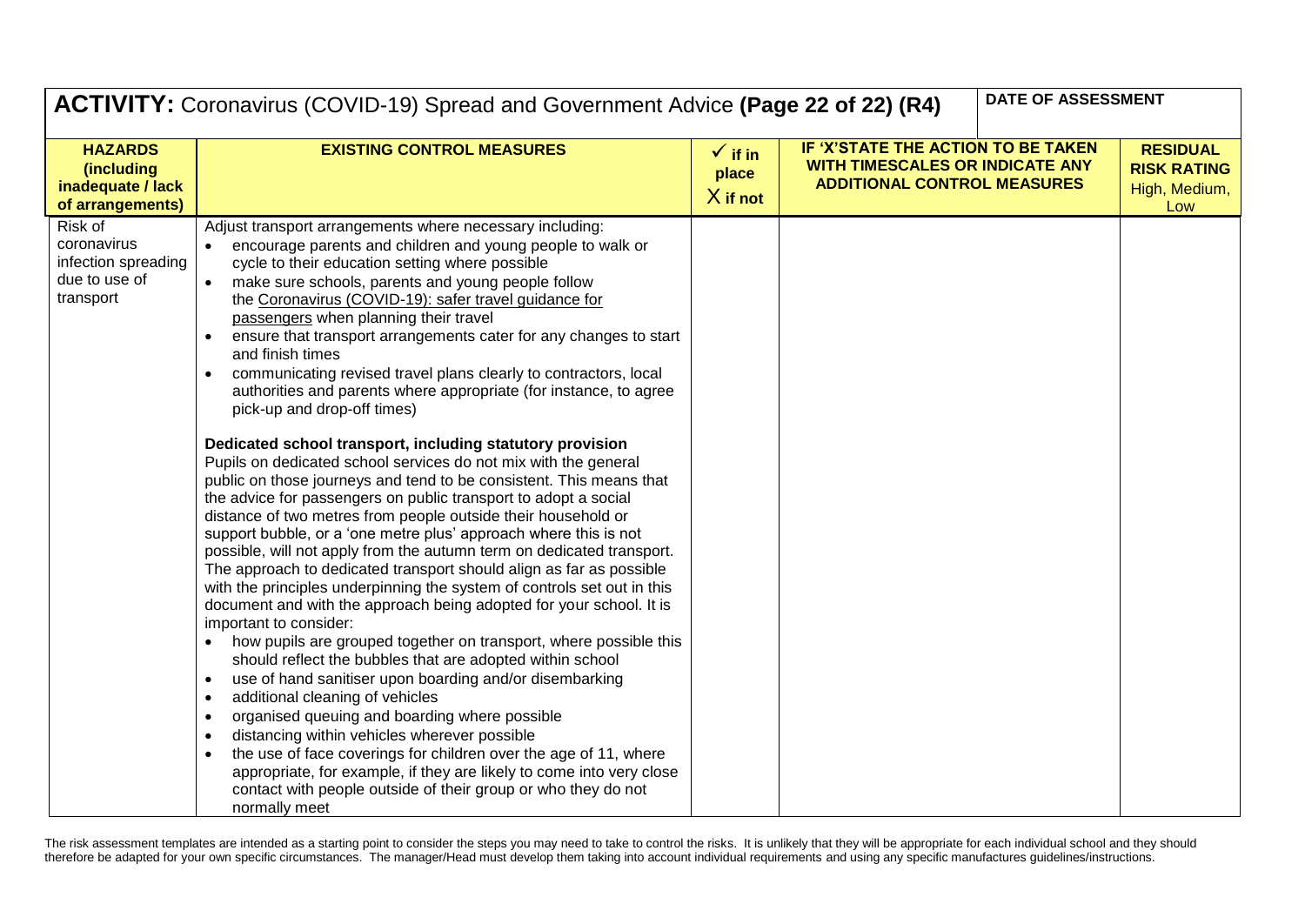|                                                                                                     | <b>DATE OF ASSESSMENT</b><br>ACTIVITY: Coronavirus (COVID-19) Spread and Government Advice (Page 23 of 22) (R4)                                                                                                                                                                                                                                                                                                                                                                                                                                                                                                                                                                                                                    |                                           |                                                                                                                                                                                                                                                                                                                                                                                                                                                                          |                                                               |
|-----------------------------------------------------------------------------------------------------|------------------------------------------------------------------------------------------------------------------------------------------------------------------------------------------------------------------------------------------------------------------------------------------------------------------------------------------------------------------------------------------------------------------------------------------------------------------------------------------------------------------------------------------------------------------------------------------------------------------------------------------------------------------------------------------------------------------------------------|-------------------------------------------|--------------------------------------------------------------------------------------------------------------------------------------------------------------------------------------------------------------------------------------------------------------------------------------------------------------------------------------------------------------------------------------------------------------------------------------------------------------------------|---------------------------------------------------------------|
| <b>HAZARDS</b><br>(including<br>inadequate / lack<br>of arrangements)                               | <b>EXISTING CONTROL MEASURES</b>                                                                                                                                                                                                                                                                                                                                                                                                                                                                                                                                                                                                                                                                                                   | $\checkmark$ if in<br>place<br>$X$ if not | IF 'X'STATE THE ACTION TO BE TAKEN<br>WITH TIMESCALES OR INDICATE ANY<br><b>ADDITIONAL CONTROL MEASURES</b>                                                                                                                                                                                                                                                                                                                                                              | <b>RESIDUAL</b><br><b>RISK RATING</b><br>High, Medium,<br>Low |
|                                                                                                     | The government is currently evaluating this position and will set out<br>next steps shortly.<br>Wider public transport<br>STC are currently working with transport providers and schools to<br>plan safe, consistent transport for all staff and pupils.<br>Families using public transport should refer to the safer travel<br>guidance for passengers.<br>During national lockdown journeys should only be made for education<br>or childcare, for work purposes, to exercise outdoors or visit an<br>outdoor public place, for visiting venues that are open, for a medical<br>reason, such as taking someone to hospital<br>It is recommended that any educational visits should not take place<br>during a national lockdown. |                                           |                                                                                                                                                                                                                                                                                                                                                                                                                                                                          |                                                               |
| Risk of<br>coronavirus<br>infection spreading<br>to shielded and<br>clinically<br>vulnerable adults | Where schools apply the full measures in the Government guidance<br>and the Building and School RAs, the risks to all staff will be<br>mitigated significantly, including those who are extremely clinically<br>vulnerable and clinically vulnerable. We expect this will allow most<br>staff to return to the workplace, although we advise those in the most<br>at risk categories to take particular care while community<br>transmission rates continue to fall.<br>Advice for those who are clinically-vulnerable, including pregnant<br>women, is available.<br>Those individuals who are clinically extremely vulnerable are advised<br>to work from home and not to go into work. Individuals in this group                |                                           | HT will follow all advice given by<br>Government and LA HR on who can<br>return to work and who should remain at<br>home.<br>Staff rota in place - all staff aware of when<br>they are expected to work in the school<br>building.<br>All staff have been informed that if they<br>wish to attend school building and they<br>are not on the rota that day, they must<br>seek permission from HT before doing so.<br>Remote working will be completed where<br>possible. |                                                               |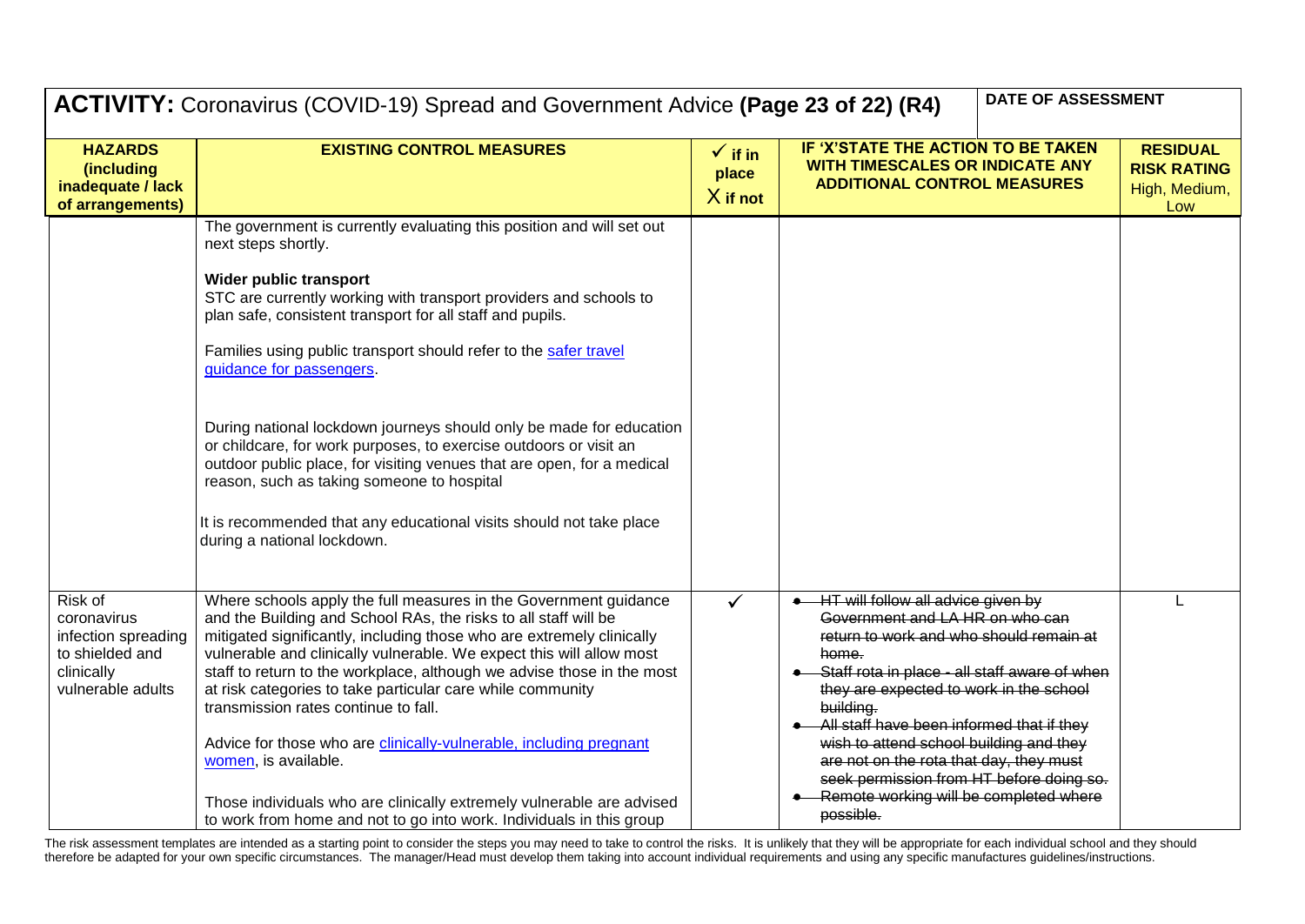| DATE OF ASSESSMENT<br>ACTIVITY: Coronavirus (COVID-19) Spread and Government Advice (Page 24 of 22) (R4) |                                                                                                                                                                                                                                                                                                                                                                                                                                                                                                                                                                                                                                                                                                                                                                                                                                                                                                                                                                                                                                                                                                                                                                                                                                                                                                                                                                                                                                                                                                                          |                                           |                                                                                                                                                                                                                                                                                                                                                                                                                                                                                                                                                                                                                                                                                                                                                                                                                                                                                                                                                                                                                                                                                                                                                                                                                                                                                                                                                                                        |  |                                                               |
|----------------------------------------------------------------------------------------------------------|--------------------------------------------------------------------------------------------------------------------------------------------------------------------------------------------------------------------------------------------------------------------------------------------------------------------------------------------------------------------------------------------------------------------------------------------------------------------------------------------------------------------------------------------------------------------------------------------------------------------------------------------------------------------------------------------------------------------------------------------------------------------------------------------------------------------------------------------------------------------------------------------------------------------------------------------------------------------------------------------------------------------------------------------------------------------------------------------------------------------------------------------------------------------------------------------------------------------------------------------------------------------------------------------------------------------------------------------------------------------------------------------------------------------------------------------------------------------------------------------------------------------------|-------------------------------------------|----------------------------------------------------------------------------------------------------------------------------------------------------------------------------------------------------------------------------------------------------------------------------------------------------------------------------------------------------------------------------------------------------------------------------------------------------------------------------------------------------------------------------------------------------------------------------------------------------------------------------------------------------------------------------------------------------------------------------------------------------------------------------------------------------------------------------------------------------------------------------------------------------------------------------------------------------------------------------------------------------------------------------------------------------------------------------------------------------------------------------------------------------------------------------------------------------------------------------------------------------------------------------------------------------------------------------------------------------------------------------------------|--|---------------------------------------------------------------|
| <b>HAZARDS</b><br>(including<br>inadequate / lack<br>of arrangements)                                    | <b>EXISTING CONTROL MEASURES</b>                                                                                                                                                                                                                                                                                                                                                                                                                                                                                                                                                                                                                                                                                                                                                                                                                                                                                                                                                                                                                                                                                                                                                                                                                                                                                                                                                                                                                                                                                         | $\checkmark$ if in<br>place<br>$X$ if not | IF 'X'STATE THE ACTION TO BE TAKEN<br><b>WITH TIMESCALES OR INDICATE ANY</b><br><b>ADDITIONAL CONTROL MEASURES</b>                                                                                                                                                                                                                                                                                                                                                                                                                                                                                                                                                                                                                                                                                                                                                                                                                                                                                                                                                                                                                                                                                                                                                                                                                                                                     |  | <b>RESIDUAL</b><br><b>RISK RATING</b><br>High, Medium,<br>Low |
|                                                                                                          | will have been identified through a letter from the NHS or from their<br>GP, and may have been advised to shield in the past. Staff should<br>talk to their employers about how they will be supported, including to<br>work from home where possible, during the period of national<br>restrictions.<br>All other staff should continue to attend work, including those living in<br>a household with someone who is clinically extremely vulnerable.<br>Individuals who were considered to be clinically extremely vulnerable<br>and received a letter advising them to shield are now advised that<br>they can return to work from 1 August as long as they maintain social<br>distancing. Advice for those who are extremely clinically vulnerable<br>can be found in the guidance on shielding and protecting people who<br>are clinically extremely vulnerable from COVID-19.<br>School leaders should be flexible in how those members of staff are<br>deployed to enable them to work remotely where possible or in roles<br>in school where it is possible to maintain social distancing.<br>Further details will be sent to all schools and available on the<br>Intranet.<br>Staff and children who are clinically vulnerable or have underlying<br>health conditions but are not clinically extremely vulnerable, may<br>continue to attend school in line with current guidance.<br>People who live with those who are clinically extremely vulnerable or<br>clinically vulnerable can attend the workplace. |                                           | HT has called all staff who cannot work<br>during this period due to health concerns.<br>• Where shielding is required, copy of<br>government letter presented and are not<br>expected to work in school building. Staff<br>members to keep HT up to date with<br>developments.<br>• Other staff members with vulnerable<br>health concerns have been encouraged to<br>work at home where this is available.<br>If working on school premises, SD must<br>be adhered to. PPE and cleaning<br>products available to all.<br>RA to be shared with all school staff<br>(06.01.21); asking all staff members to<br>read the document and reply to say they<br>have done so. Even if a staff member<br>does not reply to say they have read the<br>document, it will be assumed that they<br>have done so and are willing to follow all<br>guidelines outlined. It is felt that as part of<br>the staff team of St Bede's RC Primary<br>School, it is staff's professional<br>responsibility to read this document.<br>If a staff member does not agree with any<br>$\bullet$<br>part of the RA, they are to email the HT<br>with their concerns. These will be<br>discussed with HT and other SLT and<br>answer given as soon as possible.<br>Staff have been and will continue to be<br>$\bullet$<br>given opportunity to raise any concerns<br>they have around their safety via the HT. |  |                                                               |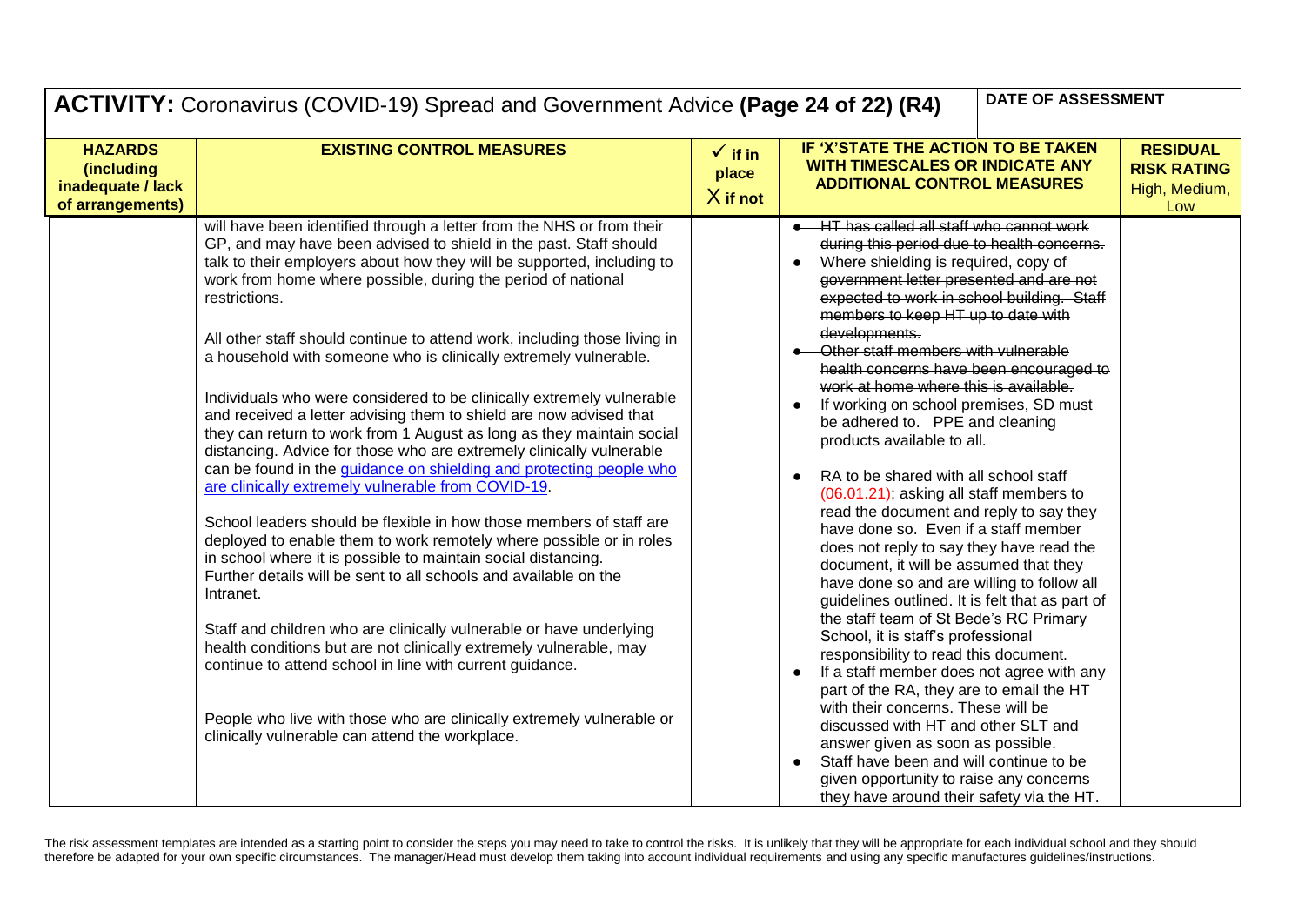|                                                                                                                                                   | DATE OF ASSESSMENT<br>ACTIVITY: Coronavirus (COVID-19) Spread and Government Advice (Page 25 of 22) (R4)                                                                                                                                                                                                                                                                                                                                                                                                                                      |                                           |                                                                                                                                                                                                                                                                                                                                                |                                                               |  |
|---------------------------------------------------------------------------------------------------------------------------------------------------|-----------------------------------------------------------------------------------------------------------------------------------------------------------------------------------------------------------------------------------------------------------------------------------------------------------------------------------------------------------------------------------------------------------------------------------------------------------------------------------------------------------------------------------------------|-------------------------------------------|------------------------------------------------------------------------------------------------------------------------------------------------------------------------------------------------------------------------------------------------------------------------------------------------------------------------------------------------|---------------------------------------------------------------|--|
| <b>HAZARDS</b><br>(including<br>inadequate / lack<br>of arrangements)                                                                             | <b>EXISTING CONTROL MEASURES</b>                                                                                                                                                                                                                                                                                                                                                                                                                                                                                                              | $\checkmark$ if in<br>place<br>$X$ if not | IF 'X'STATE THE ACTION TO BE TAKEN<br><b>WITH TIMESCALES OR INDICATE ANY</b><br><b>ADDITIONAL CONTROL MEASURES</b>                                                                                                                                                                                                                             | <b>RESIDUAL</b><br><b>RISK RATING</b><br>High, Medium,<br>Low |  |
|                                                                                                                                                   |                                                                                                                                                                                                                                                                                                                                                                                                                                                                                                                                               |                                           | All affected staff members have been kept<br>up to date with developments and have<br>spoken to HT                                                                                                                                                                                                                                             |                                                               |  |
| Risk of<br>coronavirus<br>infection spreading<br>to shielded and<br>clinically<br>vulnerable<br>persons via pupil<br>or staff attending<br>school | More evidence has emerged that shows there is a very low risk of<br>children becoming very unwell from coronavirus (COVID-19), even<br>for children with existing health conditions. Most children originally<br>identified as clinically extremely vulnerable no longer need to follow<br>original shielding advice. Parents should be advised to speak to their<br>child's GP or specialist clinician if they have not already done so, to<br>understand whether their child should still be classed as clinically<br>extremely vulnerable. |                                           | Audit of parents undertaken.<br>All parents were asked (05.01.21):<br>(a) have your household circumstances<br>changed - i.e. you have been asked to<br>return to work - and you need a place<br>at school for your child due to<br>childcare issues; and<br>(b) if you were offered a place at school<br>for your child, would you accept it? |                                                               |  |
|                                                                                                                                                   | Those children whose doctors have confirmed they are still clinically<br>extremely vulnerable are advised not to attend education whilst the<br>national restrictions are in place. Schools will need to make<br>appropriate arrangements to enable them to continue their education<br>at home.                                                                                                                                                                                                                                              |                                           | All parents asking for a place for their child -<br>the pupil was risk assessed, taking into<br>account any health issues within their family at<br>present before offering a school place.                                                                                                                                                    |                                                               |  |
|                                                                                                                                                   | Children who live with someone who is clinically extremely<br>vulnerable, but who are not clinically extremely vulnerable<br>themselves, should still attend education.                                                                                                                                                                                                                                                                                                                                                                       |                                           | All parents informed of requirements within<br>school and informed if their child cannot or will<br>not follow procedures put in place, we will<br>discuss this with parents and actions taken.<br>Covid-19 Protocol added to website.                                                                                                         |                                                               |  |
|                                                                                                                                                   | Parents of clinically extremely vulnerable children will be receiving a<br>letter shortly confirming this advice.                                                                                                                                                                                                                                                                                                                                                                                                                             |                                           | Pupils not taking up a place will be encouraged<br>to continue learning with school's weekly home<br>learning uploads. Remote Learning through                                                                                                                                                                                                 |                                                               |  |
|                                                                                                                                                   | Pupils who are shielding or self-isolating<br>We now know much more about coronavirus (COVID-19) and so in<br>future there will be far fewer children and young people advised to<br>shield whenever community transmission rates are high. Therefore,                                                                                                                                                                                                                                                                                        |                                           | Seesaw will be closely monitored. Daily tasks<br>are uploaded and checked by class teacher.<br>Parents and children with limited engagement<br>will be challenged. Parents requesting paper-                                                                                                                                                   |                                                               |  |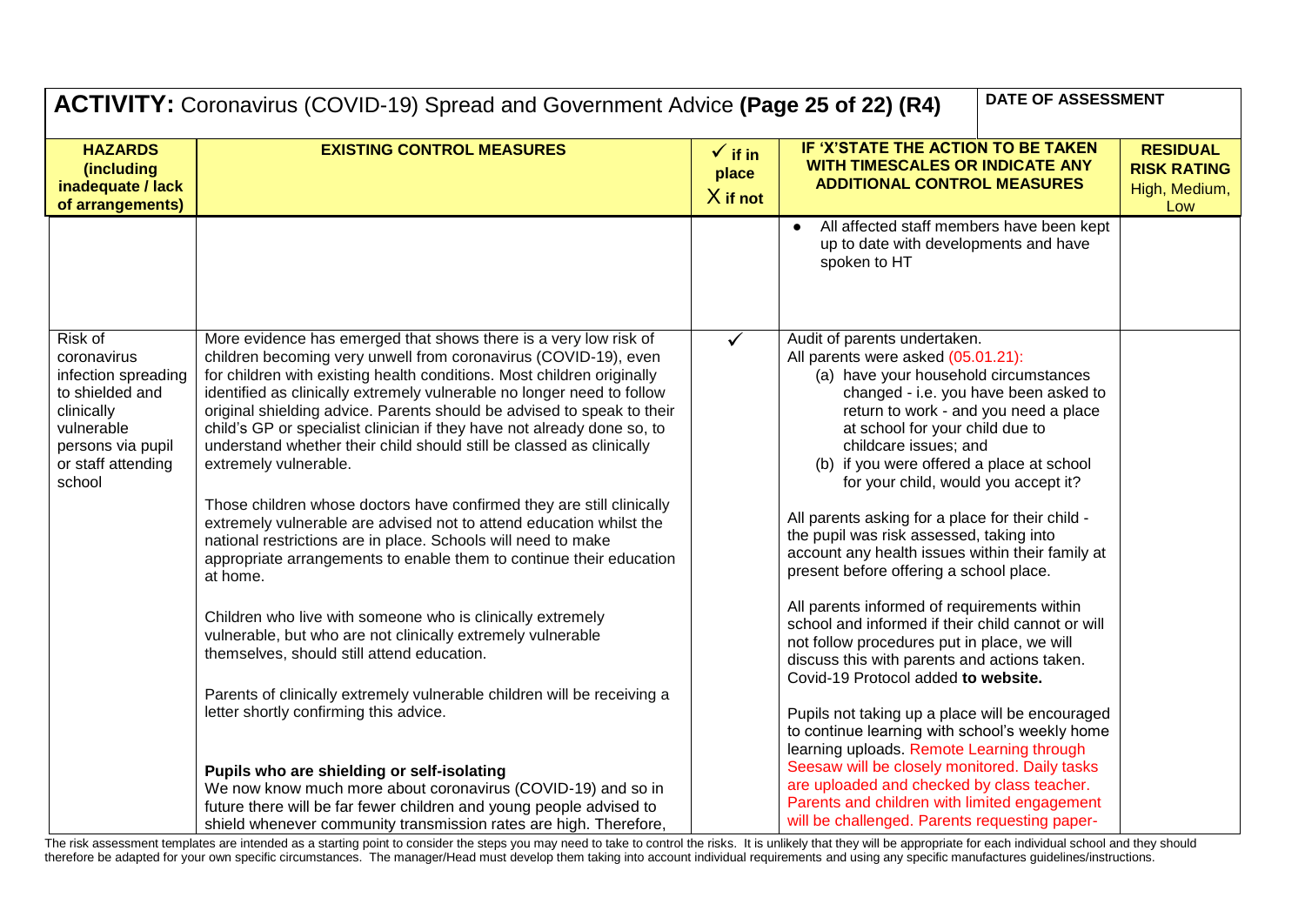|                                                                       | ACTIVITY: Coronavirus (COVID-19) Spread and Government Advice (Page 26 of 22) (R4)                                                                                                                                                                                                                                                                                                                                                                                                                                                                                                                                                                                                                                                                                                                                                                                                                                                                                                                                                                                                                                                                                                                                                                                                                                                                                                                                                                                                                                                                                                                                                                                                                                                                                                                                                                                                                                                                                     |                                           | DATE OF ASSESSMENT                                                                                                                                                                                                                                                                                   |                                                               |
|-----------------------------------------------------------------------|------------------------------------------------------------------------------------------------------------------------------------------------------------------------------------------------------------------------------------------------------------------------------------------------------------------------------------------------------------------------------------------------------------------------------------------------------------------------------------------------------------------------------------------------------------------------------------------------------------------------------------------------------------------------------------------------------------------------------------------------------------------------------------------------------------------------------------------------------------------------------------------------------------------------------------------------------------------------------------------------------------------------------------------------------------------------------------------------------------------------------------------------------------------------------------------------------------------------------------------------------------------------------------------------------------------------------------------------------------------------------------------------------------------------------------------------------------------------------------------------------------------------------------------------------------------------------------------------------------------------------------------------------------------------------------------------------------------------------------------------------------------------------------------------------------------------------------------------------------------------------------------------------------------------------------------------------------------------|-------------------------------------------|------------------------------------------------------------------------------------------------------------------------------------------------------------------------------------------------------------------------------------------------------------------------------------------------------|---------------------------------------------------------------|
| <b>HAZARDS</b><br>(including<br>inadequate / lack<br>of arrangements) | <b>EXISTING CONTROL MEASURES</b>                                                                                                                                                                                                                                                                                                                                                                                                                                                                                                                                                                                                                                                                                                                                                                                                                                                                                                                                                                                                                                                                                                                                                                                                                                                                                                                                                                                                                                                                                                                                                                                                                                                                                                                                                                                                                                                                                                                                       | $\checkmark$ if in<br>place<br>$X$ if not | IF 'X'STATE THE ACTION TO BE TAKEN<br><b>WITH TIMESCALES OR INDICATE ANY</b><br><b>ADDITIONAL CONTROL MEASURES</b>                                                                                                                                                                                   | <b>RESIDUAL</b><br><b>RISK RATING</b><br>High, Medium,<br>Low |
|                                                                       | the majority of pupils will be able to return to school. You should note<br>however that:<br>a small number of pupils will still be unable to attend in line<br>$\bullet$<br>with public health advice because they are self-isolating and<br>have had symptoms or a positive test result themselves; or<br>because they are a close contact of someone who has<br>coronavirus (COVID-19)<br>shielding advice for all adults and children will pause on 1<br>August, subject to a continued decline in the rates of<br>community transmission of coronavirus (COVID-19). This<br>means that even the small number of pupils who will remain<br>on the shielded patient list can also return to school, as can<br>those who have family members who are shielding. Read the<br>current advice on shielding<br>if rates of the disease rise in local areas, children (or family<br>members) from that area, and that area only, will be advised<br>to shield during the period where rates remain high and<br>therefore they may be temporarily absent (see below).<br>some pupils no longer required to shield but who generally<br>remain under the care of a specialist health professional may<br>need to discuss their care with their health professional<br>before returning to school (usually at their next planned<br>clinical appointment). You can find more advice from the<br>Royal College of Paediatrics and Child Health at COVID-19 -<br>'shielding' guidance for children and young people.<br>Where a pupil is unable to attend school because they are complying<br>with clinical and/or public health advice, we expect schools to be able<br>to immediately offer them access to remote education. Schools<br>should monitor engagement with this activity (as set out in the section<br>below).<br>Where children are not able to attend school as parents are following<br>clinical and/or public health advice, absence will not be penalised. |                                           | based work will be asked about the Devices<br>they are using – support will be given for IT<br>SLT will continue to call our vulnerable pupils<br>weekly to check in on them and ensure all is<br>well.<br>All safeguarding concerns will continue to be<br>reported to the school's DSL for action. |                                                               |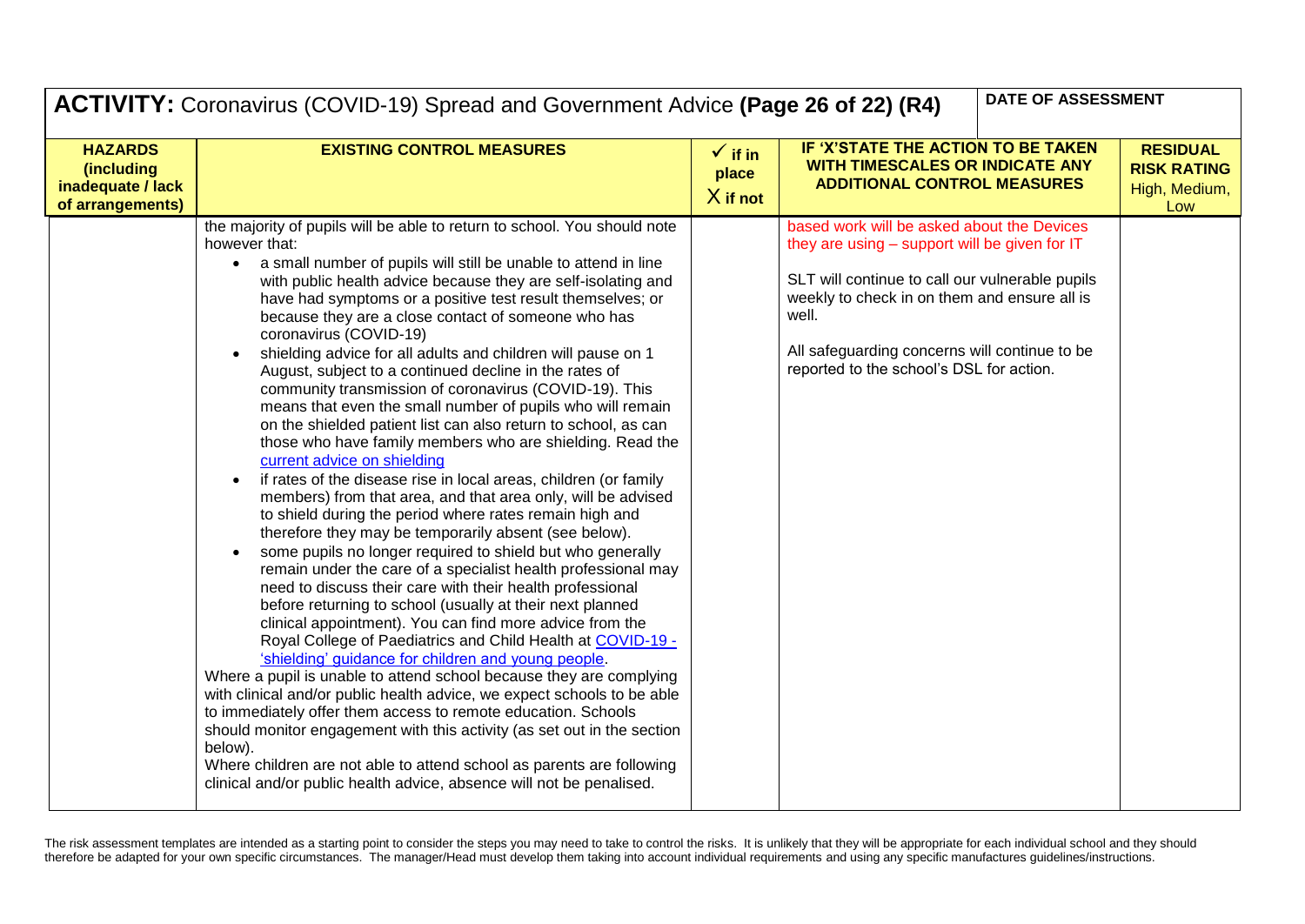| ACTIVITY: Coronavirus (COVID-19) Spread and Government Advice (Page 27 of 22) (R4) | <b>DATE OF ASSESSMENT</b>                                                                                                                     |                    |                                                                                                 |                    |                                     |  |  |  |
|------------------------------------------------------------------------------------|-----------------------------------------------------------------------------------------------------------------------------------------------|--------------------|-------------------------------------------------------------------------------------------------|--------------------|-------------------------------------|--|--|--|
|                                                                                    |                                                                                                                                               |                    |                                                                                                 |                    |                                     |  |  |  |
| <b>HAZARDS</b>                                                                     | <b>EXISTING CONTROL MEASURES</b>                                                                                                              | $\checkmark$ if in | IF 'X'STATE THE ACTION TO BE TAKEN<br><b>RESIDUAL</b><br><b>WITH TIMESCALES OR INDICATE ANY</b> |                    |                                     |  |  |  |
| (including<br>inadequate / lack                                                    |                                                                                                                                               | place              | <b>ADDITIONAL CONTROL MEASURES</b>                                                              |                    | <b>RISK RATING</b><br>High, Medium, |  |  |  |
| of arrangements)                                                                   |                                                                                                                                               | $X$ if not         |                                                                                                 |                    | Low                                 |  |  |  |
|                                                                                    | <b>Reference Documents:</b>                                                                                                                   |                    |                                                                                                 |                    |                                     |  |  |  |
| Further information can be found at:                                               |                                                                                                                                               |                    |                                                                                                 |                    |                                     |  |  |  |
|                                                                                    |                                                                                                                                               |                    |                                                                                                 |                    |                                     |  |  |  |
|                                                                                    | Actions for education & childcare settings to prepare for wider opening from 1 June 2020                                                      |                    |                                                                                                 |                    |                                     |  |  |  |
| e-Bug                                                                              | COVID-19: cleaning of non-healthcare settings guidance                                                                                        |                    |                                                                                                 |                    |                                     |  |  |  |
| symptoms of coronavirus                                                            |                                                                                                                                               |                    |                                                                                                 |                    |                                     |  |  |  |
| staying at home guidance                                                           |                                                                                                                                               |                    |                                                                                                 |                    |                                     |  |  |  |
|                                                                                    | guidance-to-educational-settings-about-covid-19                                                                                               |                    |                                                                                                 |                    |                                     |  |  |  |
|                                                                                    | COVID-19: quidance on shielding and protecting people defined on medical grounds as extremely vulnerable                                      |                    |                                                                                                 |                    |                                     |  |  |  |
| staying-at-home-and-away-from-others                                               |                                                                                                                                               |                    |                                                                                                 |                    |                                     |  |  |  |
| <b>Early Years Foundation Stage</b>                                                |                                                                                                                                               |                    |                                                                                                 |                    |                                     |  |  |  |
|                                                                                    | covid-19-guidance-for-the-public-on-mental-health-and-wellbeing                                                                               |                    |                                                                                                 |                    |                                     |  |  |  |
|                                                                                    | Coronavirus (COVID-19): safer travel guidance for passengers                                                                                  |                    |                                                                                                 |                    |                                     |  |  |  |
| social-distancing guidelines                                                       | https://www.gov.uk/government/publications/early-years-foundation-stage-framework--2/early-years-foundation-stage-coronavirus-disapplications |                    |                                                                                                 |                    |                                     |  |  |  |
| <b>PPE</b>                                                                         |                                                                                                                                               |                    |                                                                                                 |                    |                                     |  |  |  |
|                                                                                    | COVID-19: guidance for households with possible coronavirus infection)                                                                        |                    |                                                                                                 |                    |                                     |  |  |  |
| PHE schools resources                                                              |                                                                                                                                               |                    |                                                                                                 |                    |                                     |  |  |  |
| Working safely during coronavirus                                                  |                                                                                                                                               |                    |                                                                                                 |                    |                                     |  |  |  |
|                                                                                    | <b>ASSESSED BY (Print name) Moya Rooney</b>                                                                                                   |                    | <b>SIGNED M. Rooney</b>                                                                         | DATE 13.11.2020    |                                     |  |  |  |
|                                                                                    |                                                                                                                                               |                    |                                                                                                 | 05.01.2021         |                                     |  |  |  |
| <b>LINE MANAGER D Brabbs</b>                                                       |                                                                                                                                               |                    | SIGNED D. Brabbs                                                                                | <b>REVIEW DATE</b> |                                     |  |  |  |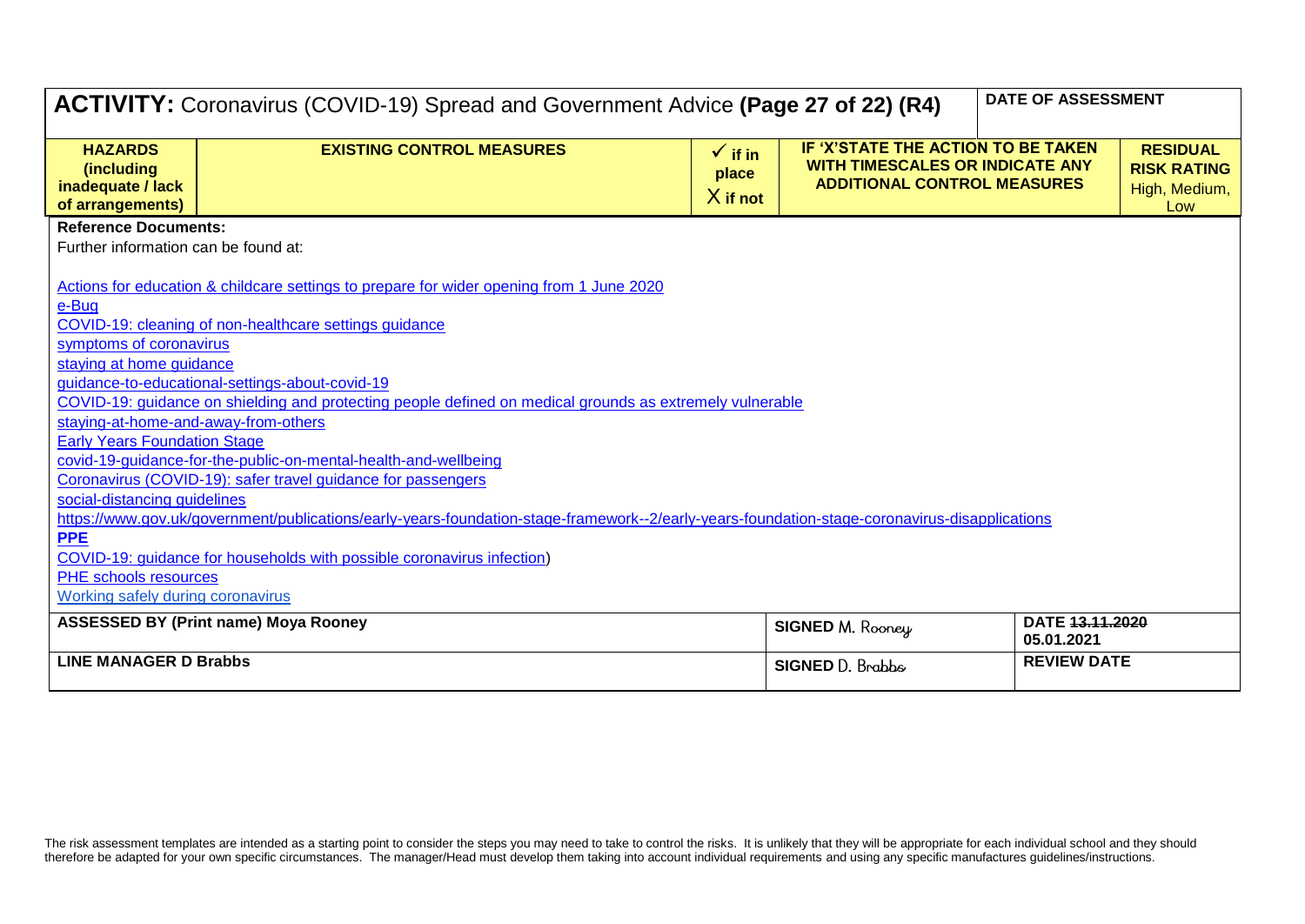| <b>ACTIVITY:</b> Coronavirus (COVID-19) Spread and Government Advice (Page 28 of 22) (R4) |                                  |                              |                                                                                                             |  | <b>DATE OF ASSESSMENT</b>                                       |
|-------------------------------------------------------------------------------------------|----------------------------------|------------------------------|-------------------------------------------------------------------------------------------------------------|--|-----------------------------------------------------------------|
| <b>HAZARDS</b><br><i>(including)</i><br>inadeguate / lack<br>of arrangements)             | <b>EXISTING CONTROL MEASURES</b> | if in<br>place<br>$X$ if not | IF 'X'STATE THE ACTION TO BE TAKEN<br>WITH TIMESCALES OR INDICATE ANY<br><b>ADDITIONAL CONTROL MEASURES</b> |  | <b>RESIDUAL</b><br><b>RISK RATING</b><br>High, Medium,  <br>Low |

## **TIMETABLE FOR AUTUMN TERM 2020**

| $\mathbf{1}$   | <b>Class</b>                                     | <b>Nursery</b>                                                        | <b>Reception</b>                                                                 | Year 1                                                                           | Year <sub>2</sub>                                                                | Year 3                                                                           | Year 4                                                                           | Year 5                                                                           | Year 6                                                                           |
|----------------|--------------------------------------------------|-----------------------------------------------------------------------|----------------------------------------------------------------------------------|----------------------------------------------------------------------------------|----------------------------------------------------------------------------------|----------------------------------------------------------------------------------|----------------------------------------------------------------------------------|----------------------------------------------------------------------------------|----------------------------------------------------------------------------------|
| 3 <sup>1</sup> | <b>Staff</b>                                     | <b>KM/RW</b>                                                          | <b>EB/TS/LB</b>                                                                  | <b>LM/SG</b>                                                                     | LS/MR                                                                            | SH/CW/GR/AM/<br>ΜН                                                               | <b>JR/SH/AM</b>                                                                  | <b>KJ/AP/AM</b>                                                                  | <b>MB/GC/AM</b>                                                                  |
| 4              | <b>Entrance/Exit</b>                             | Pupil Entrance 1<br>Nursery door<br>Exit:<br>One-way system           | <b>Pupil Entrance 1</b><br>Reception door<br>Exit:<br>One-way system             | <b>Pupil Entrance 2</b><br>Main door<br>entrance<br>Exit:<br>One-way system      | <b>Pupil Entrance 2</b><br>Main door<br>entrance<br>Exit:<br>One-way system      | Pupil Entrance 3<br><b>Back Door</b><br>(Near)<br>Exit:<br>One-way system        | Pupil Entrance 3<br><b>Back Door</b><br>(Near)<br>Exit:<br>One-way system        | Pupil Entrance 4<br>Back door<br>entrance (far)<br>Exit:<br>One-way system       | Pupil Entrance 4<br>Back door<br>entrance (far)<br>Exit:<br>One-way system       |
|                |                                                  | <b>Start time:</b><br>8:50am-9:00am<br><b>Finish time:</b><br>12:00pm | <b>Start time:</b><br>9:00am-9:10am<br><b>Finish time:</b><br>3:15 <sub>pm</sub> | <b>Start time:</b><br>8.50am-9.00am<br><b>Finish time:</b><br>3:00 <sub>pm</sub> | <b>Start time:</b><br>9:00am-9:10am<br><b>Finish time:</b><br>3:15 <sub>pm</sub> | <b>Start time:</b><br>8:50am-9:00am<br><b>Finish time:</b><br>3:00 <sub>pm</sub> | <b>Start time:</b><br>9:00am-9:10am<br><b>Finish time:</b><br>3:15 <sub>pm</sub> | <b>Start time:</b><br>8:50am-9:00am<br><b>Finish time:</b><br>3:00 <sub>pm</sub> | <b>Start time:</b><br>9:00am-9:10am<br><b>Finish time:</b><br>3:15 <sub>pm</sub> |
| 6              | <b>Break Time</b><br>1(+toilet and<br>hand wash) |                                                                       | 10:00am-10:15am                                                                  | 10:15am-10:30am                                                                  | $10:15am -$<br>10:30am                                                           | 10:15am-10:30am                                                                  | 10:15am-10:30am                                                                  | 10:35am-10:50am                                                                  | $10:35am -$<br>10:50am                                                           |
|                | <b>Break-Time</b><br>(Area)                      |                                                                       | KS1 Yard                                                                         | <b>KS1 Yard</b>                                                                  | <b>KS1 Yard</b>                                                                  | KS2 Yard/ Field                                                                  | KS2 Yard/ Field                                                                  | KS2 Yard/ Field                                                                  | KS2 Yard/ Field                                                                  |
| $\overline{7}$ | Lunch<br>To be confirmed<br>06.01.2021           | N/A                                                                   | 11.20-12.20<br>$(11.40 - 12.20)$<br>Yard)                                        | 11.30-12.30<br>$(11.30 - 11.50$ Hall)<br>11.50-12.30 Yard)                       | $12.10 - 1.10$<br>(12.10-12.30 Hall<br>$12.30 - 1.10 -$<br>Yard)                 | $11.45 - 12.45$<br>(12.45-12.05 Hall<br>12.05-12.45 Yard)                        | 11.50-12.50<br>(11.50-12.10Yard<br>12.10-12.30 Hall<br>12.30-12.50 Yard)         | 12.30-1.30<br>$(12.30 - 12.50$ Hall<br>12.50-1.30 Yard)                          | 12.30-1.30<br>(12.30-12.50 Hall<br>12.50-1.30 Yard)                              |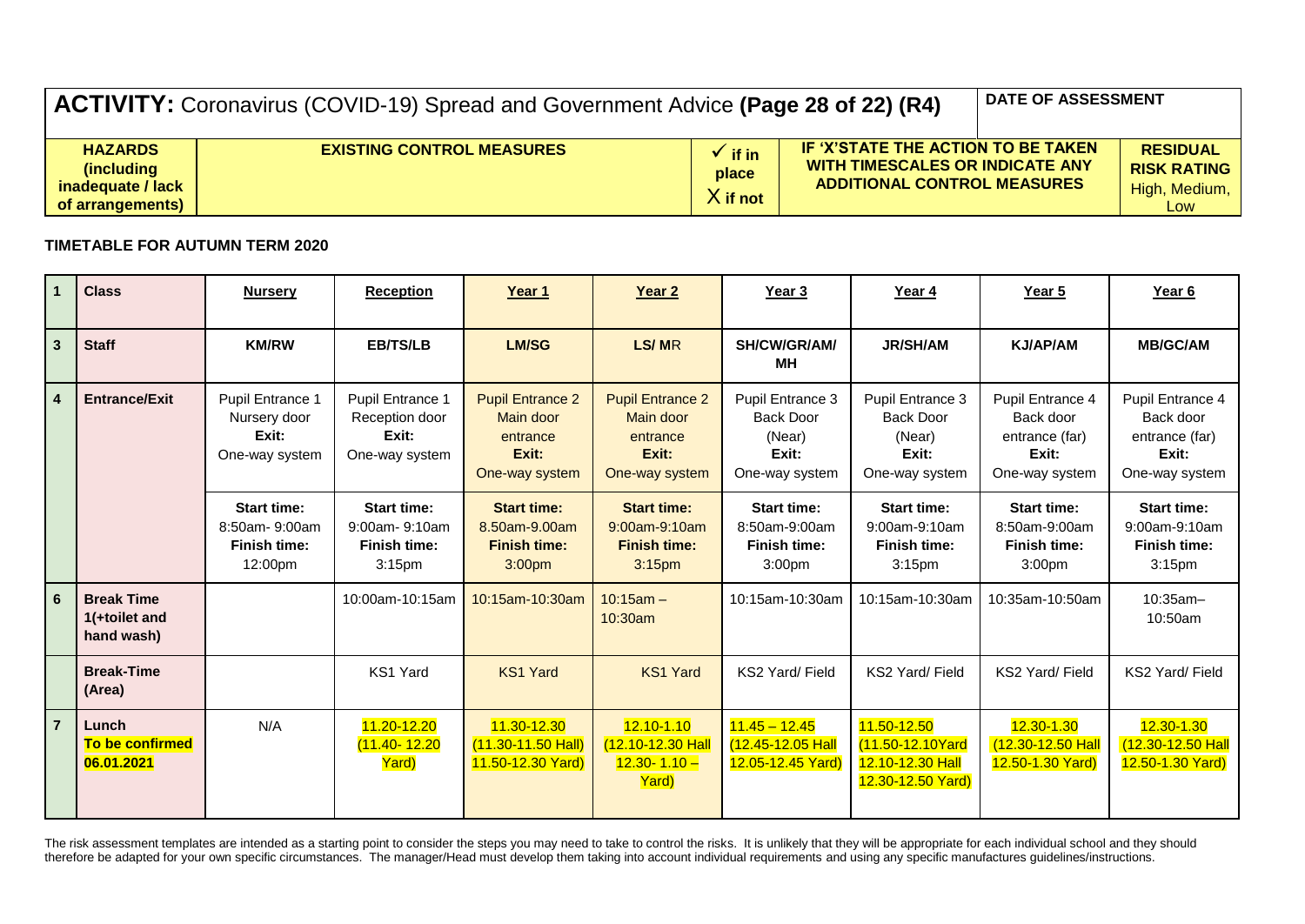|                                                                                                           | <b>ACTIVITY:</b> Coronavirus (COVID-19) Spread and Government Advice (Page 29 of 22) (R4) |     |                           |                                           |                           |                                                                                                                    |  | <b>DATE OF ASSESSMENT</b>                                     |                 |                 |                 |
|-----------------------------------------------------------------------------------------------------------|-------------------------------------------------------------------------------------------|-----|---------------------------|-------------------------------------------|---------------------------|--------------------------------------------------------------------------------------------------------------------|--|---------------------------------------------------------------|-----------------|-----------------|-----------------|
| <b>HAZARDS</b><br><b>EXISTING CONTROL MEASURES</b><br>(including<br>inadequate / lack<br>of arrangements) |                                                                                           |     |                           | $\checkmark$ if in<br>place<br>$X$ if not |                           | IF 'X'STATE THE ACTION TO BE TAKEN<br><b>WITH TIMESCALES OR INDICATE ANY</b><br><b>ADDITIONAL CONTROL MEASURES</b> |  | <b>RESIDUAL</b><br><b>RISK RATING</b><br>High, Medium,<br>Low |                 |                 |                 |
|                                                                                                           |                                                                                           | N/A | KS1 Yard                  | KS1 Yard                                  | <b>KS1 Yard</b>           |                                                                                                                    |  | KS2 Yard/ Field                                               | KS2 Yard/ Field | KS2 Yard/ Field | KS2 Yard/ Field |
| l 8                                                                                                       | <b>Break Time</b><br>1(+toilet and<br>hand wash)                                          | N/A | 1:30pm-1:45pm<br>KS1 Yard | 1:45pm-2:00pm<br>KS1 Yard                 | 1:45pm-2:00pm<br>KS1 Yard |                                                                                                                    |  | 1:50pm-2:05pm                                                 | 1:50pm-2:05pm   | Discretionary   | Discretionary   |

## September – December 2020

| Group       | <b>Times</b>    | Hall            | Yard              | Area            | Lunch-time Supervisor                 |
|-------------|-----------------|-----------------|-------------------|-----------------|---------------------------------------|
| Reception   | $11.20 - 12.20$ | 11.20 - 11.40   | 11.40-12.20       | KS <sub>1</sub> | T. Taylor / D. Hiscock / L. Underwood |
| Year 1      | 11.30 - 12.30   | $11.30 - 11.50$ | $11.50 - 12.30$   | KS <sub>1</sub> |                                       |
| Year 2      | 11.45 - 12.45   | $11.45 - 12.05$ | $12.05 - 12.45$   | KS <sub>1</sub> |                                       |
| Years $3/4$ | 11.50 - 12.50   | $12.10 - 12.30$ | $11.50 - 12.10 /$ | KS2 Yard/ Field | V. Kelly / S Kirkham                  |
|             |                 |                 | 12.30-12.59       |                 |                                       |
| Years 5/6   | $12.35 - 1.35$  | $12.35 - 12.55$ | 12.55-1.35        | KS2/Field       | . Dunn /                              |

## 06.01.2021 Times to be Reviewed:

| Group            | <b>Times</b>               | Hall                       | Yard            | Area             | Lunch-time Supervisor                |
|------------------|----------------------------|----------------------------|-----------------|------------------|--------------------------------------|
| <b>Reception</b> | $11.30 - 12.30$            | <mark>11.30 - 12.00</mark> | 11.50-12.30     | KS <sub>1</sub>  | T. Taylor / D. Hiscock /L. Underwood |
| <u>Year 1</u>    | <u> 11.35 - 12.35</u>      | $11.35 - 11.55$            | $11.55 - 12.35$ | KS <sub>1</sub>  |                                      |
| Year 2           | <u> 11.40 - 12.40</u>      | $11.40 - 12.00$            | $12.00 - 12.45$ | KS1              |                                      |
| Years 3/4        | <mark>11.45 - 12.35</mark> | $11.45 - 12.00$            | $12.00 - 12.35$ | KS2 Yard/ Field  | V. Kelly / S Kirkham                 |
| Years 5/6        | $12.00 - 1.00$             | $12.00 - 12.15$            | $12.15 - 1.00$  | <b>KS2/Field</b> | <b>Dunn</b>                          |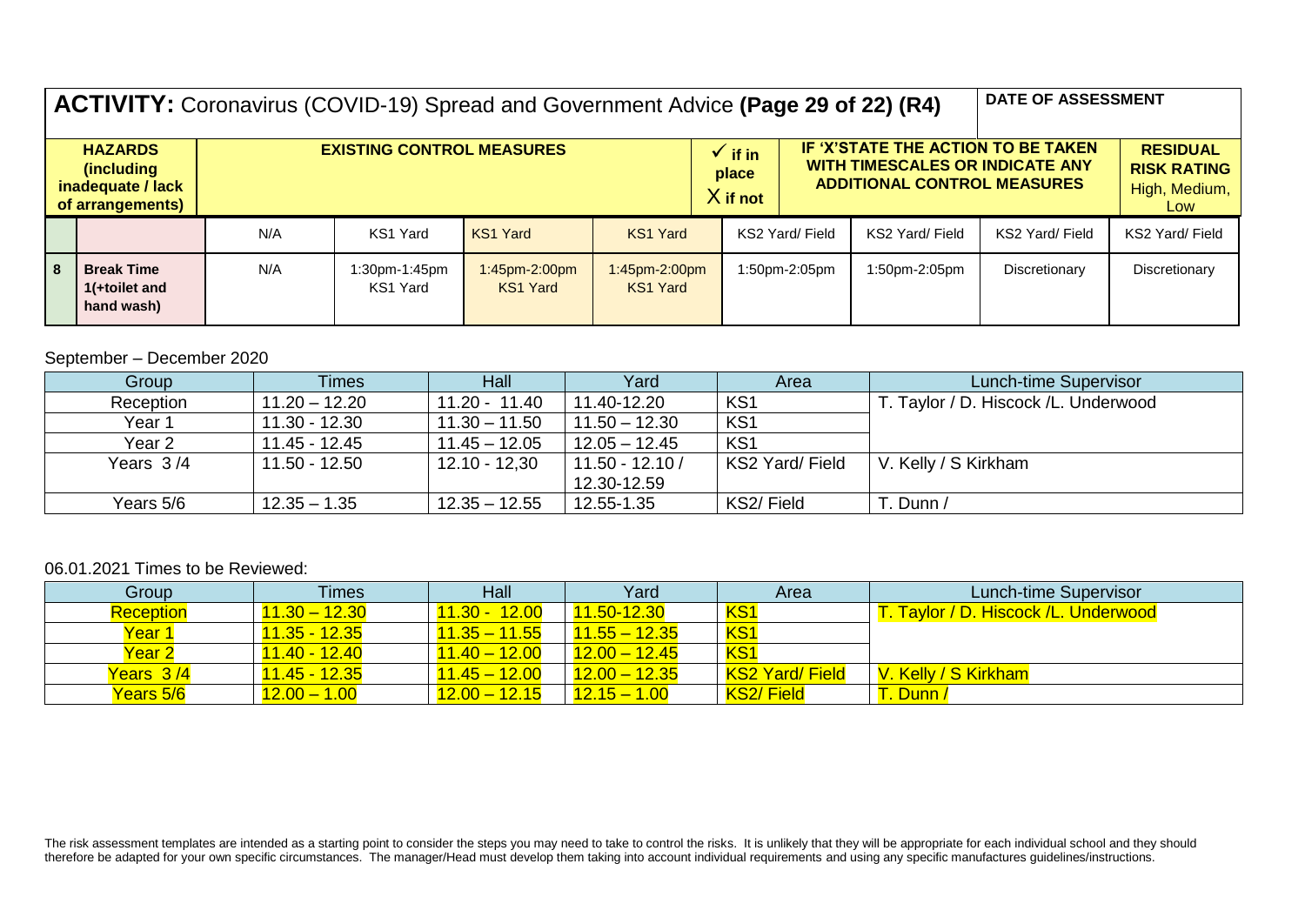|                                                                                | <b>ACTIVITY:</b> Coronavirus (COVID-19) Spread and Government Advice (Page 30 of 22) (R4)                                                                                                                                                                                                                                                                                                                                                                                                                                                                                                                                                                                                                                                                                                                                                                                                                                                                                                                                                                                                                                                                                                                                                                                                                                                                                                                                                                                  |                                           |                                                                                                                    | DATE OF ASSESSMENT |                                                               |
|--------------------------------------------------------------------------------|----------------------------------------------------------------------------------------------------------------------------------------------------------------------------------------------------------------------------------------------------------------------------------------------------------------------------------------------------------------------------------------------------------------------------------------------------------------------------------------------------------------------------------------------------------------------------------------------------------------------------------------------------------------------------------------------------------------------------------------------------------------------------------------------------------------------------------------------------------------------------------------------------------------------------------------------------------------------------------------------------------------------------------------------------------------------------------------------------------------------------------------------------------------------------------------------------------------------------------------------------------------------------------------------------------------------------------------------------------------------------------------------------------------------------------------------------------------------------|-------------------------------------------|--------------------------------------------------------------------------------------------------------------------|--------------------|---------------------------------------------------------------|
| <b>HAZARDS</b><br><i>(including</i><br>inadequate / lack<br>of arrangements)   | <b>EXISTING CONTROL MEASURES</b>                                                                                                                                                                                                                                                                                                                                                                                                                                                                                                                                                                                                                                                                                                                                                                                                                                                                                                                                                                                                                                                                                                                                                                                                                                                                                                                                                                                                                                           | $\checkmark$ if in<br>place<br>$X$ if not | IF 'X'STATE THE ACTION TO BE TAKEN<br><b>WITH TIMESCALES OR INDICATE ANY</b><br><b>ADDITIONAL CONTROL MEASURES</b> |                    | <b>RESIDUAL</b><br><b>RISK RATING</b><br>High, Medium,<br>Low |
| <b>Conducting Staff</b><br><b>Lateral Flow</b><br>(Rapid Flow)<br><b>Tests</b> | It remains imperative that the system of controls continues to be<br>rigorously applied to enable the safest possible environment. The<br>testing programme is an important addition to supporting leaders to<br>maintain the continuity of education through the pandemic.<br>All primary schools, school-based nurseries and maintained nursery<br>schools will start to receive deliveries of home testing kits to offer to<br>all their staff from 18 January.<br>Primary, school-based nursery and maintained nursery staff will be<br>supplied with lateral flow device (LFD) test kits to self-swab. Staff will<br>be asked to take their test kits home and carry out the test twice a<br>week. The LFD test will give a result in around 30 minutes. Staff must<br>report their result to NHS Test and Trace as soon as the test is<br>completed either online or by telephone as per the instructions in the<br>home test kit. Staff should also share their result with their school or<br>nursery to help with contact tracing.<br>Testing is not mandatory for staff and staff do not need to provide<br>proof of a negative test result to attend school or nursery in person,<br>although participation in testing is strongly encouraged.<br>Staff taking part in the testing must complete the consent form.<br>Privacy notice to be shared with all staff.<br>Staff to following the instructions and storage guidance provided with<br>the testing kit. |                                           |                                                                                                                    |                    |                                                               |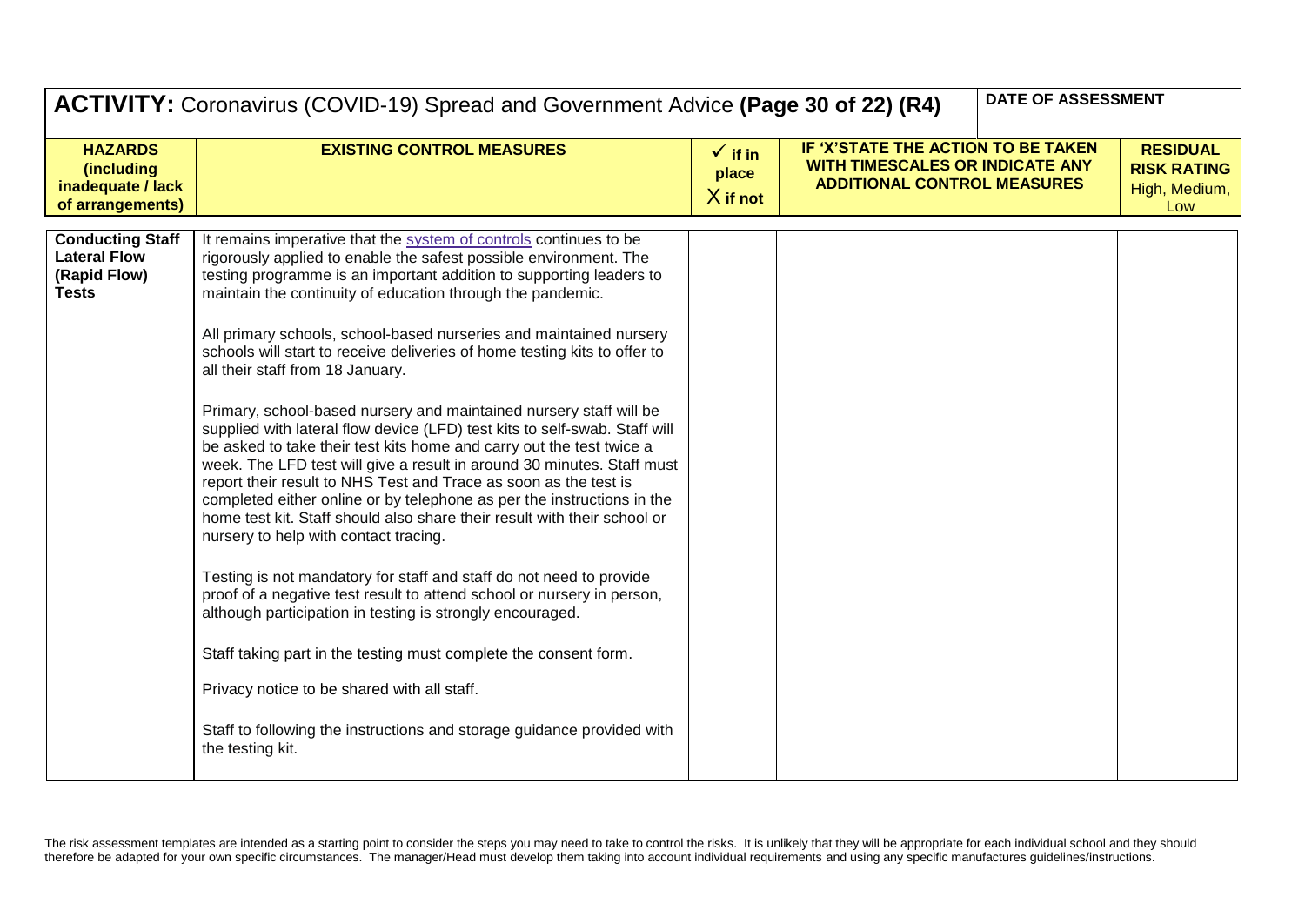|                                                                       | DATE OF ASSESSMENT<br><b>ACTIVITY:</b> Coronavirus (COVID-19) Spread and Government Advice (Page 31 of 22) (R4)                                                                                                                                                                                                                                                                    |                                         |                                                                                                                    |                                                               |  |
|-----------------------------------------------------------------------|------------------------------------------------------------------------------------------------------------------------------------------------------------------------------------------------------------------------------------------------------------------------------------------------------------------------------------------------------------------------------------|-----------------------------------------|--------------------------------------------------------------------------------------------------------------------|---------------------------------------------------------------|--|
| <b>HAZARDS</b><br>(including<br>inadequate / lack<br>of arrangements) | <b>EXISTING CONTROL MEASURES</b>                                                                                                                                                                                                                                                                                                                                                   | $\sqrt{ }$ if in<br>place<br>$X$ if not | IF 'X'STATE THE ACTION TO BE TAKEN<br><b>WITH TIMESCALES OR INDICATE ANY</b><br><b>ADDITIONAL CONTROL MEASURES</b> | <b>RESIDUAL</b><br><b>RISK RATING</b><br>High, Medium,<br>Low |  |
|                                                                       | Staff to carefully dispose of the test device and equipment in their<br>household rubbish. This maybe subject to change based on any<br>future waste disposal guidance.                                                                                                                                                                                                            |                                         |                                                                                                                    |                                                               |  |
|                                                                       | Staff with a positive LFD test result will need to self-isolate in line with<br>the stay-at-home guidance. They will also need to arrange a<br>polymerase chain reaction (PCR) test to confirm the result. Staff with<br>a negative LFD test result can continue to attend school or nursery<br>and use protective measures. https://www.gov.uk/get-coronavirus-<br>test           |                                         |                                                                                                                    |                                                               |  |
|                                                                       | The asymptomatic testing programme does not replace the current<br>testing policy for those with symptoms. Anyone with symptoms (even<br>if they recently had a negative LFD test result), should still self-isolate<br>immediately according to government guidelines.                                                                                                            |                                         |                                                                                                                    |                                                               |  |
|                                                                       | Those with symptoms are also expected to order a test online or visit<br>a test site to take a polymerase chain reaction (PCR) test to check if<br>they have the virus.                                                                                                                                                                                                            |                                         |                                                                                                                    |                                                               |  |
|                                                                       | Staff can view online training webinars including how to administer<br>the test:                                                                                                                                                                                                                                                                                                   |                                         |                                                                                                                    |                                                               |  |
|                                                                       | https://www.youtube.com/watch?v=35N_ALNIzBw&feature=youtu.be<br>https://youtu.be/Wgsq93DBuUY<br>https://youtu.be/LAH7UVpxYo8<br>Further information can be found:<br>https://www.gov.uk/government/publications/coronavirus-covid-19-                                                                                                                                              |                                         |                                                                                                                    |                                                               |  |
|                                                                       | asymptomatic-testing-for-staff-in-primary-schools-and-nurseries/rapid-<br>asymptomatic-coronavirus-covid-19-testing-for-staff-in-primary-schools-<br>school-based-nurseries-and-maintained-nursery-schools<br>https://assets.publishing.service.gov.uk/government/uploads/system/uploads/<br>attachment data/file/950515/Schools Colleges Testing Handbook revised<br>04012021.pdf |                                         |                                                                                                                    |                                                               |  |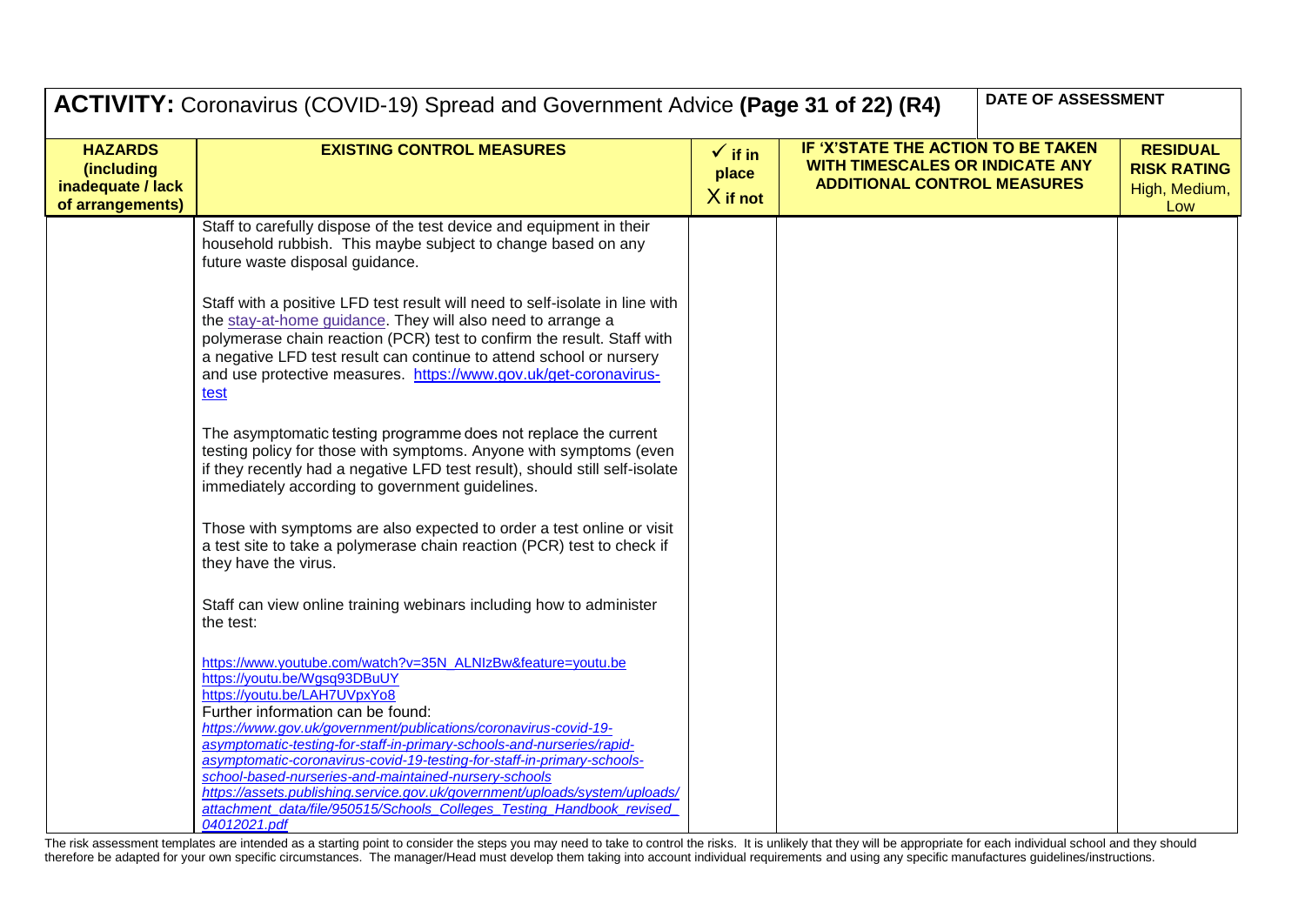|                                                                       | ACTIVITY: Coronavirus (COVID-19) Spread and Government Advice (Page 32 of 22) (R4)                                                                                                                                                                                                                                                                                                                                                                                                                                                                                                                                                                                                        |                                           | DATE OF ASSESSMENT                                                                                                 |  |                                                               |
|-----------------------------------------------------------------------|-------------------------------------------------------------------------------------------------------------------------------------------------------------------------------------------------------------------------------------------------------------------------------------------------------------------------------------------------------------------------------------------------------------------------------------------------------------------------------------------------------------------------------------------------------------------------------------------------------------------------------------------------------------------------------------------|-------------------------------------------|--------------------------------------------------------------------------------------------------------------------|--|---------------------------------------------------------------|
| <b>HAZARDS</b><br>(including<br>inadequate / lack<br>of arrangements) | <b>EXISTING CONTROL MEASURES</b>                                                                                                                                                                                                                                                                                                                                                                                                                                                                                                                                                                                                                                                          | $\checkmark$ if in<br>place<br>$X$ if not | IF 'X'STATE THE ACTION TO BE TAKEN<br><b>WITH TIMESCALES OR INDICATE ANY</b><br><b>ADDITIONAL CONTROL MEASURES</b> |  | <b>RESIDUAL</b><br><b>RISK RATING</b><br>High, Medium,<br>Low |
|                                                                       | <b>Primary and Secondary: for 8 March whole school</b><br>return                                                                                                                                                                                                                                                                                                                                                                                                                                                                                                                                                                                                                          |                                           |                                                                                                                    |  |                                                               |
|                                                                       | Schools_coronavirus_operational_guidance Feb 21.pdf                                                                                                                                                                                                                                                                                                                                                                                                                                                                                                                                                                                                                                       |                                           |                                                                                                                    |  |                                                               |
|                                                                       | The new guidance and main points: wearing of face<br>coverings in classrooms for secondary school pupils and<br>staff. Face coverings to be worn by visitors and staff into<br>primary schools while in communal areas, before it was<br>just head teacher discretion. A phased return in the first<br>week for secondary schools due to the testing programme<br>and home testing. Also wrap around provision can be<br>offered again.                                                                                                                                                                                                                                                   |                                           |                                                                                                                    |  |                                                               |
|                                                                       | <b>Face Coverings.</b><br>Ensure face coverings are used in recommended<br>circumstances<br>Where pupils in year 7 (which would be children who<br>were aged 11 on 31 August 2020) and above are<br>educated, we recommend that face coverings should be<br>worn by adults and pupils when moving around the<br>premises, outside of classrooms, such as in corridors and<br>communal areas where social distancing cannot easily be<br>maintained. Face coverings do not need to be worn by<br>pupils when outdoors on the premises.<br>. In addition, we now also recommend in those<br>schools, that face coverings should be worn in<br>classrooms or during activities unless social |                                           |                                                                                                                    |  |                                                               |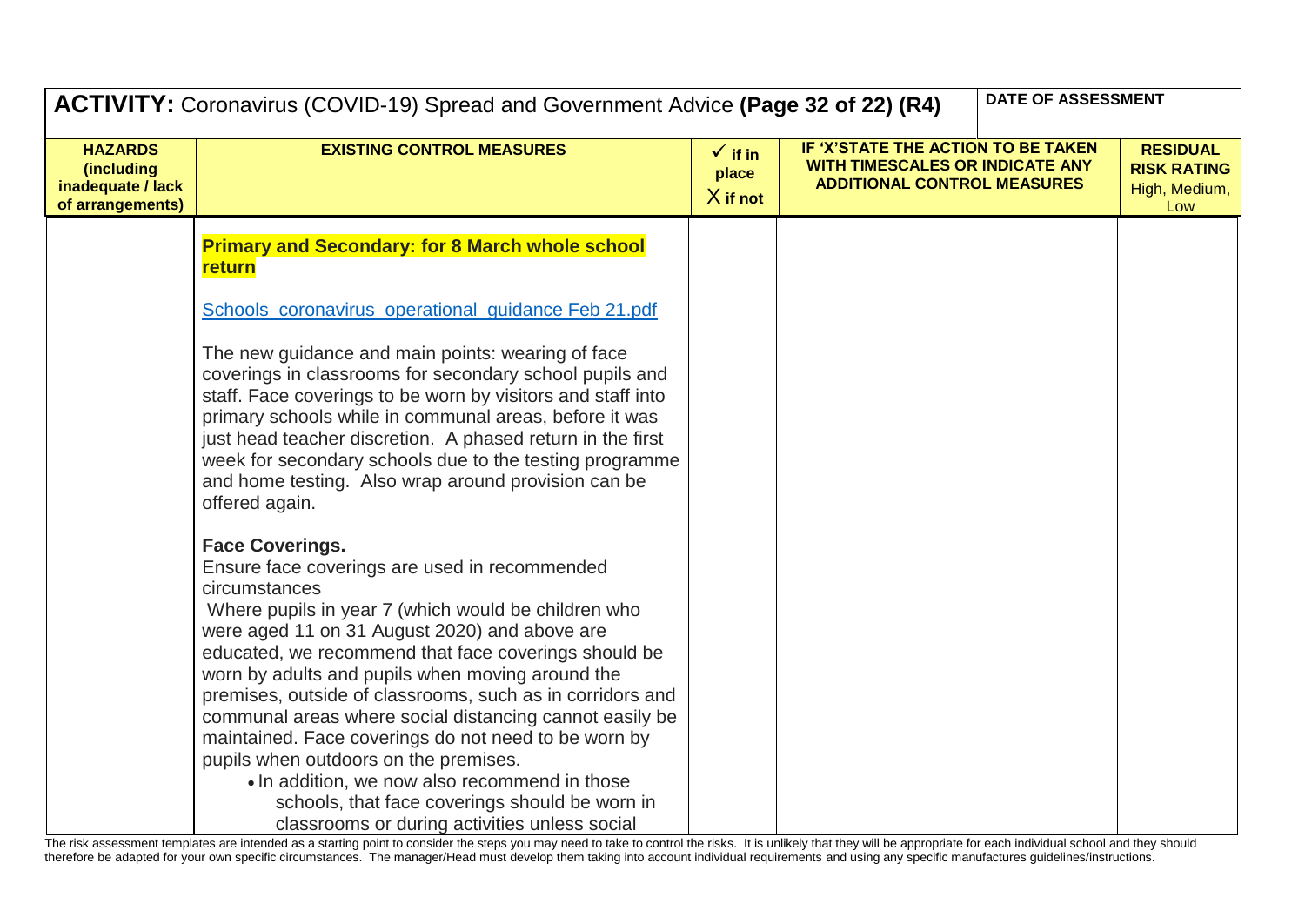|                                                                       | <b>ACTIVITY:</b> Coronavirus (COVID-19) Spread and Government Advice (Page 33 of 22) (R4)                                                                                                                                                                                                                                                                                                                                                                                                                                                                                                                                                                                                                                                                                                                                                                   |                                           |                                                                                                                    | DATE OF ASSESSMENT |                                                               |
|-----------------------------------------------------------------------|-------------------------------------------------------------------------------------------------------------------------------------------------------------------------------------------------------------------------------------------------------------------------------------------------------------------------------------------------------------------------------------------------------------------------------------------------------------------------------------------------------------------------------------------------------------------------------------------------------------------------------------------------------------------------------------------------------------------------------------------------------------------------------------------------------------------------------------------------------------|-------------------------------------------|--------------------------------------------------------------------------------------------------------------------|--------------------|---------------------------------------------------------------|
| <b>HAZARDS</b><br>(including<br>inadequate / lack<br>of arrangements) | <b>EXISTING CONTROL MEASURES</b>                                                                                                                                                                                                                                                                                                                                                                                                                                                                                                                                                                                                                                                                                                                                                                                                                            | $\checkmark$ if in<br>place<br>$X$ if not | IF 'X'STATE THE ACTION TO BE TAKEN<br><b>WITH TIMESCALES OR INDICATE ANY</b><br><b>ADDITIONAL CONTROL MEASURES</b> |                    | <b>RESIDUAL</b><br><b>RISK RATING</b><br>High, Medium,<br>Low |
|                                                                       | distancing can be maintained. This does not<br>apply in situations where wearing a face<br>covering would impact on the ability to take part<br>in exercise or strenuous activity, for example in<br>PE lessons.<br>• In primary schools, we recommend that face<br>coverings should be worn by staff and adult<br>visitors in situations where social distancing<br>between adults is not possible (for example,<br>when moving around in corridors and communal<br>areas). Children in primary school do not need to<br>wear a face covering. We are taking this<br>additional precautionary measure for a limited<br>time during this period of high coronavirus<br>(COVID-19) prevalence in the community. These<br>measures will be in place until Easter. As with all<br>measures, we will keep it under review and<br>update guidance at that point. |                                           |                                                                                                                    |                    |                                                               |
|                                                                       | <b>Testing.</b> For information<br>Secondary school testing on-site through an<br>Asymptomatic Testing Site (ATS) Secondary schools<br>should offer pupils testing at an on-site ATS from 8<br>March. Testing and return of pupils can be phased during<br>the first week to manage the number of pupils passing<br>through the test site at any one time. You should offer 3<br>tests, 3 to 5 days apart. You have the flexibility to<br>consider how best to deliver testing on a phased basis                                                                                                                                                                                                                                                                                                                                                            |                                           |                                                                                                                    |                    |                                                               |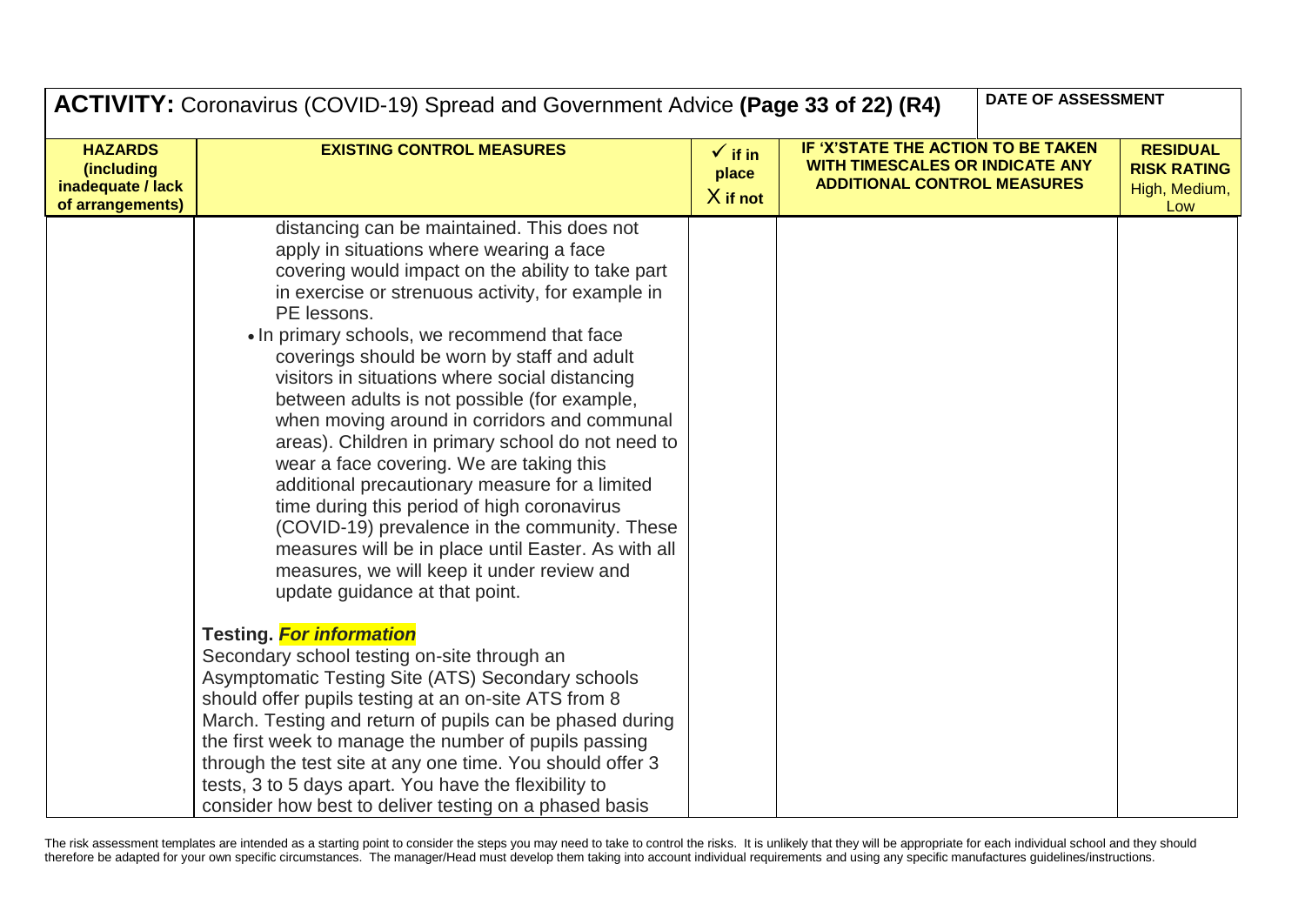|                                                                       | DATE OF ASSESSMENT<br><b>ACTIVITY:</b> Coronavirus (COVID-19) Spread and Government Advice (Page 34 of 22) (R4)                                                                                                                                                                                                                                                                                                                                                                                                                                                                                                                                                                                                                                                                                                                                                                                                                                                                                                                                                                                                                                                                                                                                                                                                                                                                                                                                                                                                                                                                                                                                                                        |                                           |                                                                                                                    |  |                                                               |
|-----------------------------------------------------------------------|----------------------------------------------------------------------------------------------------------------------------------------------------------------------------------------------------------------------------------------------------------------------------------------------------------------------------------------------------------------------------------------------------------------------------------------------------------------------------------------------------------------------------------------------------------------------------------------------------------------------------------------------------------------------------------------------------------------------------------------------------------------------------------------------------------------------------------------------------------------------------------------------------------------------------------------------------------------------------------------------------------------------------------------------------------------------------------------------------------------------------------------------------------------------------------------------------------------------------------------------------------------------------------------------------------------------------------------------------------------------------------------------------------------------------------------------------------------------------------------------------------------------------------------------------------------------------------------------------------------------------------------------------------------------------------------|-------------------------------------------|--------------------------------------------------------------------------------------------------------------------|--|---------------------------------------------------------------|
| <b>HAZARDS</b><br>(including<br>inadequate / lack<br>of arrangements) | <b>EXISTING CONTROL MEASURES</b>                                                                                                                                                                                                                                                                                                                                                                                                                                                                                                                                                                                                                                                                                                                                                                                                                                                                                                                                                                                                                                                                                                                                                                                                                                                                                                                                                                                                                                                                                                                                                                                                                                                       | $\checkmark$ if in<br>place<br>$X$ if not | IF 'X'STATE THE ACTION TO BE TAKEN<br><b>WITH TIMESCALES OR INDICATE ANY</b><br><b>ADDITIONAL CONTROL MEASURES</b> |  | <b>RESIDUAL</b><br><b>RISK RATING</b><br>High, Medium,<br>Low |
|                                                                       | from 8 March, depending on your circumstances and local<br>arrangements, but you should prioritise vulnerable<br>children and children of critical workers, and year groups<br>10 to 13. Pupils should return to face-to-face education<br>following their first negative test result. Pupils not<br>undergoing testing should attend school in line with your<br>phased return arrangements. Schools will have discretion<br>on how to test students over that week as they return to<br>the classroom. Testing is voluntary. If consent is provided,<br>pupils will be asked to self-swab at the on-site ATS and<br>after 30 minutes they should be informed of their results.<br>Home testing Both pupils and staff in secondary schools<br>will be supplied with LFD test kits to self swab and test<br>themselves twice a week at home. Staff and pupils must<br>report their result to NHS Test and Trace as soon as the<br>test is completed either online or by telephone as per the<br>instructions in the home test kit. Staff and pupils should<br>also share their result, whether void, positive or negative,<br>with their school to help with contact tracing. Pupils aged<br>18 and over should self-test and report the result, with<br>assistance if needed. Adolescents aged 12 to 17 should<br>self-test and report with adult supervision. The adult may<br>conduct the test if necessary. Children aged 11 attending<br>a secondary school should be tested by an adult. Staff or<br>pupils with a positive LFD test result will need to self-<br>isolate in line with the stay-at-home guidance. They will<br>also need to arrange a lab-based polymerase chain |                                           |                                                                                                                    |  |                                                               |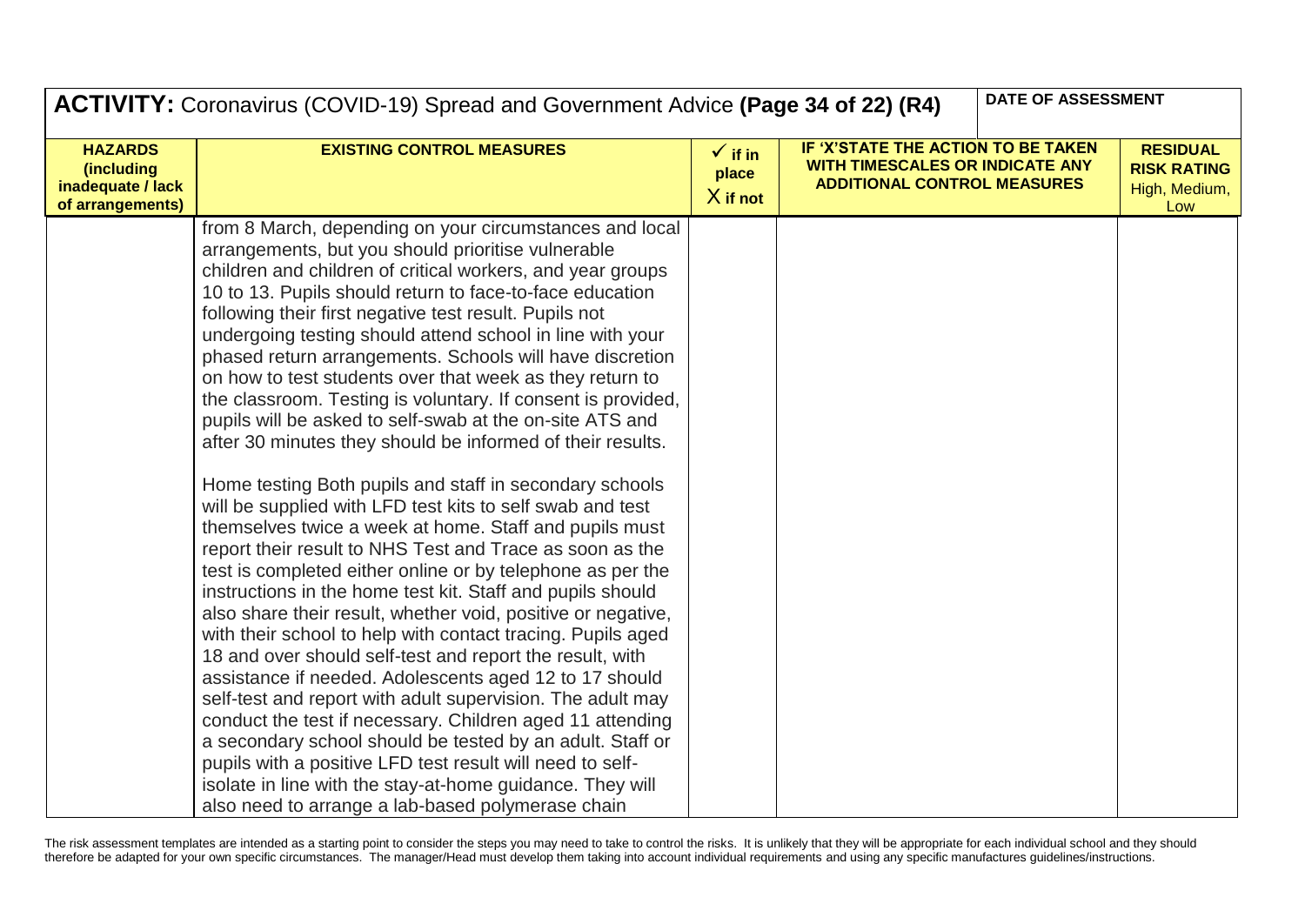|                                                                       | DATE OF ASSESSMENT<br><b>ACTIVITY:</b> Coronavirus (COVID-19) Spread and Government Advice (Page 35 of 22) (R4)                                                                                                                                                                                                                                                                                                                                                                                                                          |                                           |                                                                                                             |  |                                                               |
|-----------------------------------------------------------------------|------------------------------------------------------------------------------------------------------------------------------------------------------------------------------------------------------------------------------------------------------------------------------------------------------------------------------------------------------------------------------------------------------------------------------------------------------------------------------------------------------------------------------------------|-------------------------------------------|-------------------------------------------------------------------------------------------------------------|--|---------------------------------------------------------------|
| <b>HAZARDS</b><br>(including<br>inadequate / lack<br>of arrangements) | <b>EXISTING CONTROL MEASURES</b>                                                                                                                                                                                                                                                                                                                                                                                                                                                                                                         | $\checkmark$ if in<br>place<br>$X$ if not | IF 'X'STATE THE ACTION TO BE TAKEN<br>WITH TIMESCALES OR INDICATE ANY<br><b>ADDITIONAL CONTROL MEASURES</b> |  | <b>RESIDUAL</b><br><b>RISK RATING</b><br>High, Medium,<br>Low |
|                                                                       | reaction (PCR) test to confirm the result if the test was<br>done at home. Those with a negative LFD test result can<br>continue to attend school and use protective measures<br>Primary schools Staff in primary schools will continue to<br>test with LFDs twice a week at home, as per existing<br>guidance on testing for staff in primary schools and                                                                                                                                                                               |                                           |                                                                                                             |  |                                                               |
|                                                                       | nurseries.<br>Wraparound provision and extra-curricular activity<br>From 8 March, you should work to resume all your before<br>and after-school educational activities and wraparound<br>childcare for your pupils, where this provision is<br>necessary to support parents to work, attend education<br>and access medical care, and is as part of pupil's wider<br>education and training.                                                                                                                                             |                                           |                                                                                                             |  |                                                               |
|                                                                       | <b>Face Coverings.</b><br>Ensure face coverings are used in recommended<br>circumstances. Where pupils and students in year 7<br>(which would be pupils and students who were aged 11 or<br>over on 31 August 2020) and above are educated, we<br>recommend that face coverings should be worn by adults<br>and pupils or students when moving around the premises<br>outside of classrooms, such as in corridors and<br>communal areas where social distancing cannot easily be<br>maintained. Face coverings do not need to be worn by |                                           |                                                                                                             |  |                                                               |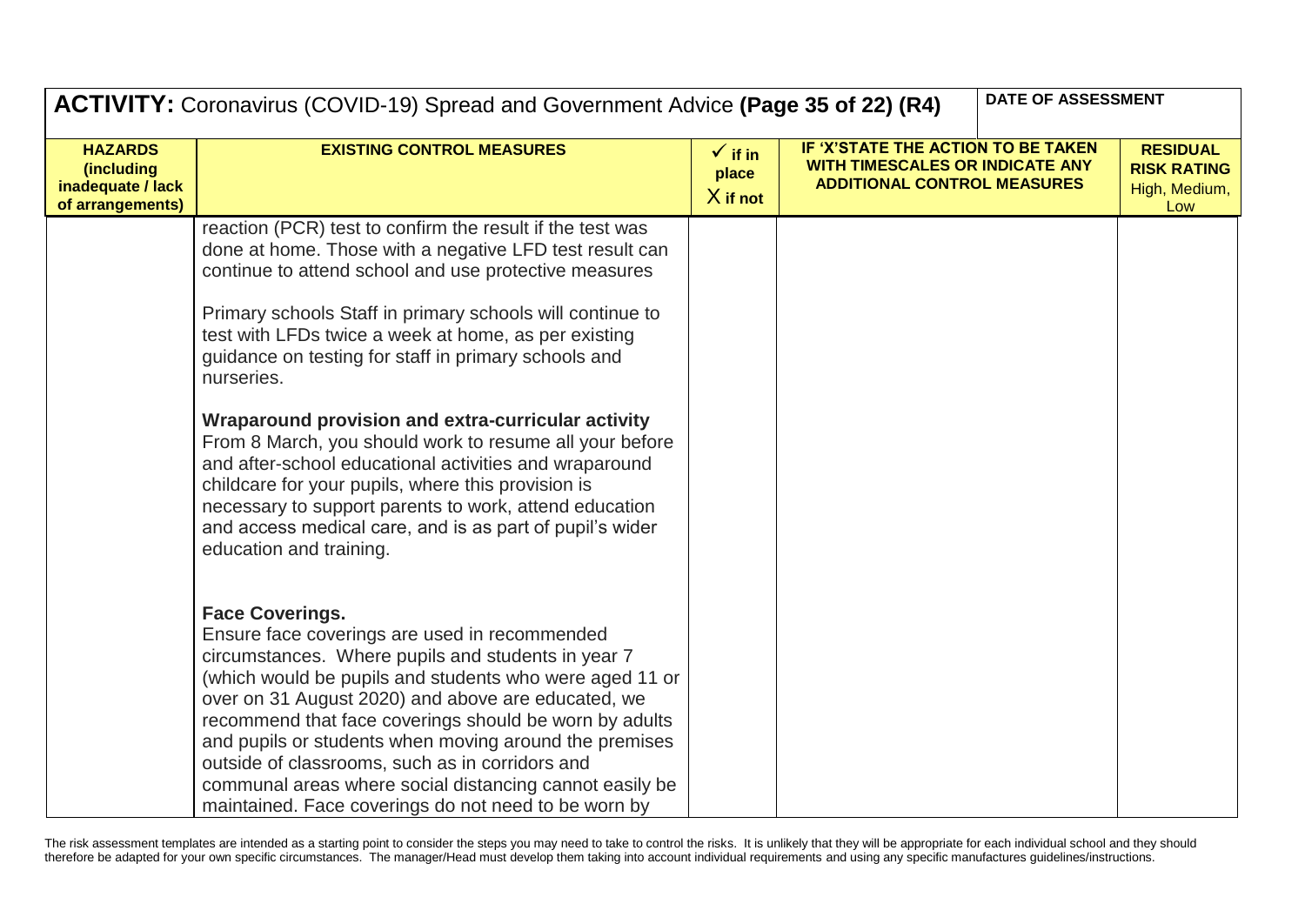|                                                                       | DATE OF ASSESSMENT<br><b>ACTIVITY:</b> Coronavirus (COVID-19) Spread and Government Advice (Page 36 of 22) (R4)                                                                                                                                                                                                                                                                                                                                                                                                                                                                                                                                                                                                                                                                            |                                           |                                                                                                                    |  |                                                               |
|-----------------------------------------------------------------------|--------------------------------------------------------------------------------------------------------------------------------------------------------------------------------------------------------------------------------------------------------------------------------------------------------------------------------------------------------------------------------------------------------------------------------------------------------------------------------------------------------------------------------------------------------------------------------------------------------------------------------------------------------------------------------------------------------------------------------------------------------------------------------------------|-------------------------------------------|--------------------------------------------------------------------------------------------------------------------|--|---------------------------------------------------------------|
| <b>HAZARDS</b><br>(including<br>inadequate / lack<br>of arrangements) | <b>EXISTING CONTROL MEASURES</b>                                                                                                                                                                                                                                                                                                                                                                                                                                                                                                                                                                                                                                                                                                                                                           | $\checkmark$ if in<br>place<br>$X$ if not | IF 'X'STATE THE ACTION TO BE TAKEN<br><b>WITH TIMESCALES OR INDICATE ANY</b><br><b>ADDITIONAL CONTROL MEASURES</b> |  | <b>RESIDUAL</b><br><b>RISK RATING</b><br>High, Medium,<br>Low |
|                                                                       | pupils or students when outdoors on the premises. In<br>addition, we now also recommend in those schools that<br>face coverings should be worn in classrooms/during<br>activities unless social distancing can be maintained. This<br>does not apply in situations where wearing a face<br>covering would impact on the ability to take part in<br>exercise or strenuous activity, for example in PE lessons.<br>More information can be found in the face coverings<br>guidance. We are taking this additional precautionary<br>measure for a limited time during this period of high<br>coronavirus (COVID-19) prevalence in the community.<br>These measures will be in place until Easter. As with all<br>measures, we will keep it under review and update<br>guidance at that point. |                                           |                                                                                                                    |  |                                                               |
|                                                                       | . In primary schools, face coverings should be worn<br>by staff and adult visitors in situations where<br>social distancing between adults is not possible<br>(for example, when moving around in corridors<br>and communal areas).<br>• Children in primary school do not need to wear a<br>face covering.<br>• Transparent face coverings which may assist<br>communication with someone who relies on lip<br>reading, clear sound or facial expression to<br>communicate can also be worn. There is<br>currently limited evidence regarding the<br>effectiveness or safety of transparent face                                                                                                                                                                                          |                                           |                                                                                                                    |  |                                                               |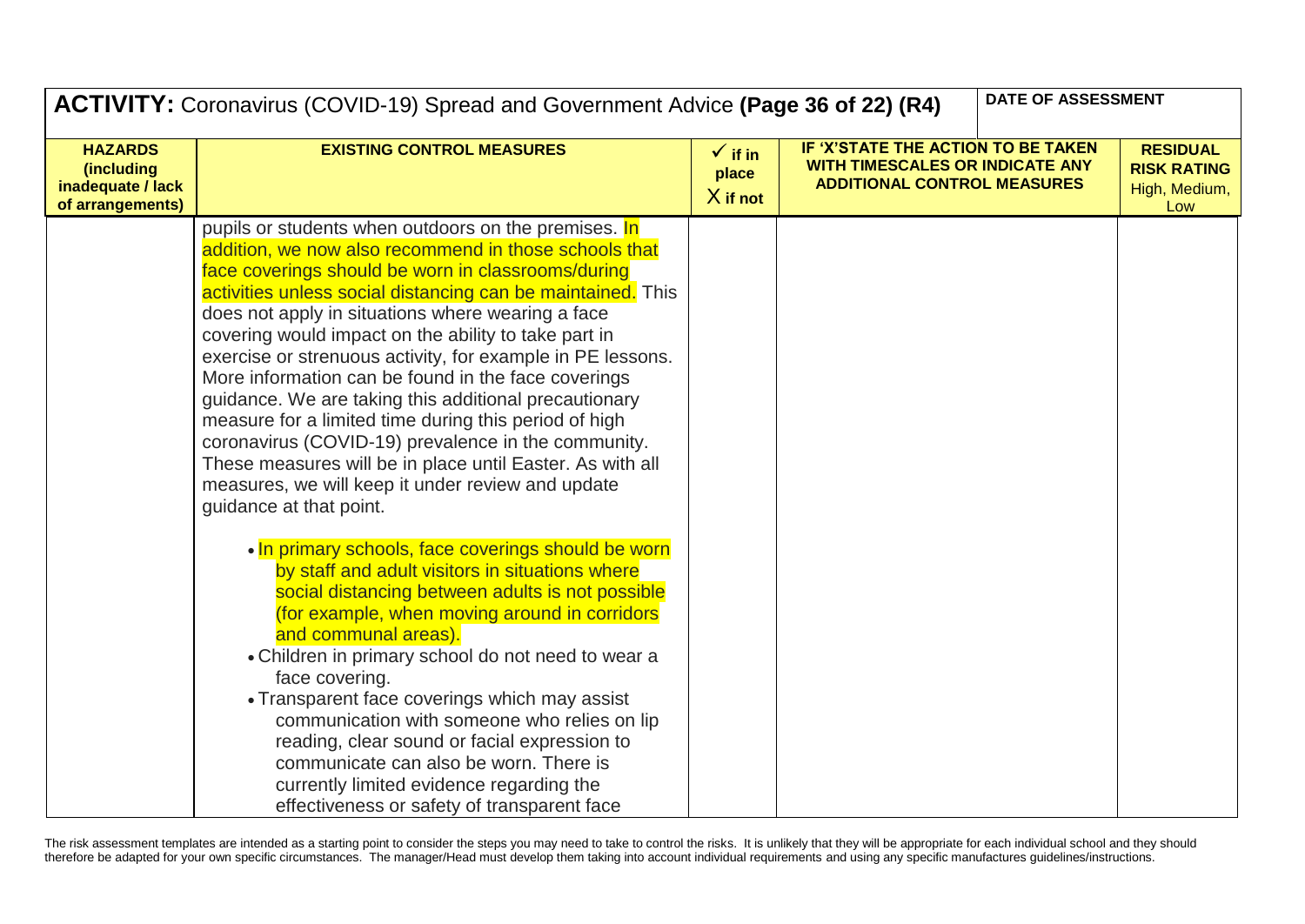|                                                                       | DATE OF ASSESSMENT<br><b>ACTIVITY:</b> Coronavirus (COVID-19) Spread and Government Advice (Page 37 of 22) (R4)                                                                                                                                                                                                                                                                                                                                                                                                                                                                                                                                                                                                                                                                                                                                                                                                                                                                                                                                                                                                                                                                                                                                                                                              |                                           |                                                                                                             |  |                                                               |
|-----------------------------------------------------------------------|--------------------------------------------------------------------------------------------------------------------------------------------------------------------------------------------------------------------------------------------------------------------------------------------------------------------------------------------------------------------------------------------------------------------------------------------------------------------------------------------------------------------------------------------------------------------------------------------------------------------------------------------------------------------------------------------------------------------------------------------------------------------------------------------------------------------------------------------------------------------------------------------------------------------------------------------------------------------------------------------------------------------------------------------------------------------------------------------------------------------------------------------------------------------------------------------------------------------------------------------------------------------------------------------------------------|-------------------------------------------|-------------------------------------------------------------------------------------------------------------|--|---------------------------------------------------------------|
| <b>HAZARDS</b><br>(including<br>inadequate / lack<br>of arrangements) | <b>EXISTING CONTROL MEASURES</b>                                                                                                                                                                                                                                                                                                                                                                                                                                                                                                                                                                                                                                                                                                                                                                                                                                                                                                                                                                                                                                                                                                                                                                                                                                                                             | $\checkmark$ if in<br>place<br>$X$ if not | IF 'X'STATE THE ACTION TO BE TAKEN<br>WITH TIMESCALES OR INDICATE ANY<br><b>ADDITIONAL CONTROL MEASURES</b> |  | <b>RESIDUAL</b><br><b>RISK RATING</b><br>High, Medium,<br>Low |
|                                                                       | coverings, but they may be more effective in<br>reducing the spread of coronavirus (COVID19)<br>than not wearing a face covering at all. Those<br>who rely on visual signals for communication, or<br>speak to or provide support to such individuals,<br>are currently also exempt from any requirement<br>to wear face coverings in schools or in public<br>places. Face visors or shields should not be<br>worn as an alternative to face coverings. They<br>may protect against droplet spread in specific<br>circumstances but are unlikely to be effective in<br>preventing aerosol transmission. In an education<br>setting environment they are unlikely to offer<br>appropriate protection to the wearer.<br>• Exemptions<br>• Some individuals are exempt from wearing face<br>coverings.<br>. This applies to those who:<br>• cannot put on, wear or remove a face covering<br>because of a physical impairment or disability,<br><b>illness or mental health difficulties</b><br>• speak to or provide help to someone who relies on<br>lip reading, clear sound or facial expression to<br>communicate The same exemptions will apply in<br>education and childcare settings and you should<br>be sensitive to those needs, noting that some<br>people are less able to wear face coverings and |                                           |                                                                                                             |  |                                                               |